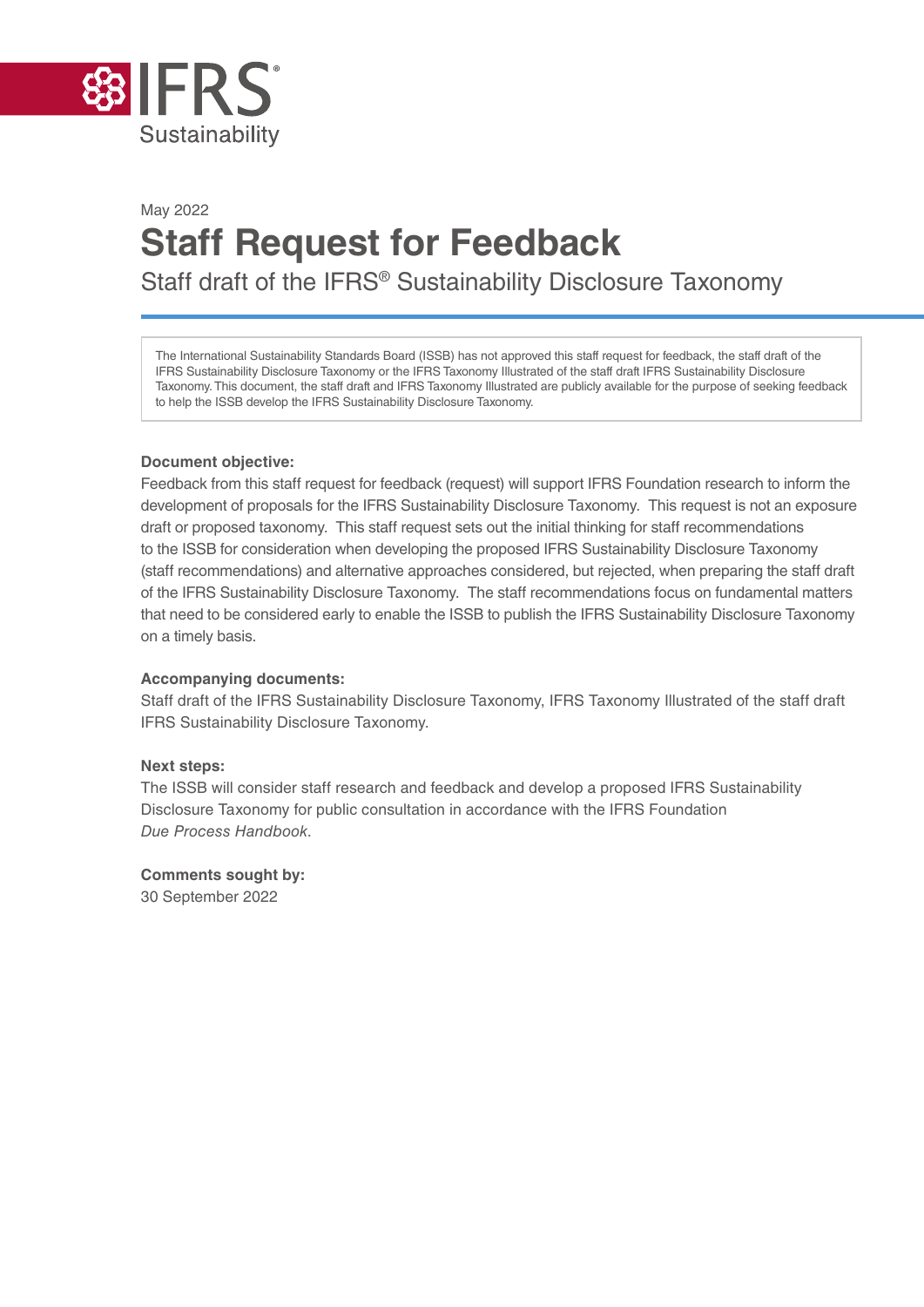# **Staff Request for Feedback on**

*the staff draft of the IFRS® Sustainability Disclosure Taxonomy*

Comments sought by 30 September 2022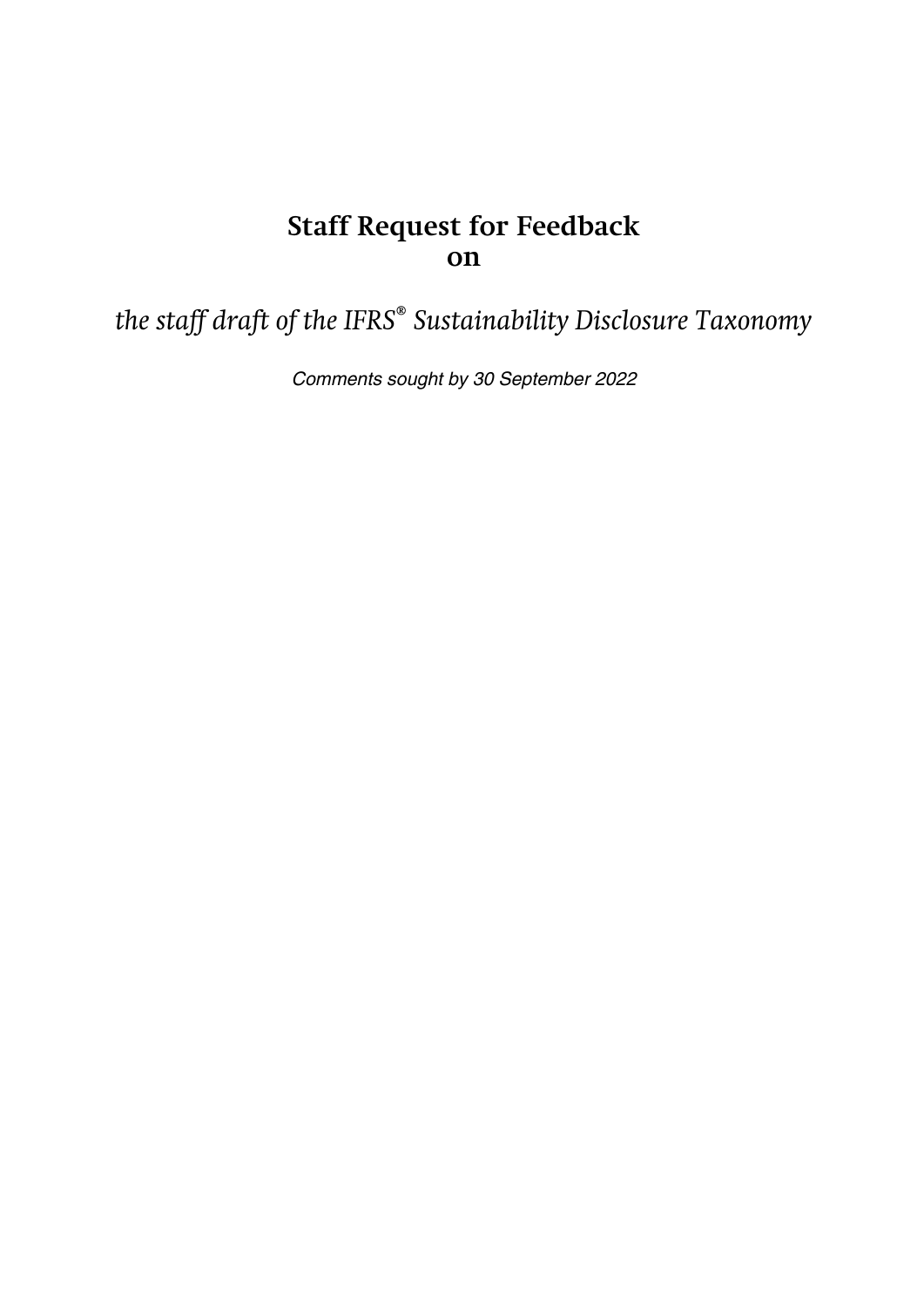Staff Request for Feedback on *the staff draft of the IFRS® Sustainability Disclosure Taxonomy* is published by the IFRS Foundation (Foundation) for comment only. Comments need to be received by 30 September 2022 and should be submitted by email to [commentletters@ifrs.org](mailto:commentletters@ifrs.org) or online at [https://www.ifrs.org/projects/open-for-comment/.](https://www.ifrs.org/projects/open-for-comment/)

All comments will be on the public record and posted on our website at [www.ifrs.org](https://www.ifrs.org) unless the respondent requests confidentiality. Such requests will not normally be granted unless supported by a good reason, for example, commercial confidence. Please see our website for details on this policy and on how we use your personal data. If you would like to request confidentiality, please contact us at [commentletters@ifrs.org](mailto:commentletters@ifrs.org) before submitting your letter.

**Disclaimer:** To the extent permitted by applicable law, the International Sustainability Standards Board and the Foundation expressly disclaim all liability howsoever arising from this publication or any translation thereof whether in contract, tort or otherwise to any person in respect of any claims or losses of any nature including direct, indirect, incidental or consequential loss, punitive damages, penalties or costs.

Information contained in this publication does not constitute advice and should not be substituted for the services of an appropriately qualified professional.

#### **© 2022 IFRS Foundation**

**All rights reserved.** Reproduction and use rights are strictly limited. Please contact the Foundation for further details at [permissions@ifrs.org.](mailto:permissions@ifrs.org)

Copies of Foundation publications may be ordered from the Foundation by emailing [customerservices@ifrs.org](mailto:customerservices@ifrs.org) or visiting our shop at [https://](https://shop.ifrs.org) [shop.ifrs.org](https://shop.ifrs.org).



The Foundation has trade marks registered around the world (Marks) including 'IAS®', the IASB®, the IASB® logo, 'IFRIC®', 'IFRS®', the IFRS® logo, 'IFRS for SMEs<sup>®</sup>', the IFRS for SMEs<sup>®</sup> logo, 'International Accounting Standards<sup>®</sup>', 'International Financial Reporting Standards<sup>®</sup>', the 'Hexagon Device', 'NIIF®' and 'SIC®'. Further details of the Foundation's Marks are available from the Foundation on request.

The Foundation is a not-for-profit corporation under the General Corporation Law of the State of Delaware, USA and operates in England and Wales as an overseas company (Company number: FC023235) with its principal office in the Columbus Building, 7 Westferry Circus, Canary Wharf, London, E14 4HD.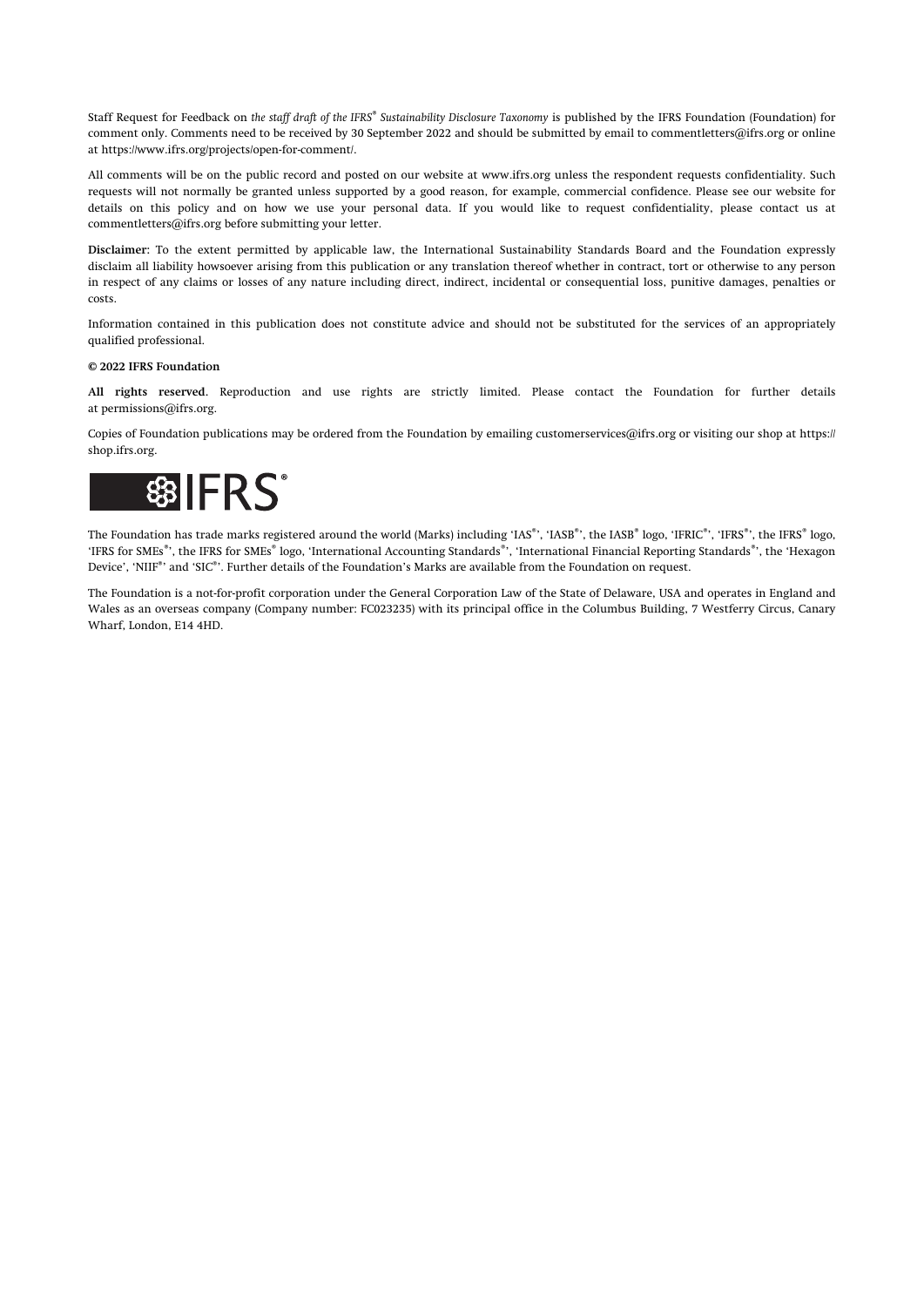### **CONTENTS**

|                                                                                                                                                              | from page |
|--------------------------------------------------------------------------------------------------------------------------------------------------------------|-----------|
| <b>INTRODUCTION</b>                                                                                                                                          | 4         |
| <b>Background</b>                                                                                                                                            | 4         |
| What is the purpose of this staff request for feedback?                                                                                                      | 4         |
| <b>Next steps</b>                                                                                                                                            | 4         |
| The role of the IFRS Sustainability Disclosure Taxonomy                                                                                                      | 5         |
| <b>REQUEST FOR FEEDBACK</b>                                                                                                                                  | 6         |
| <b>Questions</b>                                                                                                                                             | 6         |
| How to comment                                                                                                                                               | 7         |
| <b>Deadline</b>                                                                                                                                              | 7         |
| STAFF RECOMMENDATIONS FOR THE IFRS SUSTAINABILITY DISCLOSURE TAXONOMY                                                                                        | 8         |
| <b>Distinct taxonomy</b>                                                                                                                                     | 8         |
| <b>Taxonomy grouping</b>                                                                                                                                     | 9         |
| Relationship between the General Requirements Exposure Draft and Climate Exposure Draft in the Taxonomy                                                      | 13        |
| <b>Modelling narrative disclosures</b>                                                                                                                       | 16        |
| <b>Modelling metrics</b>                                                                                                                                     | 21        |
| <b>Connections between disclosures</b>                                                                                                                       | 24        |
| Similar disclosures in the IFRS Accounting Standards and in the [draft] IFRS Sustainability Disclosure<br><b>Standards</b>                                   | 26        |
| <b>APPENDIX A-GLOSSARY</b>                                                                                                                                   | 29        |
| <b>APPENDIX B-IFRS SUSTAINABILITY DISCLOSURE TAXONOMY TERMINOLOGY</b>                                                                                        | 30        |
| <b>APPENDIX C-PARALLEL REQUIREMENTS IN THE EXPOSURE DRAFTS</b>                                                                                               | 32        |
| APPENDIX D-INTENDED USE OF HIERARCHICAL NARRATIVE TAXONOMY TAGS                                                                                              | 34        |
| APPENDIX E-GRANULARITY OF INFORMATION-EXAMPLE OF MODELLING                                                                                                   | 36        |
| <b>APPENDIX F-CATEGORICAL ELEMENTS RECOMMENDED</b>                                                                                                           | 38        |
| APPENDIX G—LIST OF ELEMENTS THAT REFLECT SIMILAR DISCLOSURES IN THE IFRS ACCOUNTING<br>STANDARDS AND IN THE [DRAFT] IFRS SUSTAINABILITY DISCLOSURE STANDARDS | 41        |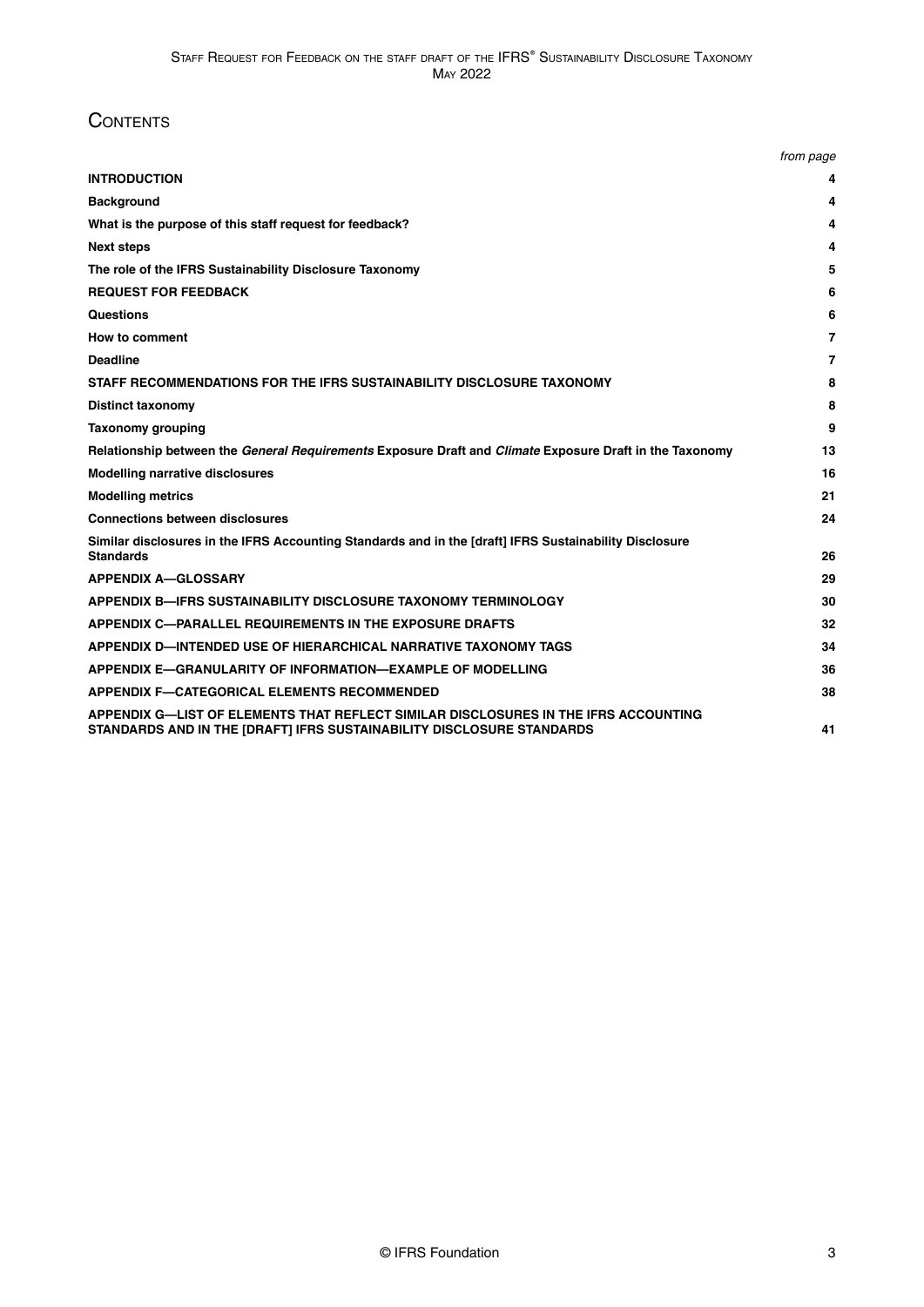### <span id="page-4-0"></span>**Introduction**

### **Background**

The IFRS Foundation created the International Sustainability Standards Board (ISSB) to respond to an urgent demand for globally consistent disclosures about entities' risks and opportunities from climate change and other sustainability issues. The ISSB's aim is to develop standards that provide a comprehensive global baseline of sustainability-related financial disclosures for the capital markets (IFRS Sustainability Disclosure Standards). The ISSB also intends to enable the digital consumption of these disclosures by developing an IFRS Sustainability Disclosure Taxonomy that reflects disclosure requirements in IFRS Sustainability Disclosure Standards.

On 31 March 2022, the ISSB published its first two proposed IFRS Sustainability Disclosure Standards:

- *[General Requirements for Disclosure of Sustainability-related Financial Information](https://www.ifrs.org/content/dam/ifrs/project/general-sustainability-related-disclosures/exposure-draft-ifrs-s1-general-requirements-for-disclosure-of-sustainability-related-financial-information.pdf)*<sup>1</sup> (*General Requirements* Exposure Draft); and
- *[Climate-related Disclosures](https://www.ifrs.org/content/dam/ifrs/project/climate-related-disclosures/issb-exposure-draft-2022-2-climate-related-disclosures.pdf)*<sup>2</sup> (*Climate* Exposure Draft) (collectively called exposure drafts).

### **What is the purpose of this staff request for feedback?**

The purpose of this staff request for feedback (request) is to support initial research by the IFRS Foundation staff to inform the development of proposals for the IFRS Sustainability Disclosure Taxonomy. This request is not an exposure draft or proposed taxonomy.

This request sets out the initial thinking for staff recommendations to the ISSB for consideration when developing the proposed IFRS Sustainability Disclosure Taxonomy (staff recommendations) and alternative approaches considered, but rejected, when preparing the staff draft of the IFRS Sustainability Disclosure Taxonomy. The staff recommendations focus on fundamental matters that need to be considered early to enable the ISSB to publish the IFRS Sustainability Disclosure Taxonomy on a timely basis.

The staff has prepared a staff draft of the IFRS Sustainability Disclosure Taxonomy that is based on the proposals in the exposure drafts and reflects staff recommendations discussed in this request. However, because this request focuses on the recommended ISSB taxonomy strategy, it does not detail every assumption made in preparing the staff draft of the Taxonomy.



### **Standards development**

### **Next steps**

The ISSB expects to publish the proposed IFRS Sustainability Disclosure Taxonomy (proposed Taxonomy) concurrently with or shortly after it issues the IFRS Sustainability Disclosure Standards. The proposed Taxonomy will be published for public consultation in accordance with the IFRS Foundation *Due Process Handbook*. The ISSB will then consider feedback on the proposed Taxonomy and the need for further changes before publishing the IFRS Sustainability Disclosure Taxonomy.

<sup>1</sup> [https://www.ifrs.org/content/dam/ifrs/project/general-sustainability-related-disclosures/exposure-draft-ifrs-s1-general-requirements-for](https://www.ifrs.org/content/dam/ifrs/project/general-sustainability-related-disclosures/exposure-draft-ifrs-s1-general-requirements-for-disclosure-of-sustainability-related-financial-information.pdf)[disclosure-of-sustainability-related-financial-information.pdf.](https://www.ifrs.org/content/dam/ifrs/project/general-sustainability-related-disclosures/exposure-draft-ifrs-s1-general-requirements-for-disclosure-of-sustainability-related-financial-information.pdf)

<sup>2</sup><https://www.ifrs.org/content/dam/ifrs/project/climate-related-disclosures/issb-exposure-draft-2022-2-climate-related-disclosures.pdf>.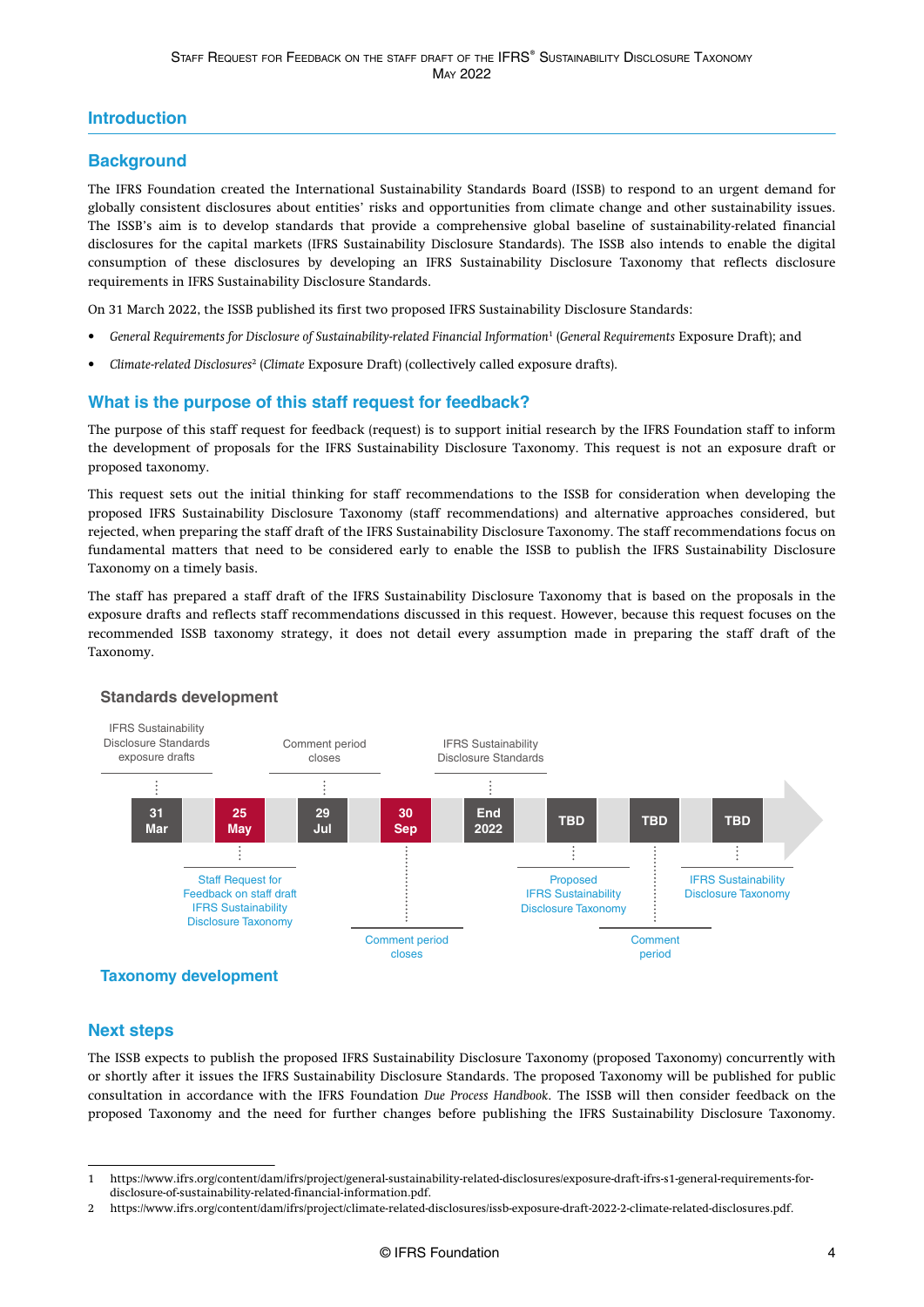<span id="page-5-0"></span>Thereafter, the IFRS Sustainability Disclosure Taxonomy will be updated regularly after public consultations to reflect amendments to IFRS Sustainability Disclosure Standards, common reporting practice and emerging reporting issues.

### **The role of the IFRS Sustainability Disclosure Taxonomy**

Digitalisation of financial reports improves their accessibility, allowing information in such reports to be more easily extracted and analysed. The IFRS Sustainability Disclosure Taxonomy would facilitate the extraction and analysis of sustainability-related financial disclosures prepared by applying IFRS Sustainability Disclosure Standards.

The IFRS Sustainability Disclosure Taxonomy would be the counterpart to the IFRS Accounting Taxonomy developed to enable extraction and analysis of financial information provided when entities apply presentation and disclosure requirements in IFRS Accounting Standards issued by the International Accounting Standards Board (the IFRS Accounting Taxonomy).<sup>3</sup> Such a taxonomy would classify information disclosed by entities applying IFRS Sustainability Disclosure Standards, to allow such information to be digitally identified, exchanged and compared across time and between entities; it would not be a taxonomy used to assess or categorise the sustainability rating or attributes of an entity or product.

The IFRS Sustainability Disclosure Taxonomy would provide elements, or tags, that reflect the information required to be disclosed by the IFRS Sustainability Disclosure Standards. These elements would be akin to barcodes applied to a supermarket's products in that they would provide information about the underlying item—information that computers could be programmed to read and reproduce in various structures. For example, a tagged number could inform a computer that the number represents 'Scope 1 greenhouse gas emissions', in metric tonnes of  $CO<sub>2</sub>$  equivalent, for the year 2022, measured in accordance with the *Greenhouse Gas Protocol Corporate Standard* and disclosed by an entity applying IFRS Sustainability Disclosure Standards for ABC Company.

A preparer could then use this taxonomy to tag information about sustainability risks and opportunities in its general purpose financial reports. Tagging would make this information machine-readable,<sup>4</sup> enabling investors and other users to extract and analyse it.<sup>5</sup> For example, users of the information could use the element for 'Gross Scope 1 greenhouse gas emissions' to easily extract tagged information for a single company, or for a range of companies in one reporting period or in a range of periods.

The extent of the digital reporting benefits available to investors will depend, in part, on jurisdictional requirements and roles played by other stakeholders in digital reporting (digital ecosystem). For example, the benefits of digital reporting are likely to be greater if a jurisdiction requires detailed tagging of specific data points rather than high-level tagging that captures multiple data points. If the ISSB issues an IFRS Sustainability Disclosure Taxonomy based on staff recommendations in this request, preparers and investors would still depend on jurisdictions' adoption decisions and roles played by others in the digital ecosystem.

<sup>3</sup> The IFRS Accounting Taxonomy was previously known as the IFRS Taxonomy.

<sup>4</sup> Typically, these reports will be prepared in a format called inline XBRL, which allows a file to contain both a human-readable report and the accompanying machine-readable information. The IFRS Accounting Taxonomy is published as an XBRL taxonomy, which enables the preparation and understanding of such reports. For more information, see the XBRL International website: [http://www.xbrl.org.](http://www.xbrl.org)

<sup>5</sup> Throughout this document, the terms 'primary users' and 'users' refer to existing and potential investors, lenders and other creditors who must rely on general purpose financial reports for much of the financial information they need.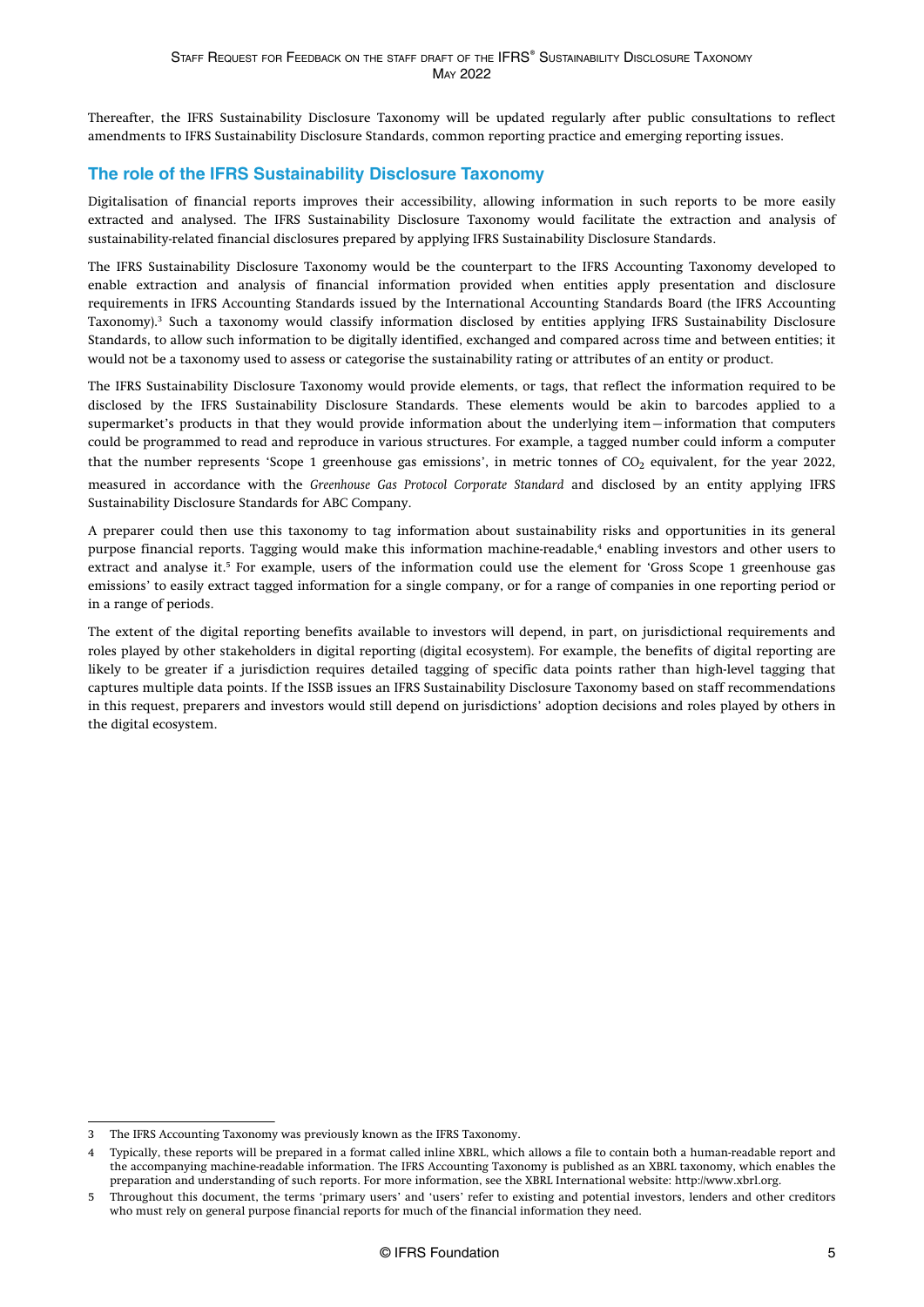### <span id="page-6-0"></span>**Request for feedback**

### **Questions**

#### **Question 1—Distinct taxonomy**

Do you agree with the staff recommendation to create a distinct IFRS Sustainability Disclosure Taxonomy separate from the IFRS Accounting Taxonomy? ([Paragraphs 1–10](#page-8-0))

Why or why not? If not, what alternative approach would you suggest and why?

### **Question 2—Taxonomy grouping**

Do you agree with the staff recommendation to organise the general content of the IFRS Sustainability Disclosure Taxonomy, by both:

- IFRS Sustainability Disclosure Standard; and
- aspects of core content?

Do you agree with the staff recommendation to organise the content in the IFRS Sustainability Disclosure Taxonomy related to industry-based metrics separately and organised by the industry for which they are specified? ([Paragraphs 11–30](#page-9-0))

Why or why not? If not, what alternative approach would you suggest and why?

### **Question 3—Relationship between the General Requirements Exposure Draft and Climate Exposure Draft in the Taxonomy**

Do you agree with the staff recommendation to reflect the proposed disclosure requirements related to each aspect of core content as a separate list of distinct elements (line items) for each of the [draft] IFRS Sustainability Disclosure Standards? [\(Paragraphs 31–53\)](#page-13-0)

Why or why not? If not, what alternative approach would you suggest and why?

### **Question 4—Granularity of narrative information**

Do you agree with the staff recommendation that, as a principle, distinct taxonomy elements should be created for narrative information that is expected to be both separately understandable to primary users of sustainability-related financial information, and easily identifiable for tagging? [\(Paragraphs 55–68\)](#page-16-0)

Why or why not? If not, should taxonomy elements generally be provided to represent more detailed or less detailed narrative data sets? Why?

This principle, applied to the disclosure requirements proposed in the exposure drafts, has resulted in the staff recommending the creation of:

- narrow scope narrative elements typically corresponding to disclosures to be provided to meet proposed requirements listed in first-level subparagraphs of the exposure drafts [\(Paragraph 62\)](#page-17-0)
	- In which, if any, cases do you think the most detailed taxonomy elements that should be included in the Taxonomy correspond to a different level of the requirements proposed in the two exposure drafts?
- wider scope narrative elements corresponding to wider (paragraph level) proposed disclosure objectives and to entire aspects of proposed core content (see [paragraph 64](#page-17-0) and [Appendix D\)](#page-34-0)
	- In which, if any, cases would additional or alternative narrative elements covering wider disclosures be beneficial?

#### **Question 5—Categorical elements**

Do you agree with the staff recommendation to use categorical elements for narrative disclosures that can be represented as either true or false responses or choices from lists of responses? Why or why not? [\(Paragraphs 69–81\)](#page-19-0)

Do you agree with the staff recommendation to create specific categorical elements and their properties? (See [Appendix F](#page-38-0)) Why or why not? If not, do you think any additional categorical elements are needed and, if so, which ones?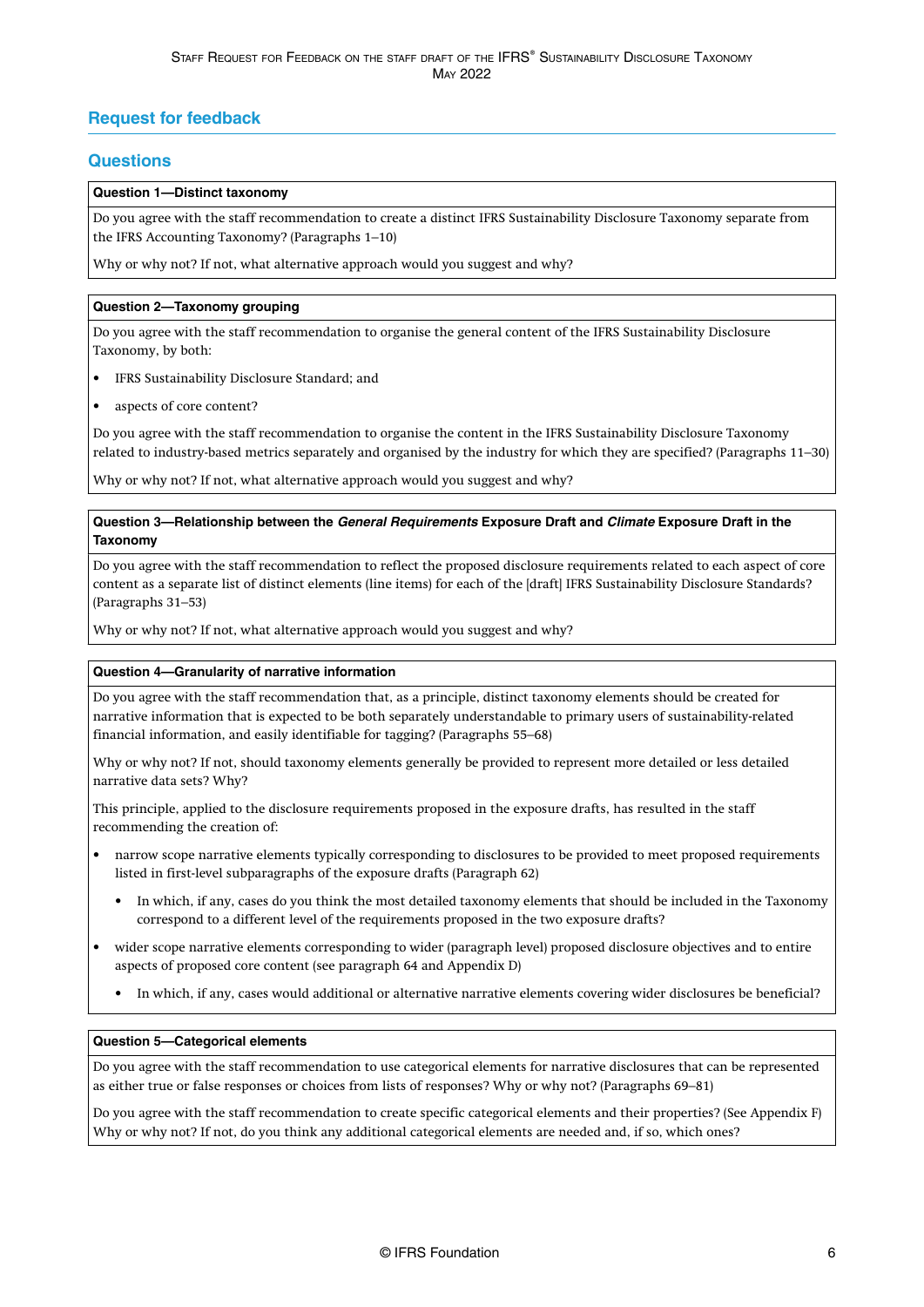#### <span id="page-7-0"></span>**Question 6—Modelling metrics**

Do you agree with the staff recommendation to:

- create elements, equivalent to those in the SASB Taxonomy, for defined metrics common to IFRS Sustainability Disclosure Standards and SASB Standards in the IFRS Sustainability Disclosure Taxonomy? [\(Paragraphs 82–94](#page-21-0))
- model disclosures related to entity-specific metrics and targets using a dimensional approach? ([Paragraphs 95–99](#page-22-0))

Why or why not? If not, what alternative approach would you suggest and why?

#### **Question 7—Representing related information**

Should the IFRS Sustainability Disclosure Taxonomy include a specific mechanism to capture connections between related pieces of information—for example, connections between sustainability-related financial information and information in the financial statements or connections between pieces of sustainability-related financial information? If you do, are you aware of a mechanism that can be used without imposing undue costs on preparers and users of digital reporting? If so, please explain that mechanism. [\(Paragraphs 101–110\)](#page-24-0)

Alternatively, do you think that the narrative elements in the staff draft of the IFRS Sustainability Disclosure Taxonomy would adequately capture such connections for users of the information without imposing undue costs for preparers and users of digital reporting? [\(Paragraph 103\)](#page-24-0)

#### **Question 8—Connections between reports**

Do you agree with the staff recommendation that requirements related to cross-references in the IFRS Sustainability Disclosure Taxonomy should not be modelled explicitly? [\(Paragraphs 111–123\)](#page-25-0)

Why or why not? If not, what alternative approach would you suggest and why?

### **Question 9—Similar disclosures in IFRS Accounting Standards and in the [draft] IFRS Sustainability Disclosure Standards**

Do you agree with the staff recommendation to, in principle, model disclosure requirements of the [draft] IFRS Sustainability Disclosure Standards in the staff draft of the IFRS Sustainability Disclosure Taxonomy in the same way similar disclosure requirements of the IFRS Accounting Standards are modelled in the IFRS Accounting Taxonomy, except for categorical information? ([Paragraphs 124–132](#page-26-0))

Do you agree with the modelling in the staff draft of the IFRS Sustainability Disclosure Taxonomy for disclosures that are similar to their counterparts in the IFRS Accounting Standards? ([Appendix G\)](#page-41-0) Are there any other disclosures that are sufficiently similar between those set out in the [draft] IFRS Sustainability Disclosure Standards and those in IFRS Accounting Standards, and for which consistent modelling should be considered?

#### **Question 10—Other comments**

Do you have any other comments or suggestions on the staff draft of the IFRS Sustainability Disclosure Taxonomy?

### **How to comment**

Please submit your comments electronically:

| Comment letter and survey | https://www.ifrs.org/projects/work-plan/ifrs-sustainability-disclosure-taxonomy/request- |
|---------------------------|------------------------------------------------------------------------------------------|
| online                    | for-feedback-and-comment-letters/                                                        |
| Comment letter by email   | commentletters@ifrs.org                                                                  |

Your comments will be on the public record and posted on our website unless you request confidentiality and we grant your request. We normally grant such requests only if they are supported by a good reason, for example, commercial confidence. Please see our website for details on this policy and on how we use your personal data. If you would like to request confidentiality, please contact us at [commentletters@ifrs.org](mailto:commentletters@ifrs.org) before submitting your letter or survey response.

### **Deadline**

We will consider all written comments received by **30 September 2022**.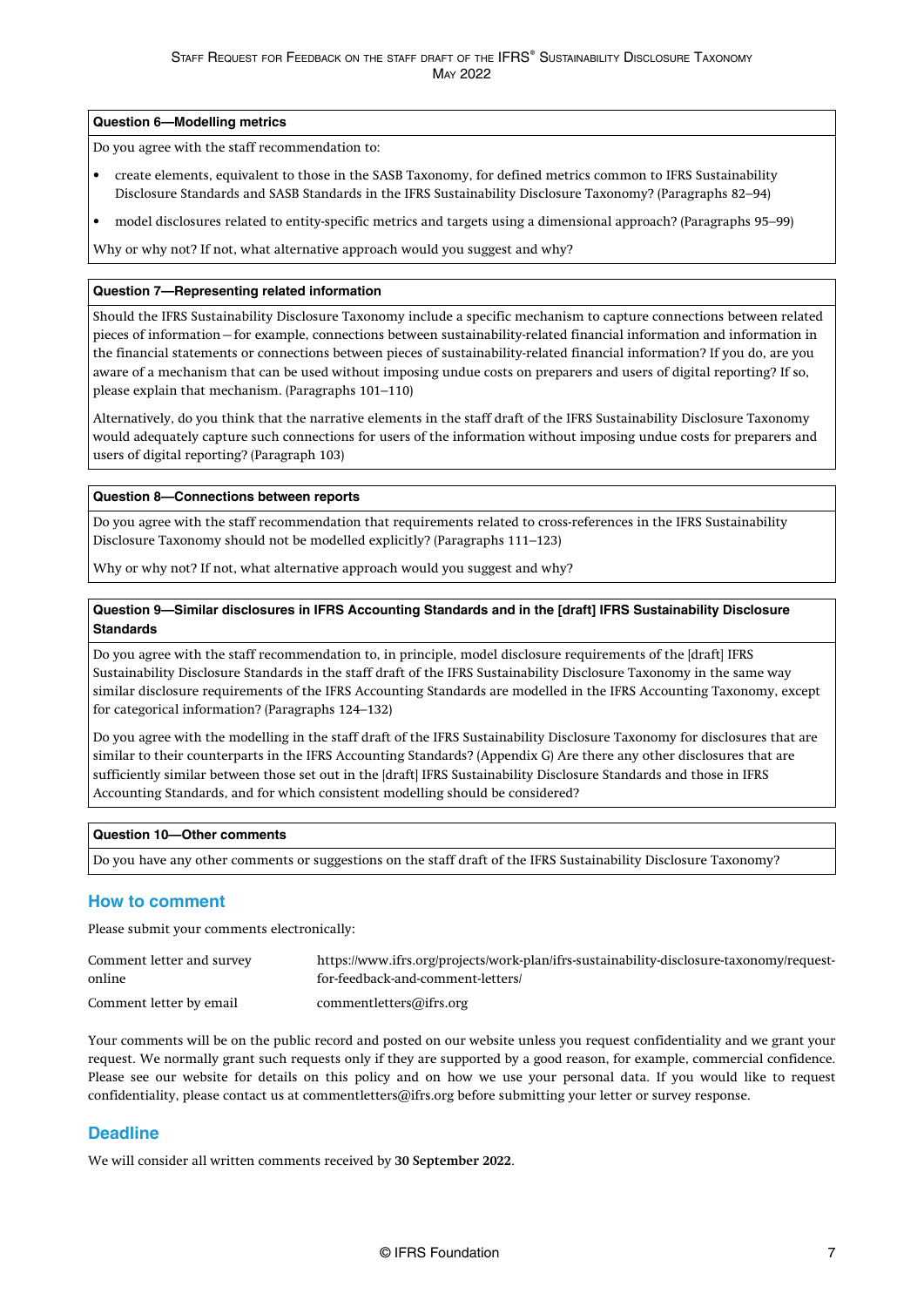### <span id="page-8-0"></span>**Staff recommendations for the IFRS Sustainability Disclosure Taxonomy**

### **Distinct taxonomy**

### **The issue**

The IFRS Foundation maintains a taxonomy to facilitate the digital extraction and analysis of information in the financial statements prepared applying IFRS Accounting Standards as issued by the IASB (the IFRS Accounting Taxonomy). The IFRS Sustainability Disclosure Standards could be represented either as a distinct taxonomy, or as a taxonomy combined with or otherwise linked to the IFRS Accounting Taxonomy. 1

### **Staff recommendation**

- The staff has prepared the staff draft of the IFRS Sustainability Disclosure Taxonomy as a distinct taxonomy separate from the IFRS Accounting Taxonomy. 2
- Paragraph 8 of the *General Requirements* Exposure Draft states that 'an entity may apply IFRS Sustainability Disclosure Standards when the entity's related financial statements are prepared in accordance with IFRS Accounting Standards or other GAAP'. A separate IFRS Sustainability Disclosure Taxonomy would meet the needs of various preparers—those that apply IFRS Sustainability Disclosure Standards with other GAAP could use it, and those that apply both IFRS Sustainability Disclosure Standards and IFRS Accounting Standards could use both taxonomies together. 3
- If both IFRS Accounting Standards and IFRS Sustainability Disclosure Standards were used in a jurisdiction, that jurisdiction might not require electronic filing of the entire general purpose financial report (including financial statements and sustainability-related financial disclosures) or might require application of a proprietary (rather than IFRS Foundation) taxonomy for either the financial statements or the sustainability-related disclosures. 4
- Packaging the IFRS Sustainability Disclosure Taxonomy as distinct from the IFRS Accounting Taxonomy would enable a jurisdiction to adopt one or both the IFRS Foundation's taxonomies and enable an entity to use the IFRS Sustainability Disclosure Taxonomy when accounting standards other than IFRS Accounting Standards are applied. 5
- Furthermore, the IFRS Foundation *Constitution* sets out processes for approvals of due process documents including the taxonomies by the IASB or the ISSB. Publishing separate taxonomies would be consistent with these requirements. 6

#### **The alternatives rejected and why**

- The staff considered preparing a single IFRS Taxonomy because it would be simpler to understand and apply by those who use both IFRS Accounting and Sustainability Disclosures Standards. However, the staff has found that the arguments in favour of two distinct taxonomies (paragraphs 4–6) outweigh those in favour of a single taxonomy. 7
- Another approach considered was separating shared components of the two taxonomies (elements in a taxonomy structure) into one or more common components (shared taxonomies) that could be referenced by both taxonomies. 8
- Over time, the main shared concepts that might be identified in the respective taxonomy representations of IFRS Accounting Standards and IFRS Sustainability Disclosure Standards might not relate specifically to technical accounting or sustainability matters, but relate instead to generic concepts—that would not be specific to the underlying set of Standards (such as maturities, geographic areas, methods of indicating retrospective restatement, early adoption of Standards or information about the reported document or preparer).  $\overline{9}$
- If that were the case, separating the elements representing these generic concepts into one or more common components could increase the coherence of the two taxonomies and improve the ease of tagging when the taxonomies were used together, while keeping the two IFRS Taxonomies independent. However, such a separation would require changes to the structure of the IFRS Accounting Taxonomy in order to extract these common components. The staff plans to review the need for any such shared taxonomy components as the IFRS Sustainability Disclosure Standards and IFRS Accounting Standards develop. 10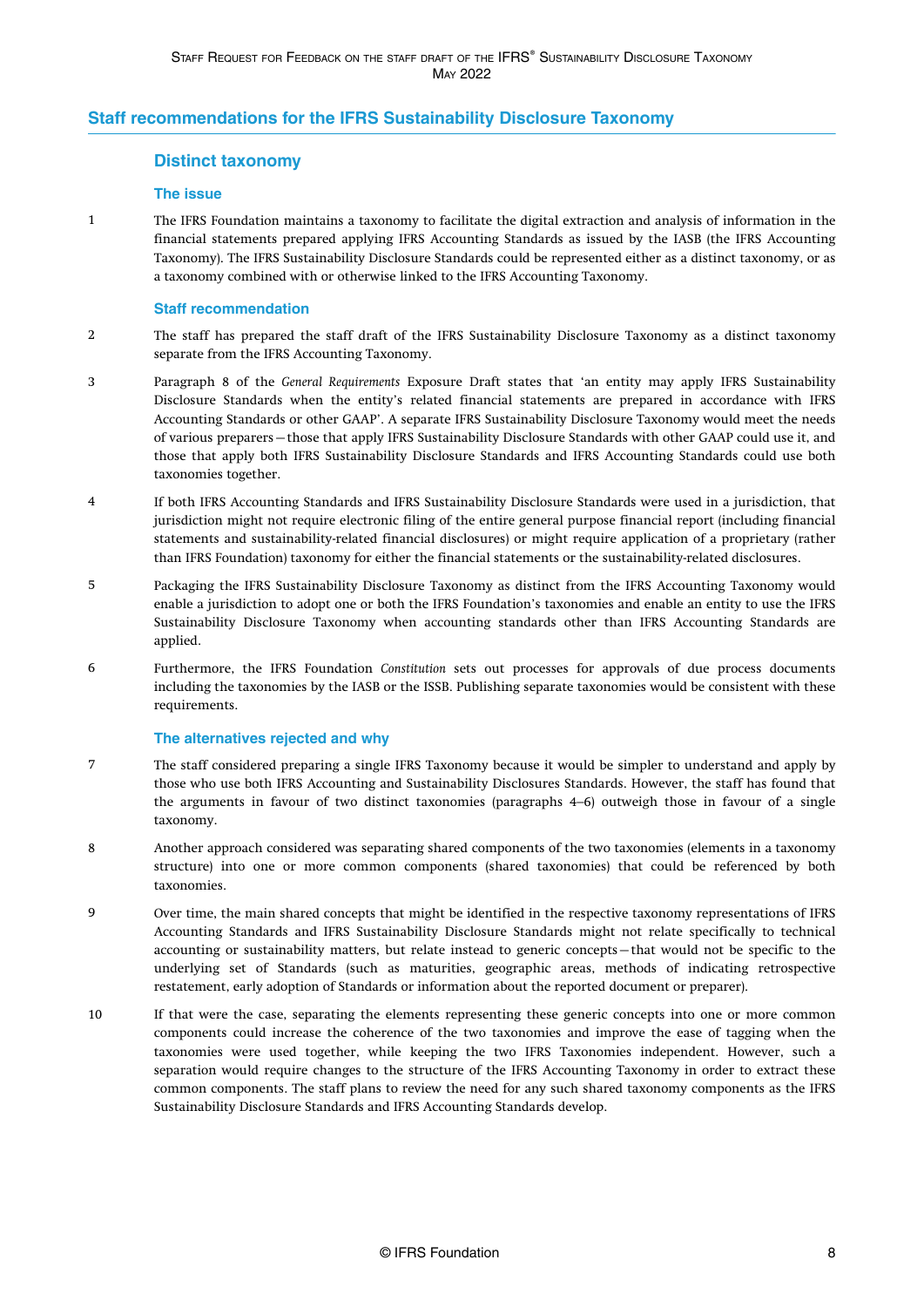### <span id="page-9-0"></span>**Question 1—Distinct taxonomy**

Do you agree with the staff recommendation to create a distinct IFRS Sustainability Disclosure Taxonomy separate from the IFRS Accounting Taxonomy? ([Paragraphs 1–10\)](#page-8-0)

Why or why not? If not, what alternative approach would you suggest and why?

### **Taxonomy grouping**

### **The issue**

- Elements within the IFRS Sustainability Disclosure Taxonomy should be organised (grouped) in a way that makes it easy for preparers and primary users to navigate, understand and use the taxonomy. Enabling preparers to easily find the elements they need would facilitate consistent tagging and thus help digital consumption of financial reporting. 11
- The way taxonomy elements are grouped within a taxonomy does not dictate how preparers should organise their human-readable reports. Taxonomy grouping also does not dictate how data resulting from the tagging of those reports can be viewed or analysed by users of that data. 12
- It is possible to organise all elements in one or multiple types of groupings or to have a grouping specific to some elements only. 13

#### **Staff recommendation**

- In preparing the staff draft of the IFRS Sustainability Disclosure Taxonomy, the staff has grouped the taxonomy elements required to represent the disclosure elements in two hierarchies (with most taxonomy elements derived from the main text of the exposure drafts appearing in both): 14
	- (a) based on the [draft] IFRS Sustainability Disclosure Standard from which they are derived; and
	- (b) based on the aspects of core content—governance, strategy, risk management and metrics and targets.
- The staff has grouped industry-based metrics separately, by industry rather than by IFRS Sustainability Disclosure Standard or by aspects of core content. 15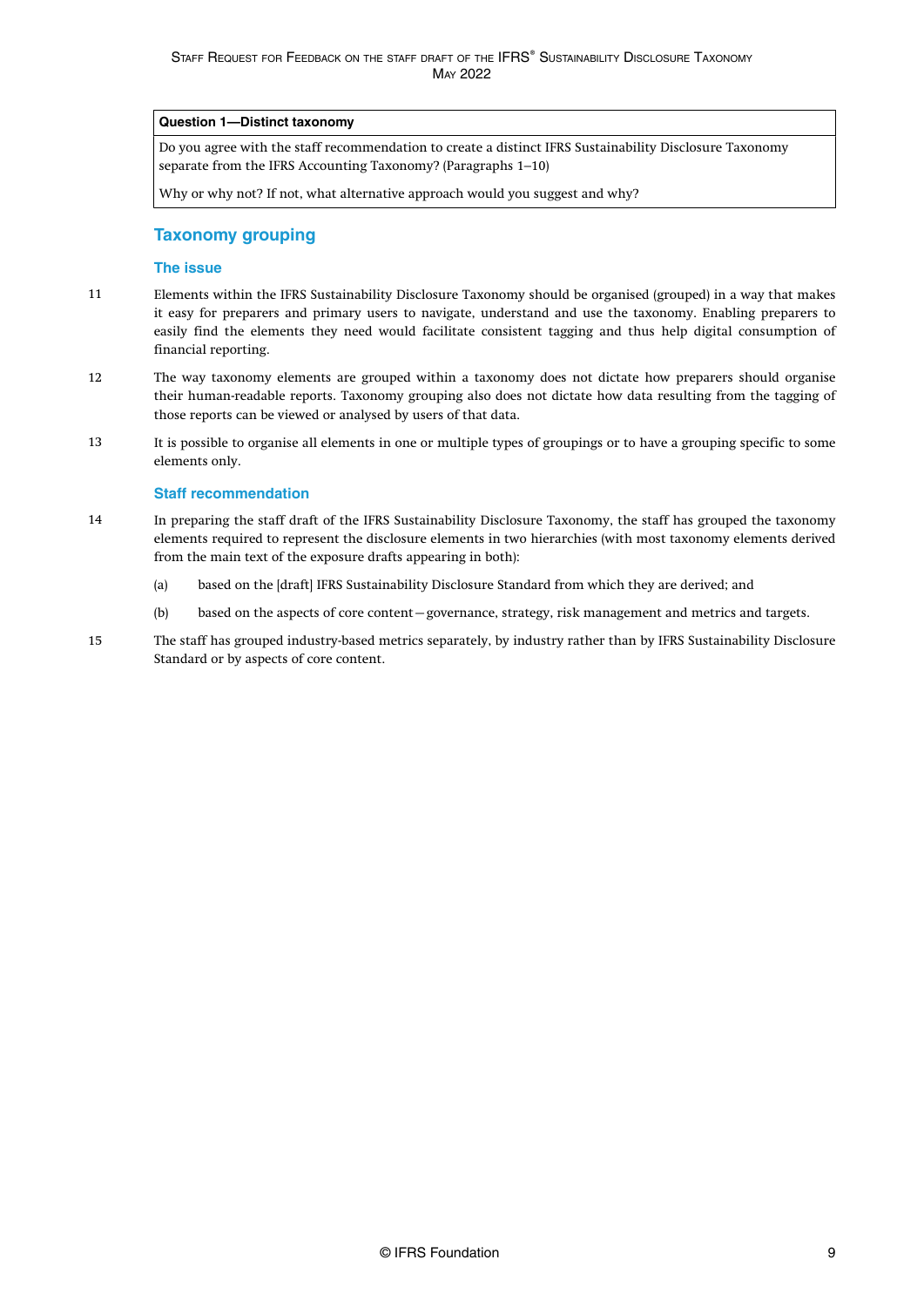|                             | Element groupings and top-level headings6, 7                                                 |  |  |  |
|-----------------------------|----------------------------------------------------------------------------------------------|--|--|--|
| Standard-by-Standard        | [200000] General Requirements for Disclosure of Sustainability-related Financial Information |  |  |  |
| layout of elements          | Governance                                                                                   |  |  |  |
|                             | Strategy                                                                                     |  |  |  |
|                             | Risks and opportunities                                                                      |  |  |  |
|                             | Strategy and decision-making                                                                 |  |  |  |
|                             | Financial position, financial performance and cash flows                                     |  |  |  |
|                             | Resilience                                                                                   |  |  |  |
|                             | Risk management                                                                              |  |  |  |
|                             | Metrics and targets                                                                          |  |  |  |
|                             | General features                                                                             |  |  |  |
|                             | [210000] Climate-related disclosures                                                         |  |  |  |
|                             | Governance                                                                                   |  |  |  |
|                             | Strategy                                                                                     |  |  |  |
|                             | Risks and opportunities                                                                      |  |  |  |
|                             | Strategy and decision-making                                                                 |  |  |  |
|                             | Financial position, financial performance and cash flows                                     |  |  |  |
|                             | Resilience                                                                                   |  |  |  |
|                             | Risk management                                                                              |  |  |  |
|                             | Metrics and targets                                                                          |  |  |  |
| Core content layout of same | [700000] Governance                                                                          |  |  |  |
| elements                    | General requirements                                                                         |  |  |  |
|                             | Climate-related disclosures                                                                  |  |  |  |
|                             | [710000] Strategy                                                                            |  |  |  |
|                             | Risks and opportunities                                                                      |  |  |  |
|                             | General requirements                                                                         |  |  |  |
|                             | Climate-related disclosures                                                                  |  |  |  |
|                             | Strategy and decision-making                                                                 |  |  |  |
|                             | General requirements                                                                         |  |  |  |
|                             | Climate-related disclosures                                                                  |  |  |  |
|                             | Financial position, financial performance and cash flows                                     |  |  |  |
|                             | General requirements                                                                         |  |  |  |
|                             | Climate-related disclosures                                                                  |  |  |  |
|                             | Resilience                                                                                   |  |  |  |
|                             | General requirements                                                                         |  |  |  |
|                             | Climate-related disclosures                                                                  |  |  |  |
|                             | [720000] Risk management                                                                     |  |  |  |
|                             | General requirements                                                                         |  |  |  |
|                             | Climate-related disclosures                                                                  |  |  |  |
|                             | [730000] Metrics and targets                                                                 |  |  |  |
|                             | General requirements                                                                         |  |  |  |
|                             | Climate-related disclosures                                                                  |  |  |  |

### **Table 1—High-level element groupings in the staff draft of the IFRS Sustainability Disclosures Taxonomy**

*continued...*

<sup>6</sup> Note that the numbers within square brackets, although included in the names of the groups in the staff draft of the IFRS Sustainability Disclosure Taxonomy, have no particular meaning, and are chosen to show an order in which the groups should be presented.

<sup>7</sup> The various elements used to tag disclosures will be shown beneath these top-level headings.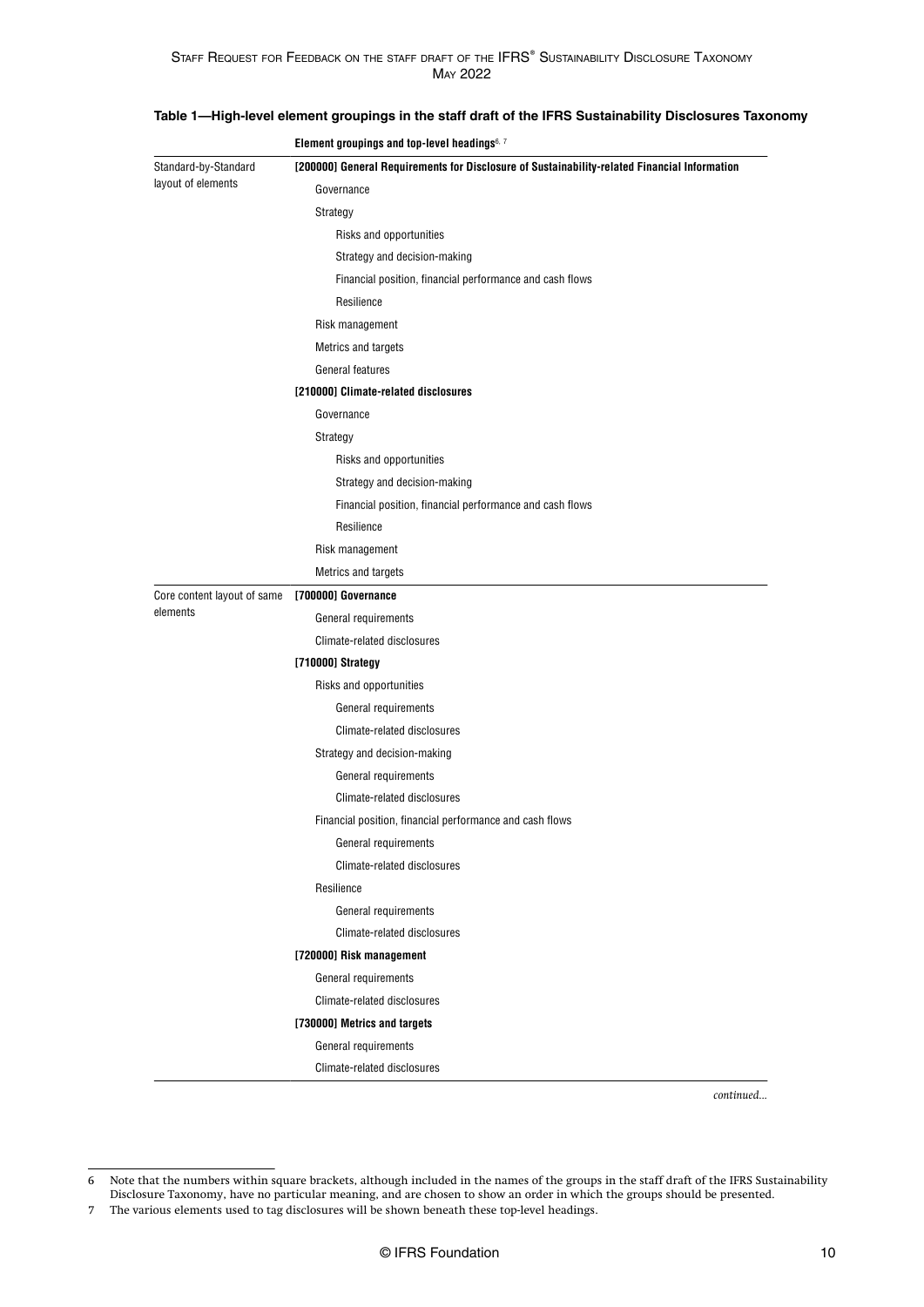<span id="page-11-0"></span>

| continued |  |
|-----------|--|
|           |  |

|                                     | Element groupings and top-level headings $6, 7$                                  |
|-------------------------------------|----------------------------------------------------------------------------------|
| Industry-based metrics <sup>8</sup> | [805100] Industry Metrics-Consumer Goods-Apparel, Accessories & Footwear (CG-AA) |
|                                     | [805200] Industry Metrics-Consumer Goods-Appliance Manufacturing (CG-AM)         |
|                                     | 65 further Industries                                                            |
|                                     | [855900] Industry Metrics-Transportation-Road Transportation (TR-RO)             |

### Two parallel groupings

- The grouping of elements in the IFRS Accounting Taxonomy is based largely on the layout of the financial statements. The elements are placed in groups relating to the statements of financial position, financial performance, cash flows and changes in equity, and notes. A new IFRS Accounting Standard will often require an entity to provide information that would typically be disclosed in a separate note. Consequently, elements relating to each new IFRS Accounting Standard are generally included in their own new group. Requirements for information to be presented in the primary statements have typically been introduced through amendments to IAS 1 *Presentation of Financial Statements*. Typically, therefore, the organisation of the IFRS Accounting Standards, the organisation of the IFRS Accounting Taxonomy, and the organisation of typical financial statements are closely linked. 16
- In contrast, we expect that the layout of information disclosed by preparers to meet requirements in the IFRS Sustainability Disclosure Standards may vary more than does the layout of disclosures in financial statements. Providing two sets of groupings might help preparers find appropriate tags for their disclosures. It might also help primary users find the elements that represent information in which they would be interested. 17
- Grouping taxonomy content based on the Standard from which it is derived would be simple and straightforward and could make locating elements easier for preparers and users when they are looking for elements corresponding to disclosures specified in a particular IFRS Sustainability Disclosure Standard. This approach also would be consistent with the approach taken in the IFRS Accounting Taxonomy. 18
- On the other hand, grouping taxonomy content based on the aspects of core content identified in the *General Requirements* Exposure Draft would reflect the basic structure used in that Exposure Draft and in the *Climate* Exposure Draft. That structure also is expected to be used in future IFRS Sustainability Disclosure Standards. 19
- A preparer might base its layout of sustainability-related financial disclosures on the core content, addressing each aspect (governance, strategy, risk management and metrics and targets) in turn. A core content grouping of the taxonomy elements might aid such a preparer in identifying the appropriate taxonomy elements with which to tag disclosures, from across the range of IFRS Sustainability Disclosure Standards. 20
- In contrast, for a preparer whose reporting is grouped into discrete sections for which there is a directly applicable IFRS Sustainability Disclosure Standard (for example, preparing a section of the general purpose financial report that only addresses climate-related issues), the Standard-by-Standard grouping described in paragraph 18 might be more helpful. 21
- The fact that an element was shown in multiple places within a taxonomy would not mean that the corresponding information in a report would be tagged multiple times. Multiple groupings simply allow a preparer to identify the appropriate taxonomy element (or combination of elements) that represents the meaning of particular information in its report in various ways, by: 22
	- (a) browsing through the elements laid out in the order that paragraphs in the particular standards are laid  $011t$
	- (b) working through a logical hierarchy from the related aspect of core content; or
	- (c) searching by the specific reference to the defining subparagraph of the Standard or a fragment of the name of the element.
- Similarly, the grouping of elements in a taxonomy does not affect the ability of a user to extract information from tagged reports, it only helps them identify the appropriate taxonomy element (or combination of elements).  $2<sub>2</sub>$

<sup>6</sup> Note that the numbers within square brackets, although included in the names of the groups in the staff draft of the IFRS Sustainability Disclosure Taxonomy, have no particular meaning, and are chosen to show an order in which the groups should be presented.

<sup>7</sup> The various elements used to tag disclosures will be shown beneath these top-level headings.

<sup>8</sup> Only 68 out of the 77 SICS industries are included in Appendix B of the *Climate* Exposure Draft, because only these industries include climate-related metrics. In future, it is likely that more of the remaining SICS industries will be included by one or more future thematic ISSB Standards.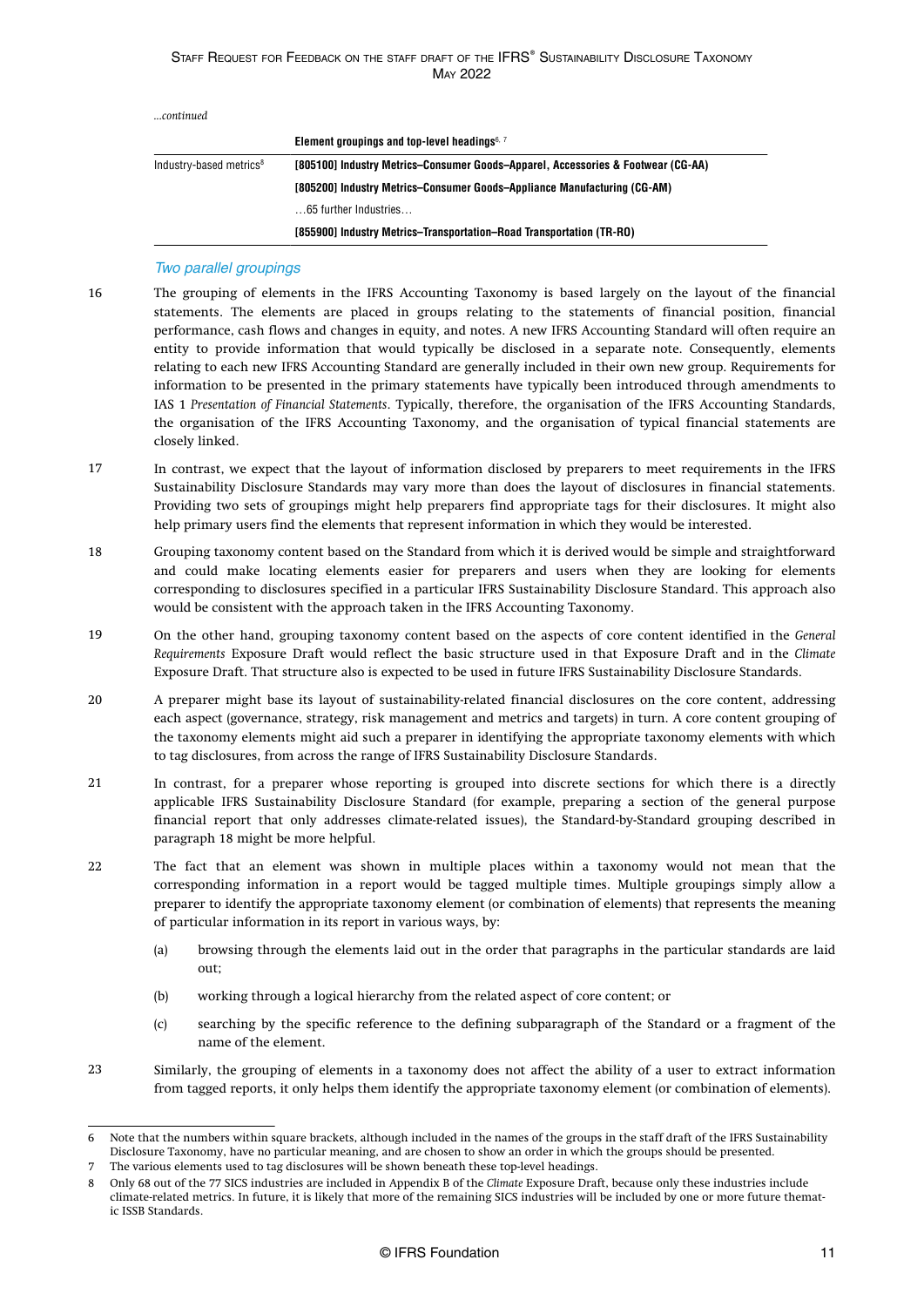The only difference the grouping of elements built into a taxonomy can make is how easy or complex it typically is to decide which taxonomy elements represent a particular piece of data. This difference is comparable to the effects a good (or bad) table of contents or index can have on the ability to easily find the desired parts of a book. 24

### A third grouping

It is expected that, once the ISSB issues other IFRS Sustainability Disclosure Standards, a preparer would apply more than one Standard. It is also anticipated that preparers would often disclose a composite set of industry metrics—all the appropriate metrics for the preparer's industry or activities, irrespective of the IFRS Sustainability Disclosure Standard that introduced them. Preparers and users might find it useful and practical for the staff to include all the content representing industry-based metrics in a separate place in the staff draft of the IFRS Sustainability Disclosure Taxonomy. These metrics would be arranged by industry as in the SASB Taxonomy (see also [paragraphs 83–88](#page-21-0) on the modelling of SASB-derived metrics). 25

Tagging of information where there is not a specifically applicable IFRS Sustainability Disclosure **Standard** 

[Paragraphs 53](#page-16-0) and [54](#page-16-0) of the *General Requirements* Exposure Draft state that, in the absence of an IFRS Sustainability Disclosure Standard applicable to a sustainability-related risk or opportunity, an entity's management would use judgement in disclosing information about that risk or opportunity. In making its judgements management could consider: 26

> the metrics associated with the disclosure topics included in the industry-based SASB Standards, the ISSB's nonmandatory guidance (such as the CDSB Framework application guidance for water- and biodiversity-related disclosures), the most recent pronouncements of other standard-setting bodies whose requirements are designed to meet the needs of users of general purpose financial reporting, and the metrics used by entities in the same industries or geographies.

- Preparers would tag disclosures for which there is no applicable IFRS Sustainability Disclosure Standard or specific taxonomy elements using either: 27
	- (a) the taxonomy elements representing the proposed disclosure requirements of the *General Requirements* Exposure Draft. Many tables in the staff draft of the IFRS Sustainability Disclosure Taxonomy include a 'Sustainability-related risk or opportunity [axis]' allowing disclosures to be tagged for each such 'risk or opportunity' that a preparer discloses; or
	- (b) metrics, other suitable taxonomies, or entity-specific elements for disclosures that are not captured by the Taxonomy elements representing the proposed requirements of the *General Requirements* Exposure Draft.

### **The alternatives rejected and why**

- As an alternative to the recommendation in [paragraphs 14–25](#page-9-0) to provide one grouping of the industry metrics and two alternative groupings of the remaining taxonomy elements, the staff considered using a single grouping to present all the content in the staff draft of the IFRS Sustainability Disclosure Taxonomy. However, as stated in [paragraph 17,](#page-11-0) the staff expects that when entities apply the IFRS Sustainability Disclosure Standards to their disclosures, the layout of those disclosures may vary. Therefore, a single type of grouping, whether Standard-by-Standard or by the aspects of core content, may not work for all sustainability-related financial disclosures prepared in accordance with IFRS Sustainability Disclosure Standards. 28
- The staff also considered including the elements representing industry-based metrics within the sections of the taxonomy layout arranged by Standard or by aspects of core content. However, the staff did not take such an approach because there would be little benefit. All the industry-based metrics would fall within the *Climate* Exposure Draft 'metrics and targets' section, and within the *Climate* section of the 'metrics and targets' aspect of core content. In future, although each new thematic standard may include another list of industry-based metrics, it is likely there would be overlaps between the lists of each such standard. Many metrics may appear in more than one standard. This extensive repetition could make the taxonomy difficult to navigate. Simply aggregating all industry-based metrics into one combined grouping as recommended may be easier to navigate. 29
- Identifying which industry-based metrics were included in which Standard(s) would still be possible. Just as for all the other taxonomy elements identified to represent information reported according to the requirements of a Standard, a suitable reference to the location within the specifying Standard(s) would be associated with each industry-based metric. All the industry-based metrics specified by the *Climate* Exposure Draft will be associated with references that indicate they are specified by the IFRS S2 Standard. For example, the metric 'Raw Materials, Percentage Third-party Certified' is associated with a reference to the 'IFRS S2' Standard, section 'CG-AA-440a.2'. 30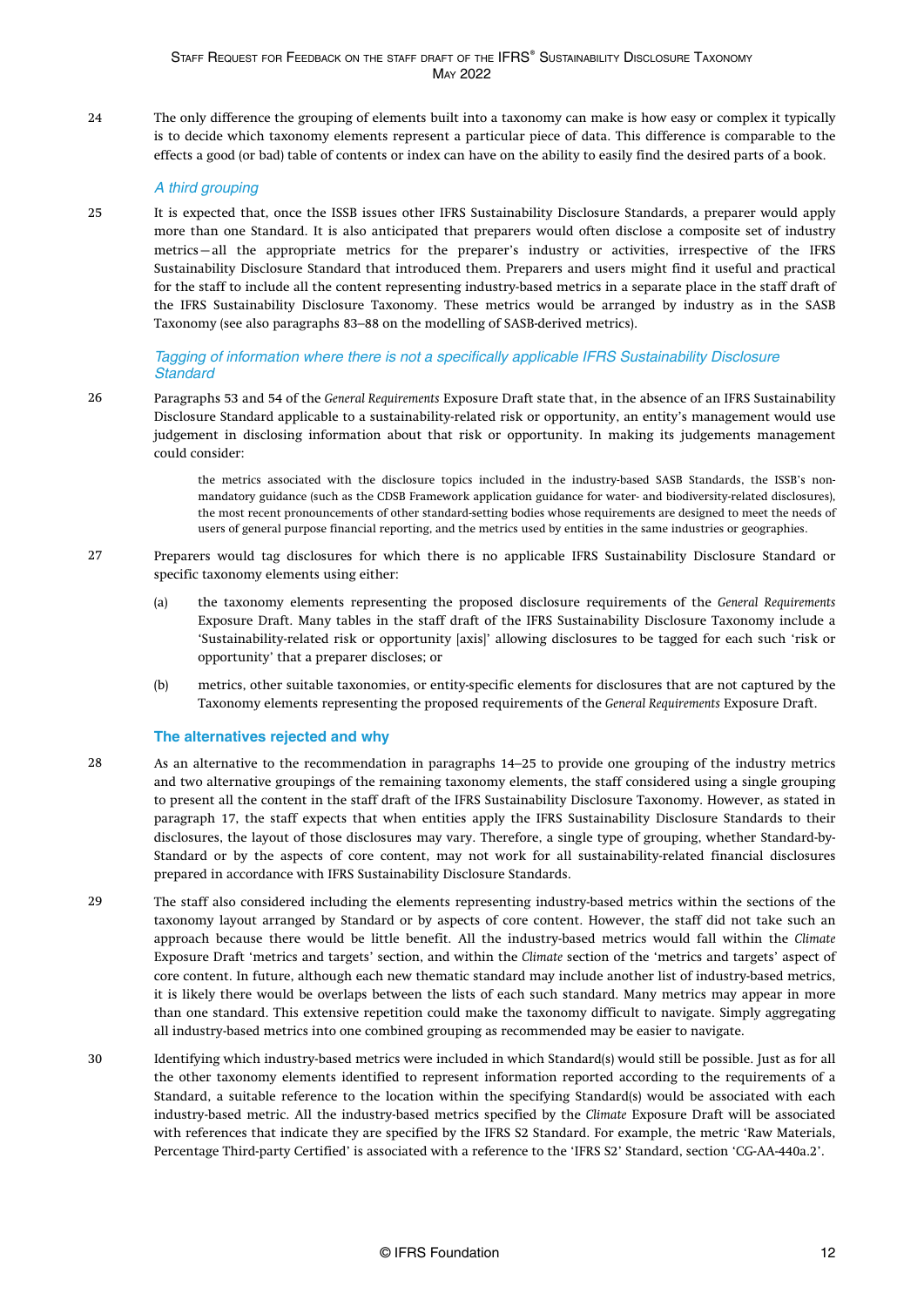### <span id="page-13-0"></span>**Question 2—Taxonomy grouping**

Do you agree with the staff recommendation to organise the general content of the IFRS Sustainability Disclosure Taxonomy, by both:

- IFRS Sustainability Disclosure Standard; and
- aspects of core content?

Do you agree with the staff recommendation to organise the content in the IFRS Sustainability Disclosure Taxonomy related to industry-based metrics separately and organised by the industry for which they are specified? ([Paragraphs 11–30](#page-9-0))

Why or why not? If not, what alternative approach would you suggest and why?

### **Relationship between the General Requirements Exposure Draft and Climate Exposure Draft in the Taxonomy**

#### **The issue**

- The *General Requirements* and the *Climate* Exposure Drafts focus on core content—an entity's governance, strategy and risk management and its sustainability-related metrics and targets. 31
- The proposed disclosure requirements in the *General Requirements* Exposure Draft are similar to the corresponding proposed requirements for core content in the *Climate* Exposure Draft. 32

| <b>General Requirements Exposure Draft</b> |     | <b>Climate Exposure Draft</b>                                                                                                                                                                                                                                                                                                                                                       |   |     |                                                                                                                                                                                                                                                                                                                                                                             |
|--------------------------------------------|-----|-------------------------------------------------------------------------------------------------------------------------------------------------------------------------------------------------------------------------------------------------------------------------------------------------------------------------------------------------------------------------------------|---|-----|-----------------------------------------------------------------------------------------------------------------------------------------------------------------------------------------------------------------------------------------------------------------------------------------------------------------------------------------------------------------------------|
| 13                                         |     | To achieve this objective, an entity shall<br>disclose information about the governance<br>body or bodies (which can include a board,<br>committee or equivalent body charged with<br>governance) with oversight of sustainability-<br>related risks and opportunities, and informa-<br>tion about management's role in those<br>processes. Specifically, an entity shall disclose: | 5 |     | To achieve this objective, an entity shall<br>disclose information about the governance<br>body or bodies (which can include a board,<br>committee or equivalent body charged with<br>governance) with oversight of climate-related<br>risks and opportunities, and information about<br>management's role in those processes. Specifi-<br>cally, an entity shall disclose: |
|                                            | (a) | the identity of the body or individual<br>within a body responsible for oversight<br>of sustainability-related risks and<br>opportunities;                                                                                                                                                                                                                                          |   | (a) | the identity of the body or individual<br>within a body responsible for oversight<br>of climate-related risks and<br>opportunities;                                                                                                                                                                                                                                         |
|                                            | (b) | how the body's responsibilities for<br>sustainability-related risks and<br>opportunities are reflected in the<br>entity's terms of reference, board<br>mandates and other related policies;                                                                                                                                                                                         |   | (b) | how the body's responsibilities for<br>climate-related risks and opportunities<br>are reflected in the entity's terms of<br>reference, board mandates and other<br>related policies;                                                                                                                                                                                        |
|                                            | (c) | how the body ensures that the appropri-<br>ate skills and competencies are available<br>to oversee strategies designed to<br>respond to sustainability-related risks<br>and opportunities;                                                                                                                                                                                          |   | (c) | how the body ensures that the appropri-<br>ate skills and competencies are available<br>to oversee strategies designed to<br>respond to climate-related risks and<br>opportunities;                                                                                                                                                                                         |
|                                            | (d) | how and how often the body and its<br>committees (audit, risk or other<br>committees) are informed about sustain-<br>ability-related risks and opportunities                                                                                                                                                                                                                        |   | (d) | how and how often the body and its<br>committees (audit, risk or other<br>committees) are informed about<br>climate-related risks and opportunities                                                                                                                                                                                                                         |

#### **Table 2—Parallel governance requirements proposed in the exposure drafts**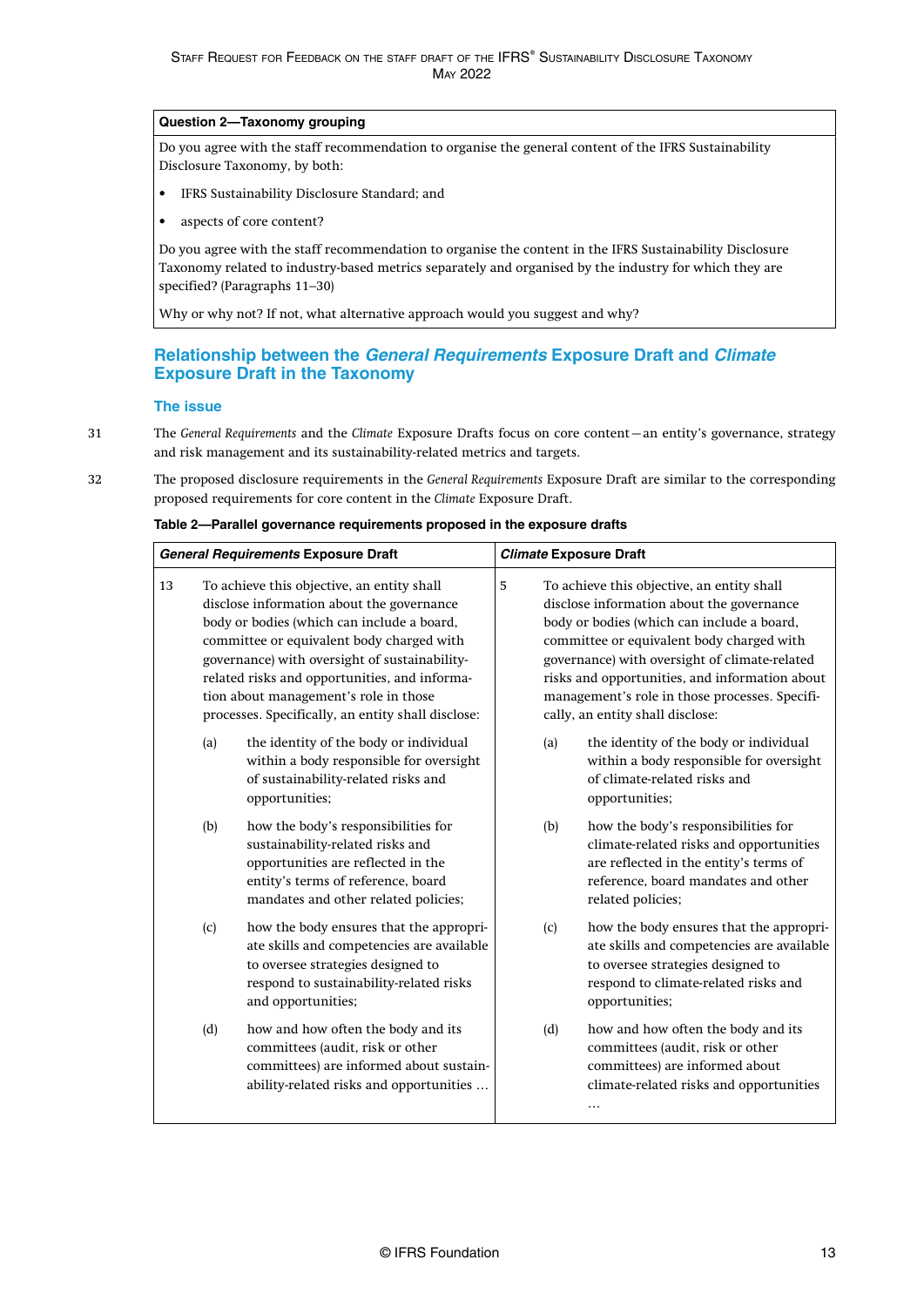- Paragraph 78 of the *General Requirements* Exposure Draft states that 'when IFRS Sustainability Disclosure Standards require the disclosure of common items of information, an entity shall avoid unnecessary duplication'. Furthermore, paragraphs 6 and 18 of the *Climate* Exposure Draft state that when an entity integrates its oversight of sustainability-related risks and opportunities, it is required to integrate its disclosures on governance and risk management, rather than separately disclosing each significant sustainability-related risk and opportunity. 33
- Such integrated disclosures could make tagging complex for preparers, because they might have difficulty assigning discrete sections of text to a particular requirement and might have difficulty tagging items correctly. Such difficulties might make it more complex for users of sustainability-related financial information to identify required information accurately. 34
- The staff considered whether and how best to reflect in the IFRS Sustainability Disclosure Taxonomy the relationship between similar disclosure requirements proposed in both exposure drafts (and requirements that would be in any future Sustainability Disclosure Standards, which also are expected to focus on core content). 35

### **Staff recommendation**

- The staff recommends reflecting the proposed disclosure requirements related to core content in each of the [draft] IFRS Sustainability Disclosure Standards as a separate list of specific elements (line items). Please refer to the example modelling for the governance disclosures in [Appendix C](#page-32-0). 36
- The staff recommends this approach because it: 37
	- (a) would be consistent with the approach taken in the IFRS Accounting Taxonomy;
	- (b) might be less confusing for preparers and users of sustainability-related financial information concerned with sets of disclosure requirements that differ more markedly than do the requirements of the two [draft] IFRS Sustainability Disclosure Standards;
	- (c) would limit the risk that stakeholders will view the proposed IFRS Sustainability Disclosure Taxonomy as an interpretation of the relationship between the disclosure requirements in the [draft] Standards (and in future IFRS Sustainability Disclosure Standards), especially if disclosure requirements in the exposure drafts were to diverge in future due to amendments; and
	- (d) would limit the potential need for remodelling if the disclosures in future IFRS Sustainability Disclosure Standards do not closely follow the pattern of those proposed in the *General Requirements* Exposure Draft.
- The main disadvantages of this approach are that it: 38
	- (a) requires elements for each new IFRS Sustainability Disclosure Standard to be separately created, even when a disclosure requirement in another Standard is directly analogous. Therefore, most elements in the proposed IFRS Sustainability Disclosure Taxonomy that reflect core content disclosures proposed in *General Requirements* Exposure Draft have equivalents reflecting the equivalent proposed core content in the *Climate* Exposure Draft, see [Appendix C](aem://author.ifrs.org/content/dam/ifrs-standards/en/issb/staff-drafts/issb-staff-2022-1/ISSB-STAFF-2022-1_APPC.dita). This equivalency could increase the risk of errors. This would be partly because many elements would have a high similarity with another element (that reflected equivalent disclosures in the other exposure draft). It would also partly be simply because a preparer or user would need to find appropriate elements within a longer list. Consequently, preparers and users might be more likely to choose inappropriate elements by mistake.
	- (b) does not show the relationship between similar elements from both [draft] Standards. This might result in a preparer inconsistently tagging disclosures that cover information related to sustainability-related risks and opportunities generally (such as the overall governance processes) and to climate-related risks and opportunities specifically, because the preparer might tag the information using only one tag.
- To achieve consistent tagging and increase the usability of the tagged information, a preparer could 'double tag' —tag disclosures that would fulfil the proposed requirements of the [draft] IFRS Sustainability Disclosure Standards both with the tags applicable to the proposed requirements set out in the *Climate* Exposure Draft and with the tags applicable to the proposed requirements set out in the *General Requirements* Exposure Draft. 39
- Double-tagging would help to ensure that users of the sustainability-related financial information could accurately find climate-related or general sustainability-related financial disclosures simply by using the appropriate tag. However, jurisdictions would need to allow or to mandate double-tagging. 40
- The grouping of elements by aspect of core content (as proposed in the discussion of grouping of taxonomy elements in [paragraphs 11–25](#page-9-0)) also could help preparers appropriately tag integrated disclosures because the IFRS Sustainability Disclosure Taxonomy would group elements related to each aspect together. 41

### © IFRS Foundation 14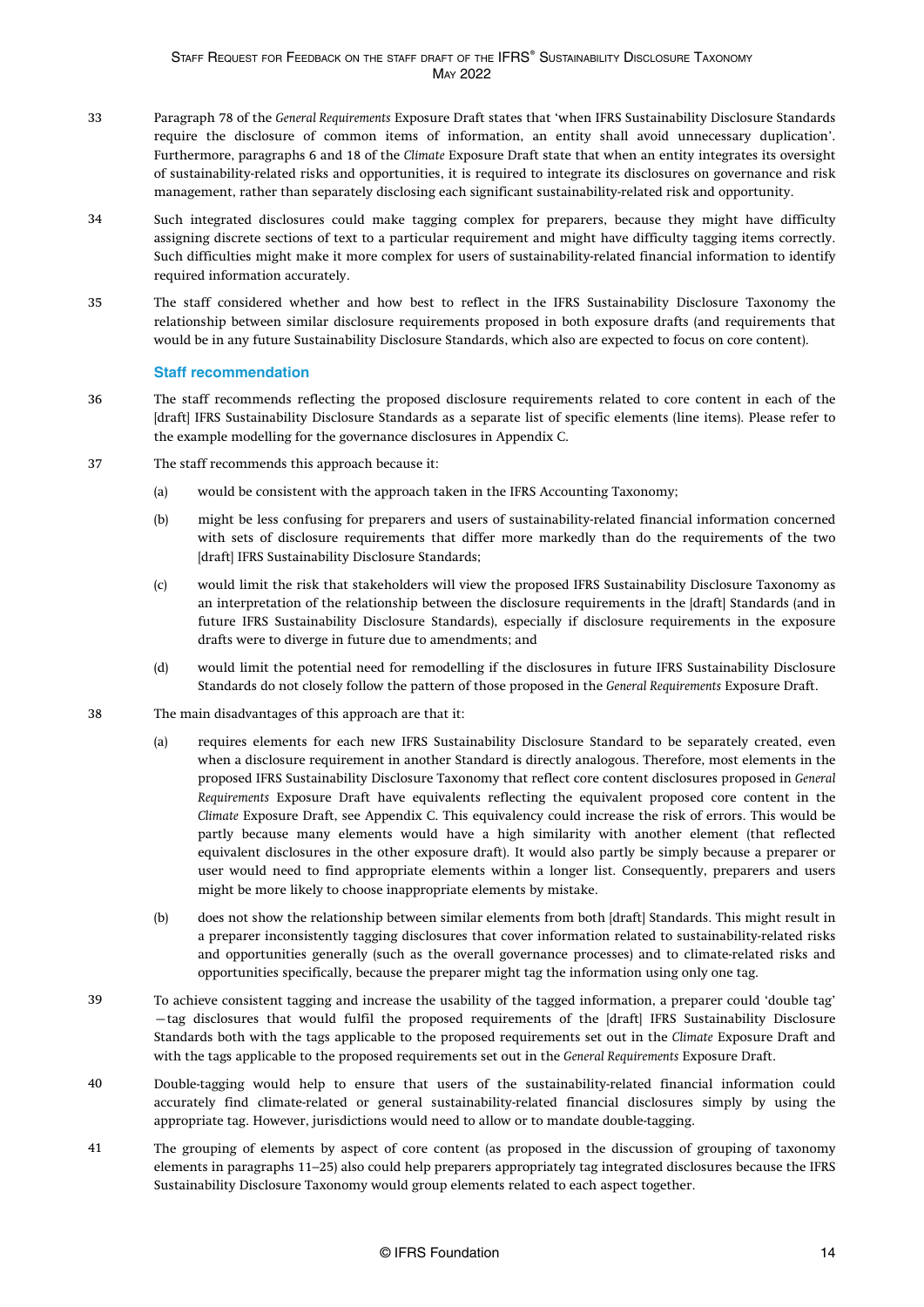### **The alternatives rejected and why**

- The staff considered, but rejected, an alternative option to providing separate lists of elements for the requirements in each of the [draft] IFRS Sustainability Disclosure Standards. That rejected option would have focused on the relationship between the proposed requirements in both [draft] Standards by using an axis in a dimensional approach to emphasise the parallels between the proposed requirements. 42
- As shown in [Table 3](#page-22-0) for the proposed disclosure requirements about governance, under a dimensional approach, the staff would create base elements related to the proposed requirements in the *General Requirements* Exposure Draft. Those base elements could then be reused with a specific dimensional identifier (a specific member used on a particular axis) to tag the parallel requirements proposed in the *Climate* Exposure Draft. 43
- The same approach would be taken for any future IFRS Sustainability Disclosure Standards, which would simply be allocated with an additional member to be used with this axis. 44

This logical modelling would not prescribe how the information should be disclosed in a general purpose financial report, which need not be tabular. The same tags could be used regardless of how the information is laid out in a report.

|                                                                                                                                                                                                                                                   | <b>Sustainability Disclosures Standard [Axis]</b>                                                  |                                                |  |
|---------------------------------------------------------------------------------------------------------------------------------------------------------------------------------------------------------------------------------------------------|----------------------------------------------------------------------------------------------------|------------------------------------------------|--|
|                                                                                                                                                                                                                                                   | General Requirements for Disclosure<br>of Sustainability-related Financial<br>Information [Member] | <b>Climate-related Disclosures</b><br>[Member] |  |
| Identity of body or individual within<br>body responsible for oversight of<br>sustainability-related risks and<br>opportunities (IFRS S1.13(a),<br>IFRS $S2.5(a)$                                                                                 |                                                                                                    |                                                |  |
| Disclosure of how responsible body's<br>responsibilities for sustainability-<br>related risks and opportunities are<br>reflected in entity's terms of<br>reference, board mandates and other<br>related policies (IFRS S1.13(b),<br>IFRS S2.5(b)) |                                                                                                    |                                                |  |
| Disclosure of how responsible body<br>ensures that appropriate skills and<br>competencies are available to<br>oversee strategies designed to<br>respond to sustainability-related risks<br>and opportunities (IFRS S1.13(c),<br>IFRS S2.4(c))     |                                                                                                    |                                                |  |
| Disclosure of how and how often<br>responsible body and its committees<br>are informed about sustainability-<br>related risks and opportunities<br>(IFRS S1.13(d), IFRS S2.5(d))                                                                  |                                                                                                    |                                                |  |

### **Table 3—Rejected dimensional logical model of governance disclosures**

45

As an example, assume that a preparer provided separate disclosures identifying a '*sustainability-risk committee*' and a '*climate-risk committee*'. If the preparer were required to follow a dimensional approach, information tagged only with, for example, the 'Identity of body or individual within body responsible for oversight of sustainabilityrelated risks and opportunities' line item would represent the body responsible for general sustainability-related risks and opportunities. That line item could, therefore, be used to tag the text '*sustainability-risk committee*'. Were the same line item used combined with the 'Climate-related Disclosures [Member]' associated with the 'Sustainability Disclosure Standard [Axis]', it would represent the body responsible for climate-related risks and opportunities. This combination would, therefore, be used to tag '*climate-risk committee*'.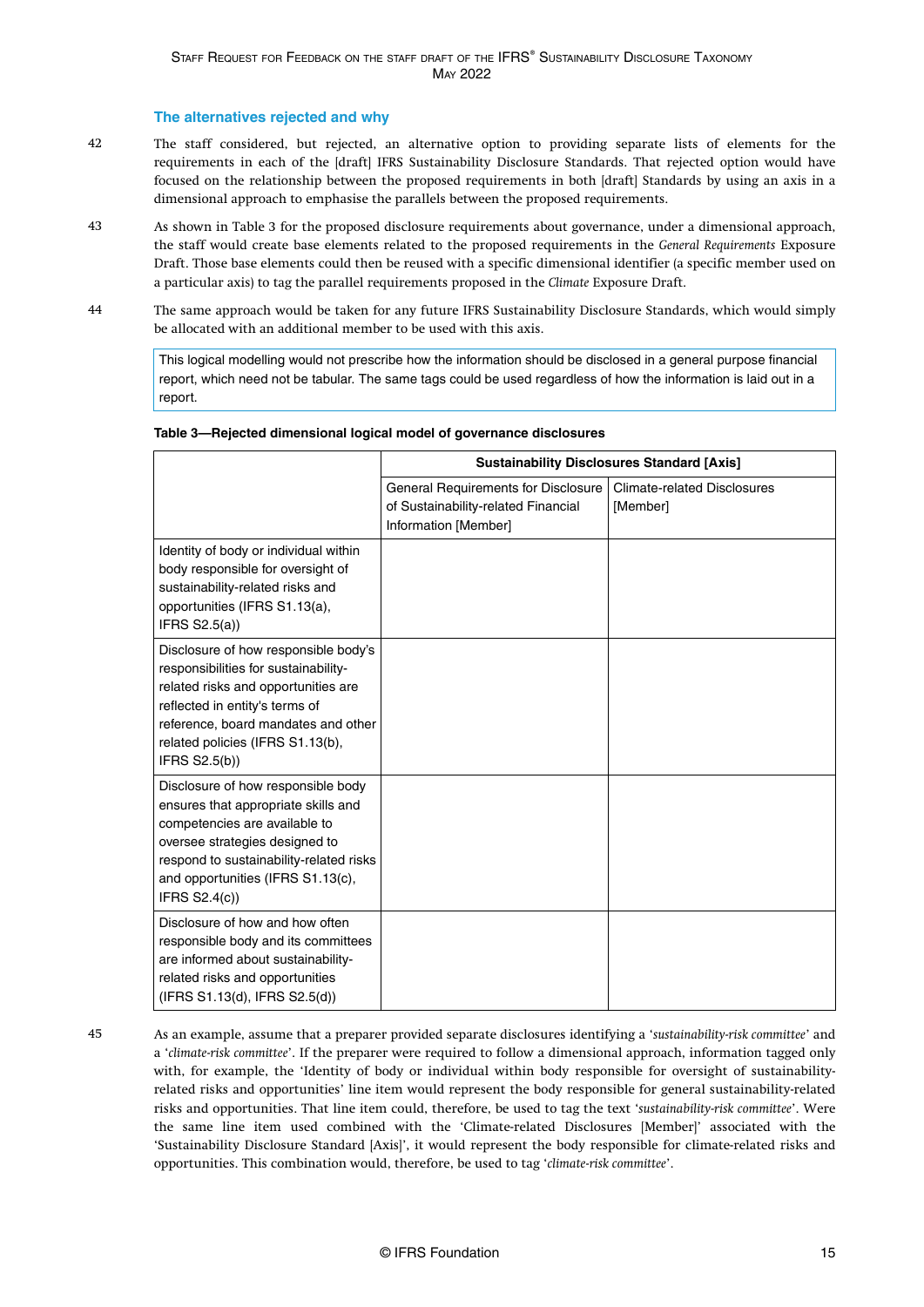- <span id="page-16-0"></span>In contrast, using the line-item approach the staff recommends, an entity could use two different line-item elements to tag those two pieces of information: 'Identity of body or individual within body responsible for oversight of **sustainability**-related risks and opportunities' for the first and 'Identity of body or individual within body responsible for oversight of **climate**-related risks and opportunities' for the second. 46
- The main benefit of the dimensional approach is that it would reflect the relationship between similar requirements, which could be helpful for preparers and users of sustainability-related financial information, especially in relation to the integrated disclosures of aspects of core content discussed in [paragraphs 31–35](#page-13-0). 47
- For example, under the dimensional approach users of digital sustainability-related financial information might find it easier to consider broader sustainability-related financial information if climate-related information were unavailable because the two types of information would be reported using the same element, but with different dimensional properties. In contrast, under the line-item approach, the connection between a climate disclosure element and the equivalent general sustainability disclosure element is less obvious because the line items used differ. 48
- The dimensional approach would also lead to a more limited number of (similar) elements in the IFRS Sustainability Disclosures Taxonomy, which could make it easier for preparers to find the appropriate element to tag (resulting in fewer errors). 49
- The main disadvantage of this approach is that the extensive use of axes might be more complex and less intuitive for preparers and users of sustainability-related financial disclosures and might especially confuse preparers tagging and querying simple narrative information. 50
- Because the main advantage of the dimensional approach is that it reflects the relationships and commonalities between disclosures in IFRS Sustainability Disclosure Standards, it could easily become confusing (or indeed misleading) when the relationship was not consistent throughout those Standards or becomes less so as more IFRS Sustainability Disclosure Standards are developed. 51
- The staff also considered using a hybrid approach in which two sets of line items or the dimensional approach would represent parts of IFRS Sustainability Disclosure Standards, depending on the level of similarity between the disclosures. A dimensional approach would be used for very similar parts of the two exposure drafts, and two sets of line items would be used for less similar parts. 52
- The staff rejected this hybrid approach because the mix of approaches could be confusing for stakeholders. The concerns relating to the dimensional approach mentioned earlier would also apply to elements using that approach within the hybrid approach. 53

### **Question 3—Relationship between the General Requirements Exposure Draft and Climate Exposure Draft in the Taxonomy**

Do you agree with the staff recommendation to reflect the proposed disclosure requirements related to each aspect of core content as a separate list of distinct elements (line items) for each of the [draft] IFRS Sustainability Disclosure Standards? [\(Paragraphs 31–53\)](#page-13-0)

Why or why not? If not, what alternative approach would you suggest and why?

### **Modelling narrative disclosures**

- This section discusses modelling narrative disclosures, specifically: 54
	- (a) the appropriate level of detail of a narrative disclosure that should be captured by individual taxonomy elements (granularity of information); and
	- (b) the modelling for directly comparable narrative disclosures across periods and between entities (use of categorical elements).

### **Granularity of information**

#### The issue

55

Investors use narrative information and numerical information differently. For example, although numerical information might be directly used in investors' models—not least to make comparisons between entities and across time periods—narrative information often needs to be read in context and can be less directly comparable than is numerical information.

© IFRS Foundation 16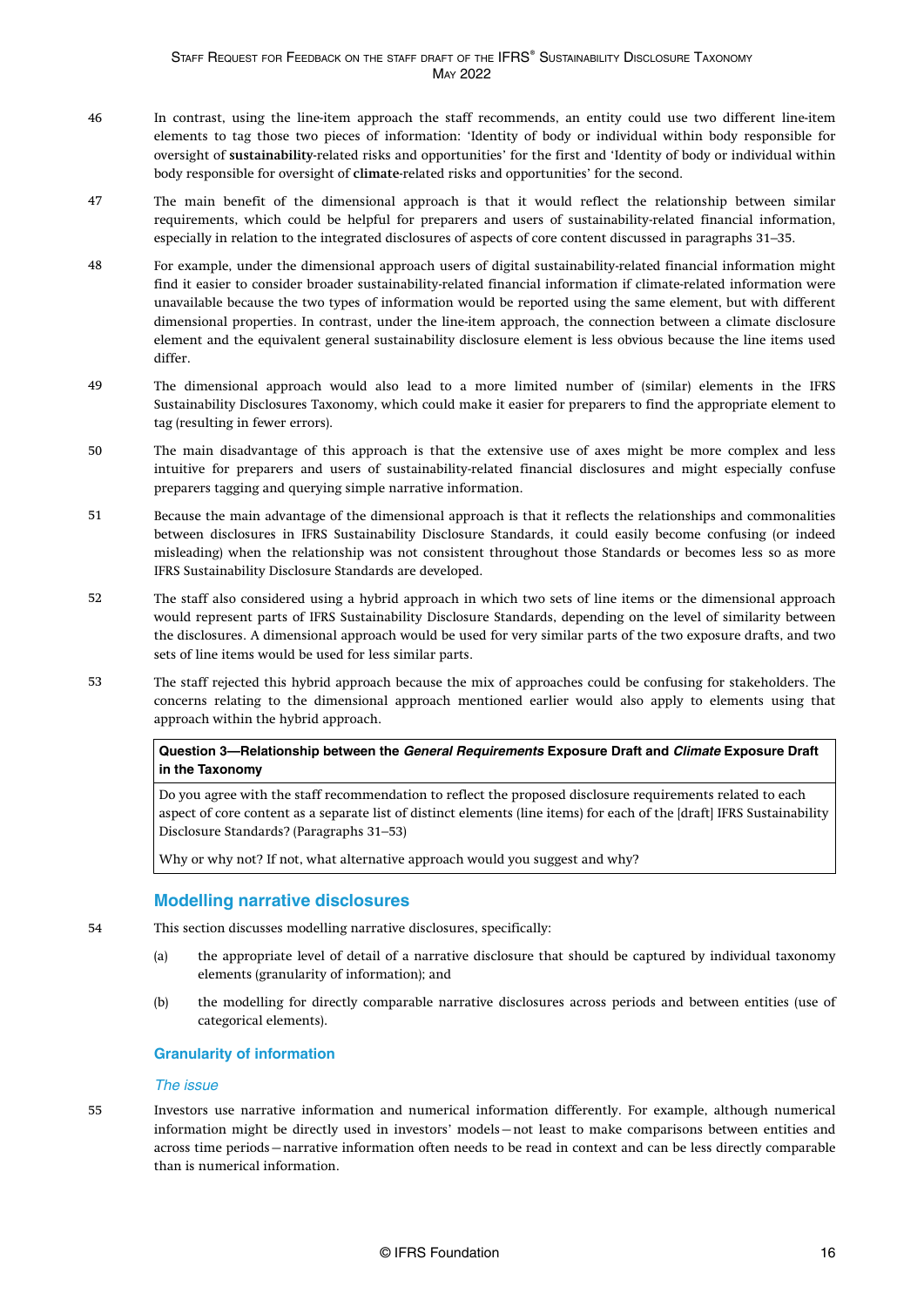- <span id="page-17-0"></span>It is often useful, therefore, to capture each reported number separately as a distinct item of information. For example, an entity's total comprehensive income and its profit or loss for the year can each be captured in a single figure, and do not require the context of the other to be understood. In contrast, narrative information with more context might be more useful; in other words, larger pieces of text covering wider subjects in a coherent fashion might be more useful than the smallest possible pieces of information that can be extracted. 56
- The staff identified two factors to consider when determining the appropriate level of detail that should be represented by narrative-information elements of the IFRS Sustainability Disclosure Taxonomy: 57
	- (a) how that information would be consumed; and
	- (b) how easy it would be for preparers to tag such information.
- From a primary user's perspective, very granular tagging of narrative disclosures might be of limited use because such information would not be directly used in analysis or in making comparisons. Rather, the benefits of tagging narrative disclosures are primarily: 58
	- (a) to facilitate identification of any directly comparable information; and
	- (b) to identify suitable chunks of information that a user could consider, as a whole, to understand what is being disclosed, or to which techniques such as machine learning, natural language processing and sentiment analysis could be applied to extract and summarise details from the specific disclosures.
- Tagging in too little detail also would be unhelpful. When each single item of data contains too much text or text too varied in subject, it is hard for users to understand and extract the information needed for effective analysis. 59
- From a preparer's perspective:  $60$ 
	- (a) too many elements would unhelpfully increase the size of the IFRS Sustainability Disclosure Taxonomy and the complexity of tagging because an entity would need to search for the appropriate element among many elements and would be required to apply more tags; and
	- (b) many interrelated elements increase the risk of error because the more similar elements are, the greater the risk of an entity choosing a less appropriate element.

### Staff recommendation

- The objective of the modelling in the staff draft of the IFRS Sustainability Disclosure Taxonomy is to provide distinct elements only for discrete parts of narrative information the staff anticipates will be separately understandable to users of sustainability-related financial information. The elements also are intended to be easily identified for tagging in the general purpose financial report. 61
- The most detailed elements that the staff has recommended after applying these criteria generally align with the proposed requirements expressed in the first-level subparagraphs of the two exposure drafts (with some exceptions discussed in [paragraph 66](#page-18-0)). These subparagraphs typically relate to requirements that could result in relatively distinct and coherent disclosures that users might understand as discrete pieces of information because they are described in adequate detail and are sufficiently independent of other information. 62
- However, in most cases, the proposed requirements set out in the first-level subparagraphs are non-exhaustive examples of information an entity would be required to disclose to meet wider disclosure objectives. Some users of sustainability-related financial information also might be interested in simply finding all information about an aspect of core content. 63
- Therefore, the staff recommends elements corresponding to the disclosure objectives in paragraphs and to aspects of core content (for example, governance). Including these elements should ensure that all information related to the objectives will be represented. See [Appendix D](#page-34-0) for an illustration of how these levels of tags are expected to be used, and the resulting data set that would be available to users of sustainability-related financial information. 64
- [Appendix E](#page-36-0) contains an example of how the objective set out in paragraph 61, and the consequent recommendations of paragraphs 62 and 64, were applied to a section of the *General Requirements* Exposure Draft, showing the elements the staff recommends. The resulting staff draft of the Taxonomy includes approximately 150 narrative elements. 65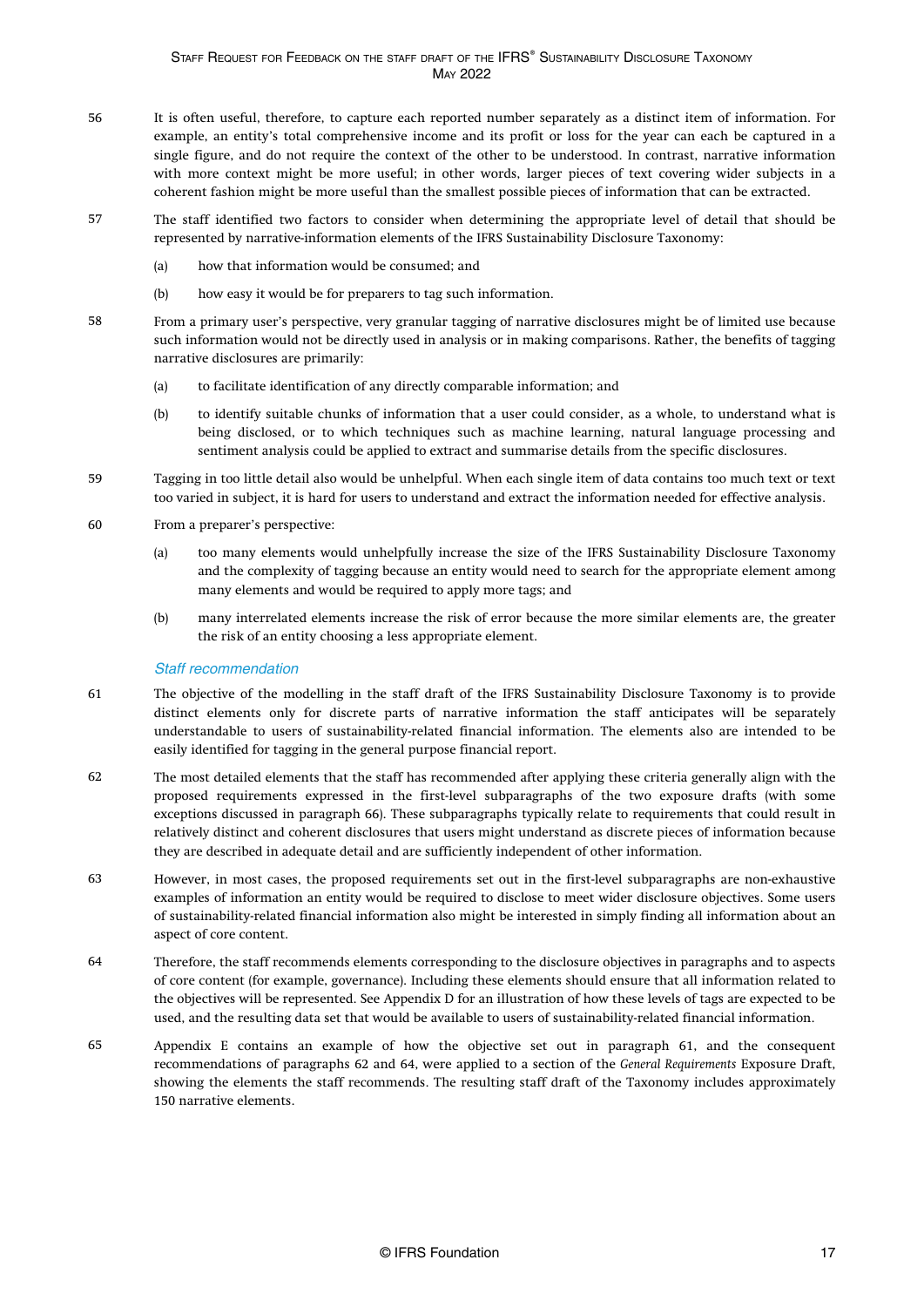- <span id="page-18-0"></span>As discussed in [paragraph 62,](#page-17-0) in general, the most detailed useful information separately tagged reflects proposed requirements in the subparagraphs. However, in some circumstances, lower-level sub-subparagraphs meet the objective discussed in [paragraph 61](#page-17-0). For example, this could be the case for: 66
	- (a) narrative disclosures that could be tagged in a way that would allow more direct comparisons between entities and time periods. Such types of information have characteristics similar to numerical information —these types of information are separately understandable and useful for users as discrete pieces of information. The staff has made an additional set of recommendations regarding such 'categorical' elements discussed in [paragraphs 69–81.](#page-19-0)
	- (b) narrative disclosures that, although proposed by parts of subparagraphs (or even lower-level or smaller fragments of the exposure drafts), are expected to be separately understandable to users of sustainabilityrelated financial information. For example, the staff assessed that information about carbon offsets will form a discrete, separately understandable disclosure. Therefore, the staff recommends creating an element to reflect the proposed requirement in paragraph 13(b)(iii)(1) of the *Climate* Exposure Draft for disclosure of the extent to which targets rely on the use of carbon offsets.
- Implementing the recommended approach to tagging narrative disclosures would depend not only on the elements provided within the taxonomy, but also on regulatory requirements. For example, some jurisdictions that use the IFRS Accounting Taxonomy only require entities to tag narrative information at a broad, undetailed level (which is known as 'block tagging'). In those jurisdictions, elements relating to more detailed narrative information would not be used by preparers, and as a result users could not access this information directly, only as part of the information captured by higher level tags. Using the example i[n Appendix D](#page-34-0), in some jurisdictions, for example, entities might be required only to tag the whole governance disclosure using the widest-scoped governance-related element and would not be required to individually tag any smaller parts of that disclosure. However, if the IFRS Sustainability Disclosure Taxonomy included both general and detailed elements, the benefits and comparability of digital reporting would be maximised only if regulators require entities that provide digital sustainability-related financial information to use all elements. 67

### The alternatives rejected and why

68

- The staff considered, and rejected, two alternative approaches:
	- (a) creating elements at a higher level only, such as elements representing aspects of core content or paragraphs only. Using this approach for the proposed disclosure requirement set out in paragraph 25 of the *General Requirements* Exposure Draft, the staff would have created only one element (to tag information about how sustainability-related risks are identified, assessed and managed). However, the staff rejected this approach because users of sustainability-related financial information might want to extract more detailed information separately from the more general disclosure without difficulty. For example, users might want to extract information about the process by which sustainability-related risks are identified, as would be required by the proposal set out in paragraph 26(b) of the *General Requirements* Exposure Draft, separately from the information about the process(es) an entity uses to monitor and manage the sustainability-related risks, as would be required by the proposal set out in paragraph 26(d).
	- (b) consistently creating elements at a more detailed level, such as the proposed requirements found in subsubparagraphs such as (i) or (ii), or deeper. Applying this approach, the staff would have, for example, created separate elements to reflect disclosures about how an entity assesses the likelihood and effects associated with sustainability-related risks (see paragraph 26(b)(i) of the *General Requirements* Exposure Draft) and how an entity prioritises sustainability-related risks (see paragraph 26(b)(ii)). However, the staff rejected consistently creating elements at a more detailed level because frequently the proposed requirements were not distinct enough—users of sustainability-related financial information would be likely to consider this information only in the context of a wider set of disclosures, and preparers might not always be able to tag such specific information.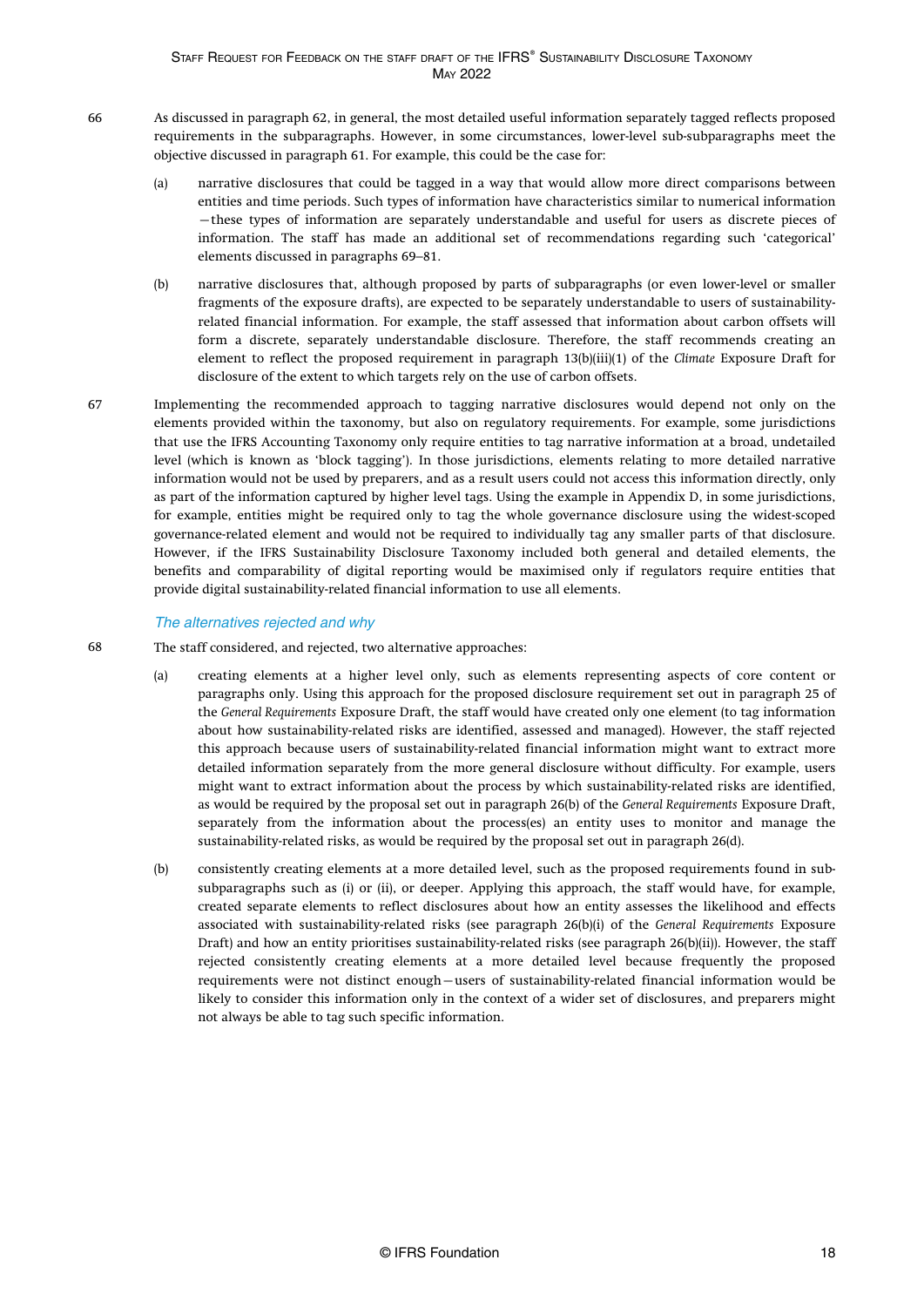### <span id="page-19-0"></span>**Question 4—Granularity of narrative information**

Do you agree with the staff recommendation that, as a principle, distinct taxonomy elements should be created for narrative information that is expected to be both separately understandable to primary users of sustainability-related financial information, and easily identifiable for tagging? [\(Paragraphs 55–68\)](#page-16-0)

Why or why not? If not, should taxonomy elements generally be provided to represent more detailed or less detailed narrative data sets? Why?

This principle, applied to the disclosure requirements proposed in the exposure drafts, has resulted in the staff recommending the creation of:

- narrow scope narrative elements typically corresponding to disclosures to be provided to meet proposed requirements listed in first-level subparagraphs of the exposure drafts ([Paragraph 62\)](#page-17-0)
	- In which, if any, cases do you think the most detailed taxonomy elements that should be included in the Taxonomy correspond to a different level of the requirements proposed in the two exposure drafts?
- wider scope narrative elements corresponding to wider (paragraph level) proposed disclosure objectives and to entire aspects of proposed core content (see [paragraph 64](#page-17-0) and [Appendix D](#page-34-0))
	- In which, if any, cases would additional or alternative narrative elements covering wider disclosures be beneficial?

### **Categorical elements**

#### The issue

- Extracting and analysing narrative information is more difficult and time consuming than doing so with numerical information. However, some narrative disclosures are similar to numerical information in that they are directly comparable between entities and across periods and could be tagged to directly facilitate that comparison. If such data were provided in a categorical format (for example, a true / false format), users of sustainability-related financial information would be able to quickly search databases for information, without needing to interpret the textual disclosures of each entity. 69
- The staff identified two types of categorical elements: 70
	- (a) elements allowing an entity to choose only 'true or false' answers, such as whether or not an entity adopted an IFRS Sustainability Disclosure Standard earlier than required; and
	- (b) elements allowing an entity to choose specified answers from a list (and creating entity-specific answers in some cases), such as whether carbon offset will be nature-based or based on technological carbon removals.
- Categorical data is most useful for comparative purposes when the possible options can be standardised, so responses can easily be identified. The suitability of a categorical representation of narrative information, therefore, decreases when: 71
	- (a) the possible outcomes are unknown (where, for instance, an IFRS Sustainability Disclosure Standard does not provide examples); or
	- (b) there is extensive variability in the possible approaches—for example, when disclosures provided in practice are expected to frequently range beyond the examples provided in an IFRS Sustainability Disclosure Standard.

#### Staff recommendation

- The staff recommends introducing categorical elements to the IFRS Sustainability Disclosure Taxonomy. 72
- The staff recommends creating categorical elements when it is expected that representing the narrative information in this form would be useful to users of sustainability-related financial information, such as when the staff expects users would search for, or use, the information separately from other information; for example, to compare information between periods of time or to identify changes that might affect trend analysis. 73
- The staff only recommends categorical elements when the staff expects the information would often be disclosed separately (and be easily identifiable) from other information. Otherwise, preparers might have problems with the appropriate tagging. 74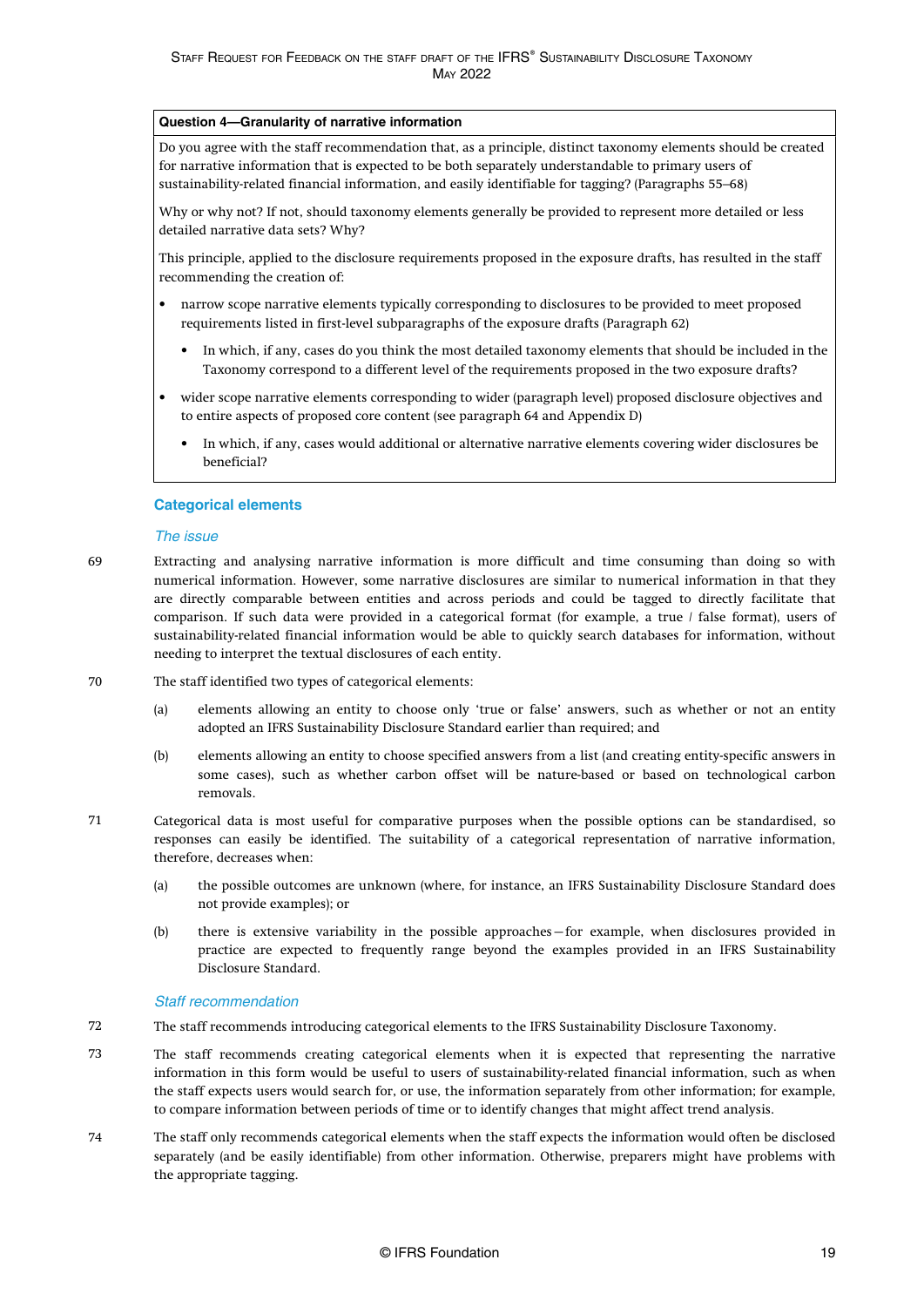- <span id="page-20-0"></span>Although this recommendation has disadvantages, they could be adequately mitigated. For example: 75
	- (a) the information conveyed by categorical elements may not represent the text in the paper format in its entirety. Such elements might reflect only, for example, a 'true or false' answer, whereas the reported text information might provide additional information and, with it, some nuance that could be lost. However, the full reported text, and any further information or nuance it might convey would also be captured in a suitable text element.
	- (b) categorical elements such as Booleans and extensible enumerations have not so far been used in the IFRS Accounting Taxonomy and introducing them might create some additional cost for some stakeholders. For example, some software might require updates to use those types of elements appropriately. However, those element types are recognised in XBRL specifications, are already used in some jurisdictions, and stakeholders might already be familiar with them.
- Some disclosures for which the staff recommends creating categorical elements might be linked to additional explanations for which the staff recommends creating textual elements. For example, paragraph 13(f) of the *General Requirements* Exposure Draft proposes to require disclosure of information about 'whether and how related performance metrics are included in remuneration policies'. To reflect this requirement in the Taxonomy, the staff recommends creating a categorical element reflecting whether 'Sustainability-related performance metrics are included in remuneration policies' that allows a preparer to choose answers from the list 'True' or 'False'. The staff also recommends creating an accompanying textual element 'Description of how sustainability-related performance metrics are included in remuneration policies'. The staff recommends creating such textual elements because the staff expects that users would search for, analyse and use such information separately from other information. 76
- When identifying possible categorial elements and related elements explained in paragraph 76, the staff did not make the same initial assumption about the typical level of aggregation as the staff did in relation to proposals for general narrative information [\(paragraphs 61–66\)](#page-17-0). Comparing categorical information between entities and between periods of time is similar to comparing numerical information and suits much more detailed information. 77
- Instead, the staff assessed whether entities could meet some proposed requirements in the exposure drafts by providing a known and relatively limited number of responses. See [Appendix F](#page-38-0) for the detail of staff recommendations, including the list of categorical elements proposed. 78

### The alternatives rejected and why

- For proposed disclosure requirements which are similar to requirements in the IFRS Accounting Standards (see [paragraphs 124–132\)](aem://author.ifrs.org/content/dam/ifrs-standards/en/issb/staff-drafts/issb-staff-2022-1/ISSB-STAFF-2022-1_g124-132.dita), and for which a known and limited number of responses is expected, the staff considered creating text elements only because the IFRS Accounting Taxonomy models these requirements using text elements. 79
- However, the staff rejected this approach because it would be inconsistent with the approach the staff recommends in relation to other similar disclosures the [draft] IFRS Sustainability Disclosure Standards propose requiring, for which the staff recommends categorical elements. The staff could have rejected categorical elements altogether and used text elements for such disclosures, but sustainability-related financial disclosures could include more narrative information than the disclosures required by IFRS Accounting Standards. Consequently, the need to facilitate easier analysis of text information, if possible, would be more pressing. 80
- Using categorical elements would better facilitate the use of digital information. If the staff recommendation for using categorical elements is accepted by the ISSB and such elements are used in the IFRS Sustainability Disclosure Taxonomy, the staff also plans to consider the use of categorical elements in the IFRS Accounting Taxonomy. 81

### **Question 5—Categorical elements**

Do you agree with the staff recommendation to use categorical elements for narrative disclosures that can be represented as either true or false responses or choices from lists of responses? Why or why not? ([Paragraphs](#page-19-0) [69–81](#page-19-0))

Do you agree with the staff recommendation to create specific categorical elements and their properties? (See [Appendix F](#page-38-0)) Why or why not? If not, do you think any additional categorical elements are needed and, if so, which ones?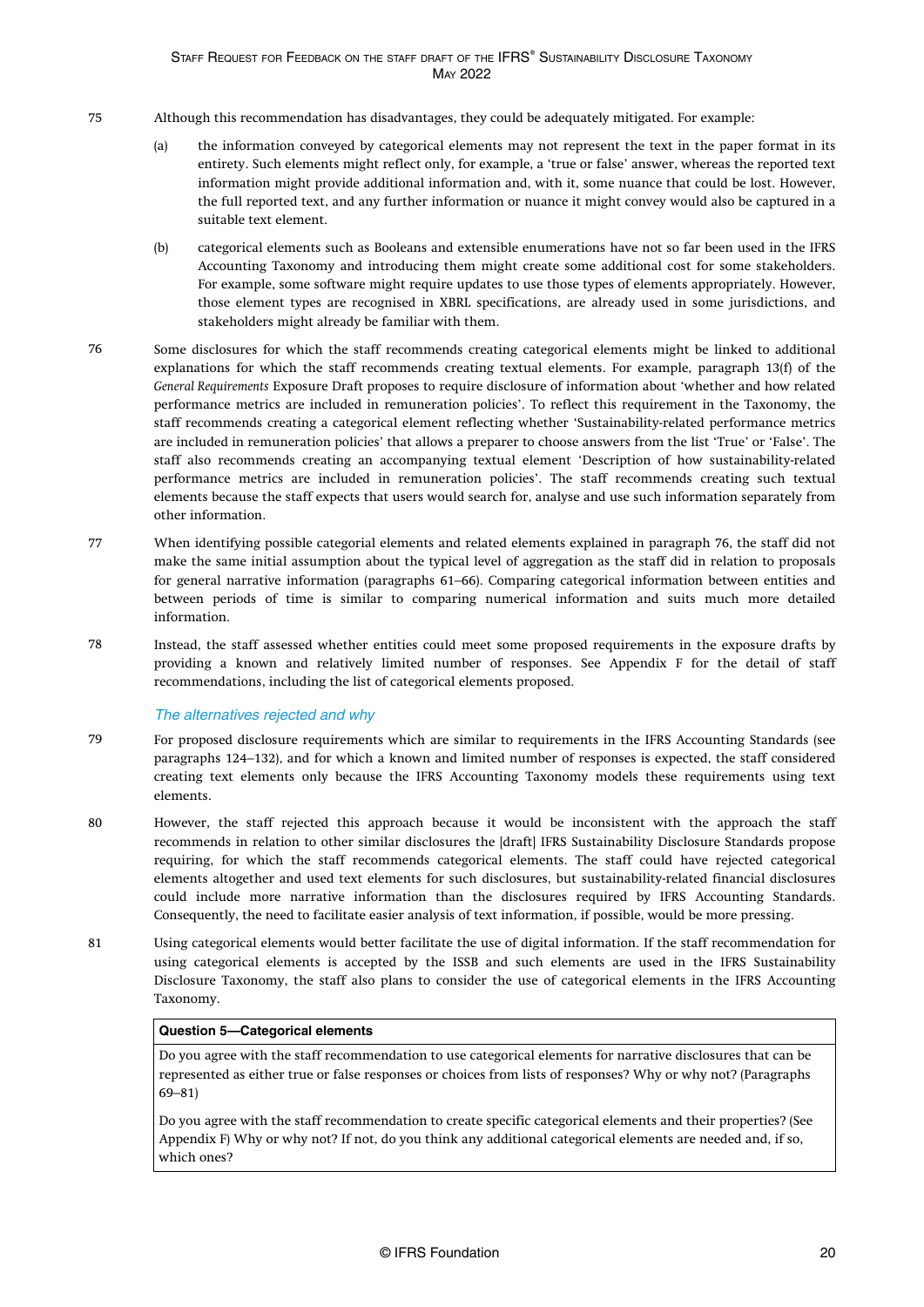### **Modelling metrics**

- <span id="page-21-0"></span>The metrics and targets identified in both exposure drafts fall into three distinct categories: 82
	- (a) industry-based metrics;
	- (b) cross-industry metrics; and
	- (c) entity-defined metrics and targets.

### **Industry-based metrics**

#### The issue

- Paragraph B2 of the *Climate* Exposure Draft states that 'The industry-based disclosure requirements have been derived from SASB Standards'.<sup>9</sup> The SASB published its final version of a taxonomy representing SASB Standards and metrics in September 2021. Paragraph B3 further states that not all SASB disclosure topics or metrics are included in the *Climate* Exposure Draft, and paragraph B11 explains proposed differences between SASB Standards and the industry-based requirements in the *Climate* Exposure Draft. Paragraph B12 explains that industry-based requirements are accompanied by the relevant SASB metric code from which they were derived to assist preparers who have used SASB Standards in their transition to IFRS Sustainability Disclosure Standards. 83
- The staff considered the extent to which the IFRS Sustainability Disclosure Taxonomy should be consistent with the SASB Taxonomy, and how any relationship should be represented technologically in the IFRS Sustainability Disclosure Taxonomy. The relationship could help stakeholders to compare information provided in accordance with SASB and ISSB requirements and ease the transition to the IFRS Sustainability Disclosure Taxonomy for preparers and users who are already familiar with the SASB Taxonomy. 84
- It would typically be considered good taxonomy development practice to reuse the corresponding elements from the SASB Taxonomy when identical disclosure requirements occur in the IFRS Sustainability Disclosure Standards and in the SASB Standards and need to be represented in the IFRS Sustainability Disclosure Taxonomy. 85

### Staff recommendation

- The staff recommends creating elements in the IFRS Sustainability Disclosure Taxonomy that are equivalent to the elements in the SASB Taxonomy that represent disclosure requirements derived from SASB Standards included in the *Climate* Exposure Draft either unchanged, or merely globalised in such a way that they remain broadly comparable with the SASB disclosures. The suggested elements have been given identical names to their SASB equivalents, rather than names that follow IFRS Taxonomy naming conventions. The staff has followed the SASB presentation and grouping structures, modified when necessary, to fit the IFRS Taxonomy's technical architecture. The metric codes in presentation structures and references of elements in the IFRS Sustainability Disclosure Standards are used in the same way as those in the SASB Taxonomy. 86
- The staff has added metrics for the proposed requirements discussed in paragraph B11 of the *Climate* Exposure Draft, using the same patterns, conventions and approaches as for the SASB metrics. Other changes identified in Appendix B of the *Climate* Exposure Draft compared to the SASB requirements that required changes to taxonomy elements have been reflected in the IFRS Sustainability Disclosure Taxonomy, again using the patterns and conventions the SASB Taxonomy uses. Such changes included changes to metric names, or to the breakdowns or classification systems expected to be used when disclosing those metrics. 87
- The staff suggests that deriving element names from the SASB Taxonomy and retaining the patterns and conventions used in the SASB Taxonomy would be the most effective way to facilitate interoperability between the SASB Taxonomy and the IFRS Sustainability Disclosure Taxonomy. Preparers and users of sustainabilityrelated financial information would not technically use the same element for tagging and comparing information between reports that use the two taxonomies: it would, however, be a simple exercise to map elements between those taxonomies, because they would have identical names and metric codes. 88

### The alternatives rejected and why

The staff considered simply reusing relevant elements from the SASB Taxonomy instead of creating new, similarly named, IFRS Sustainability Disclosure Taxonomy elements—the elements and presentation structure would look the same and elements would have an SASB 'ownership identifier' (namespace) which would make them technically the same elements. Such reuse would be similar to cross-referencing to the parts of the SASB 89

<sup>9</sup> The SASB Standards are a set of 77 industry-specific sustainability accounting standards designed to help entities disclose material, decision-useful information to investors, and are a key resource of the Value Reporting Foundation, which is expected to be consolidated with the IFRS Foundation by June 2022.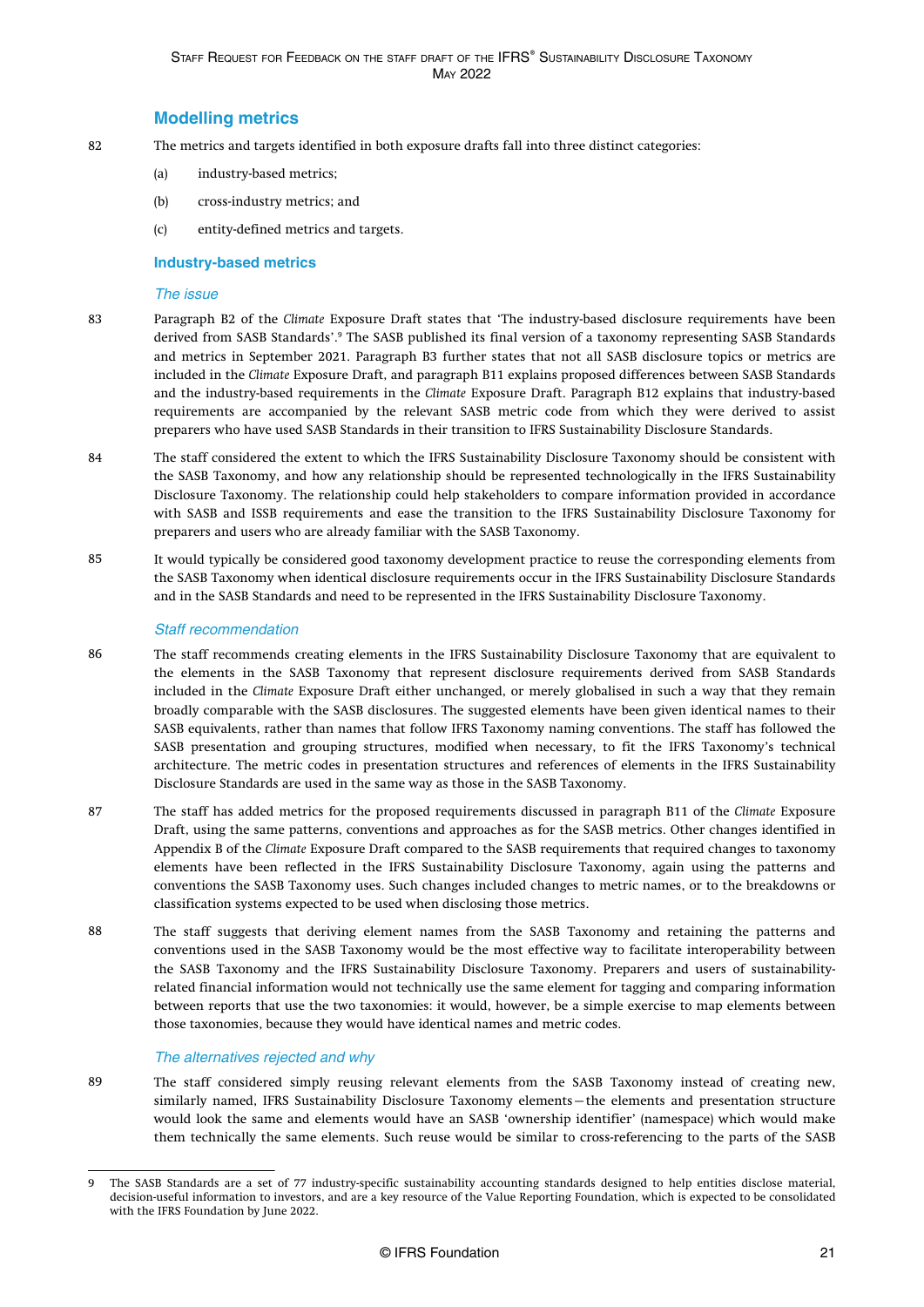<span id="page-22-0"></span>Standards carried into the IFRS Sustainability Disclosure Standards unchanged and could mean that preparers and users of sustainability-related financial information could use one identical element to identify and extract information from both taxonomies.

- The staff rejected this approach because: 90
	- (a) some industry-based requirements have been changed from those for the SASB Standards and new ones have been added so that only a subset of the SASB Taxonomy elements would be appropriate to reuse;
	- (b) the absence of a separate schema file in the SASB Taxonomy with only element definitions would make it technically complicated to do so; and
	- (c) it would not adequately convey that by taking these requirements into the [draft] IFRS Sustainability Disclosure Standard, the ISSB has assumed responsibility for their definition including the definition of those that are identical to SASB requirements.
- In contrast, the staff also considered ignoring any relationship with the SASB Taxonomy, and instead, simply developing a taxonomy to reflect the IFRS Sustainability Disclosure Standards. 91
- Developing a fresh taxonomy might be considered the simplest approach, because it would free the ISSB from aligning the IFRS Sustainability Disclosure Taxonomy with the SASB Taxonomy. 92
- However, the staff rejected this approach, because it would not take advantage of the work already done by the SASB in modelling the SASB Taxonomy. Furthermore, the constraints imposed on the IFRS Sustainability Disclosure Taxonomy (the naming and layout of the industry-specific metrics) from the staff's proposed approach are relatively minor, because IFRS Sustainability Disclosure Standards metrics are organised similarly to those of the SASB Standards represented in the SASB Taxonomy. As such, the staff would be likely to have produced similar modelling to that in the SASB Taxonomy anyway. 93

### **Cross-industry metrics**

Categories of cross-industry metrics, applicable to all preparers, are specified individually in paragraph 21 of the *Climate* Exposure Draft. The staff has modelled them as individual line items and have followed the style and presentation approach used for the industry-based metrics in the SASB Taxonomy. 94

### **Entity-defined metrics and targets**

#### The issue

- In contrast to the industry-specific and cross-industry metrics, entity-defined metrics and targets are not defined in the exposure drafts but would be defined by each preparer when applying its proposals. The exposure drafts include proposed requirements to disclose information to help users of sustainability-related financial information understand these metrics and targets. 95
- An entity would be required to create entity-specific taxonomy elements to tag entity-specific metrics. It also would be helpful to users of sustainability-related financial information to provide structures in the IFRS Sustainability Disclosure Taxonomy that would help them to identify those metrics and any related disclosures. 96

### Staff recommendation

The staff has modelled entity-specific disclosures using a dimensional approach, in which the proposed disclosure requirements about entity-defined metrics and targets in the exposure drafts were represented as line items, and specific entity-specified metrics and targets would then be created by an entity as members of a defined axis that the staff has provided in the Taxonomy. Conceptually, the information on climate-related targets, for example, would be tagged as if it were disclosed in a table, with the required disclosure for targets in the rows and the names of the targets in columns.<sup>10</sup> This tagging would make it simple for entities to provide, and for users to extract and analyse, the required information for each climate-related target. Similar modelling would apply to disclosures of sustainability-related targets and entity-specific metrics proposed by the *General Requirements* Exposure Draft. 97

<sup>10</sup> This logical modelling in no way prescribes how the information should be disclosed in a general purpose financial report, which needs not be tabular. The same tags can be used regardless of how the information is laid out in a report.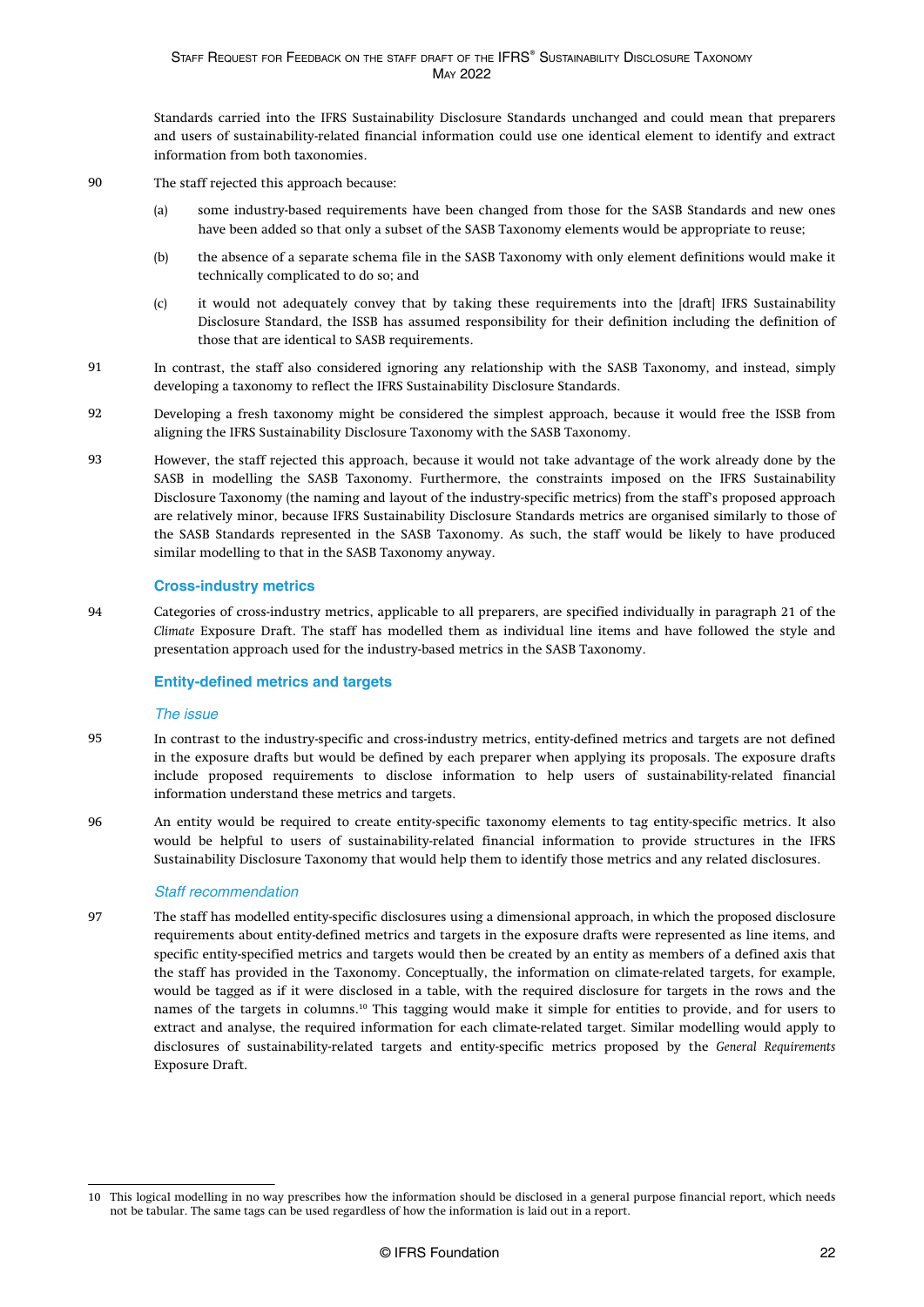#### **Table 4—Proposed logical model of information about climate-related targets**

|                                                                                                                                                 |           |                                                                   | <b>Climate-related targets [Axis]</b> |           |
|-------------------------------------------------------------------------------------------------------------------------------------------------|-----------|-------------------------------------------------------------------|---------------------------------------|-----------|
|                                                                                                                                                 |           | Entity-specific elements identifying each<br>target, for example: |                                       |           |
| Disclosure of climate-related targets                                                                                                           | 'Target1' | 'B'                                                               | 'zero net'                            | $\ddotsc$ |
| Description of climate-related target (IFRS S2.23(b))                                                                                           |           |                                                                   |                                       |           |
| Description of metrics used to assess progress towards climate-<br>related target (IFRS S2.23(a))                                               |           |                                                                   |                                       |           |
| Whether climate-related target is absolute target or intensity target<br>(IFRS S2.23(c))                                                        |           |                                                                   |                                       |           |
| Description of objective of climate-related target (IFRS S2.23(d))                                                                              |           |                                                                   |                                       |           |
| Description of how climate-related target compares with those<br>created in latest international agreement on climate change<br>(IFRS S2.23(e)) |           |                                                                   |                                       |           |
| Climate-related target has been validated by third party [true false]<br>(IFRS S2.23(e))                                                        |           |                                                                   |                                       |           |
| Climate-related target was derived using sectoral decarbonisation<br>approach [true false] (IFRS S2.23(f))                                      |           |                                                                   |                                       |           |
| Period over which climate-related target applies (IFRS S2.23(g))                                                                                |           |                                                                   |                                       |           |
| Base period from which progress for climate-related target is<br>measured (IFRS S2.23(h))                                                       |           |                                                                   |                                       |           |
| Description of milestones or interim climate-related targets<br>(IFRS S2.23(i))                                                                 |           |                                                                   |                                       |           |

### The alternatives rejected and why

- The staff considered an alternative approach—expecting entities to tag all entity-specific metrics and targets using only entity-specific extension elements. The staff could have provided a naming pattern for the elements or the staff could have set a suitable anchor point<sup>11</sup> and by providing a link to the closest element defined in the IFRS Sustainability Disclosure Taxonomy, suggested that entities use anchoring to aid understanding of entityspecific metrics and targets. 98
- The staff considered this approach suboptimal, on balance, because entity-specific extension elements, even when well-anchored, can be more difficult to use and interpret than elements provided within the taxonomy, and the information relating to metrics and targets is likely to be of particular interest. 99

#### **Question 6—Modelling metrics**

Do you agree with the staff recommendation to:

- create elements, equivalent to those in the SASB Taxonomy, for defined metrics common to IFRS Sustainability Disclosure Standards and SASB Standards in the IFRS Sustainability Disclosure Taxonomy? ([Paragraphs 82–94](#page-21-0))
- model disclosures related to entity-specific metrics and targets using a dimensional approach? [\(Paragraphs](#page-22-0) [95–99\)](#page-22-0)

Why or why not? If not, what alternative approach would you suggest and why?

<sup>11</sup> By anchor point, we mean the taxonomy element that is most closely related.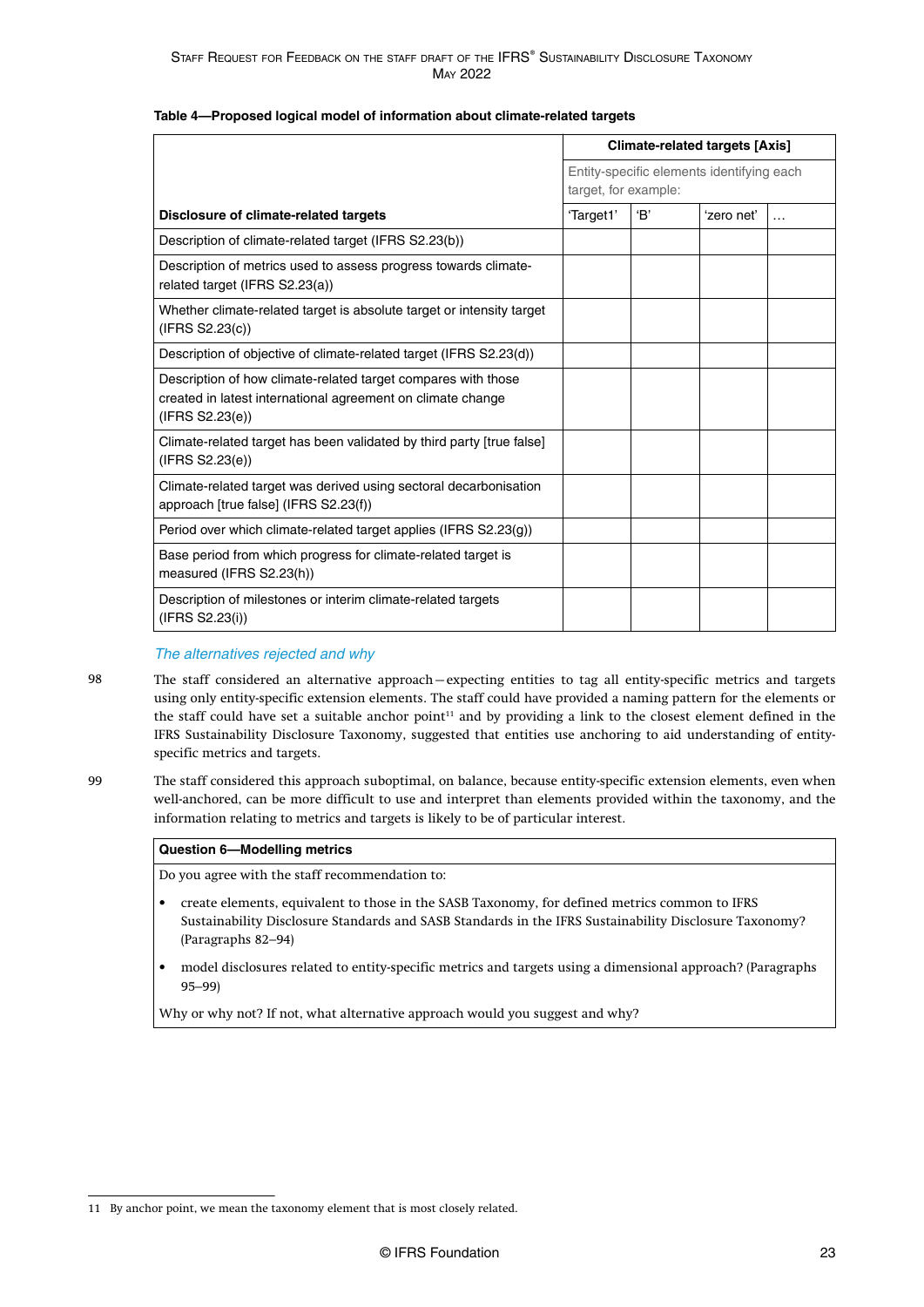### **Connections between disclosures**

- <span id="page-24-0"></span>The requirements proposed in the exposure drafts give rise to two types of connections between disclosures that are relevant to developing the IFRS Sustainability Disclosure Taxonomy: 100
	- (a) relationships between information (paragraphs 101–110)—when one disclosure (for example use of scarce natural resources in the production process) is related to other disclosures (for example disclosure of the risk of natural resource shortages, risk mitigation strategies and historical production costs, or information in the financial statements). The *General Requirements* Exposure Draft requires entities to describe the relationships between pieces of information.<sup>12</sup>
	- (b) connections between reports [\(paragraphs 111–123](#page-25-0))—applying the proposals set out in the *General Requirements* Exposure Draft, an entity would be permitted to satisfy the requirements in different parts of a report and across multiple reports by including information by cross-reference.<sup>13</sup>

### **Relationships between information**

#### The issue

Paragraphs 42–43 of the *General Requirements* Exposure Draft proposes that: 101

> An entity shall provide information that enables users of general purpose financial reporting to assess the connections between various sustainability-related risks and opportunities, and to assess how information about these risks and opportunities are linked to information in the general purpose financial statements.

> An entity shall describe the relationships between different pieces of information … For example, to allow users of general purpose financial reporting to assess connections in information, an entity might need to explain ... how its use of natural resources and changes within its supply chain could amplify, change or reduce its significant sustainabilityrelated risks and opportunities. The entity may need to link this information to the potential or actual effect on its production costs … This information may also need to be linked to information in the financial statements and to specific metrics and targets. Information that describes connections shall be clear and concise.

On paper or PDF, these links could be reflected by disclosures, which, as well as describing the relationships, contain text such as 'also see [paragraphs 3–6](#page-8-0) of section X for related disclosures about Y'. The issue is whether digital tools should be used to improve the accessibility of information that describes connections between related disclosures. 102

#### Staff recommendation

- Information about such connections would be captured in the narrative taxonomy elements for a specific disclosure requirement, in a manner akin to the way it is reflected on paper or in PDF. For example, a taxonomy element for risk-management strategy might capture an entity's discussion of the production-cost effects of its strategy for reducing sustainability-related risks that is disclosed within the discussion of the entity's riskmanagement strategy. 103
- The staff is not recommending further improving the accessibility of the information that highlights connections. 104

#### The alternatives rejected and why

- A more explicit mechanism to reflect the existence of a connection between pieces of information is possible in the digital representation of sustainability-related financial disclosures. Such a mechanism would link facts to other facts that provide related information.<sup>14</sup> 105
- Applying this mechanism, the relationships discussed in the extract of paragraph 43 of the *General Requirements* Exposure Draft, for example, might be represented as links: 106
	- (a) *from* facts describing an entity's significant sustainability-related risks and opportunities; and
	- (b) *to* an explanatory fact describing how its use of natural resources and changes within its supply chain could amplify, change or reduce those risks or opportunities.
- This explanatory fact could then be linked to a description of or to values illustrating the potential effect on its production costs and to the actual effect on its historical production costs in its financial statements. 107

<sup>12</sup> See paragraphs 42–44 of the *[General Requirements for Disclosure of Sustainability-related Financial Information](https://www.ifrs.org/content/dam/ifrs/project/general-sustainability-related-disclosures/exposure-draft-ifrs-s1-general-requirements-for-disclosure-of-sustainability-related-financial-information.pdf)* (*General Requirements* Exposure Draft).

<sup>13</sup> See paragraphs 75–77 of the *General Requirements* Exposure Draft.

<sup>14</sup> For example, at a technology level, using a fact-explanatory Fact footnote arc role in an XBRL file.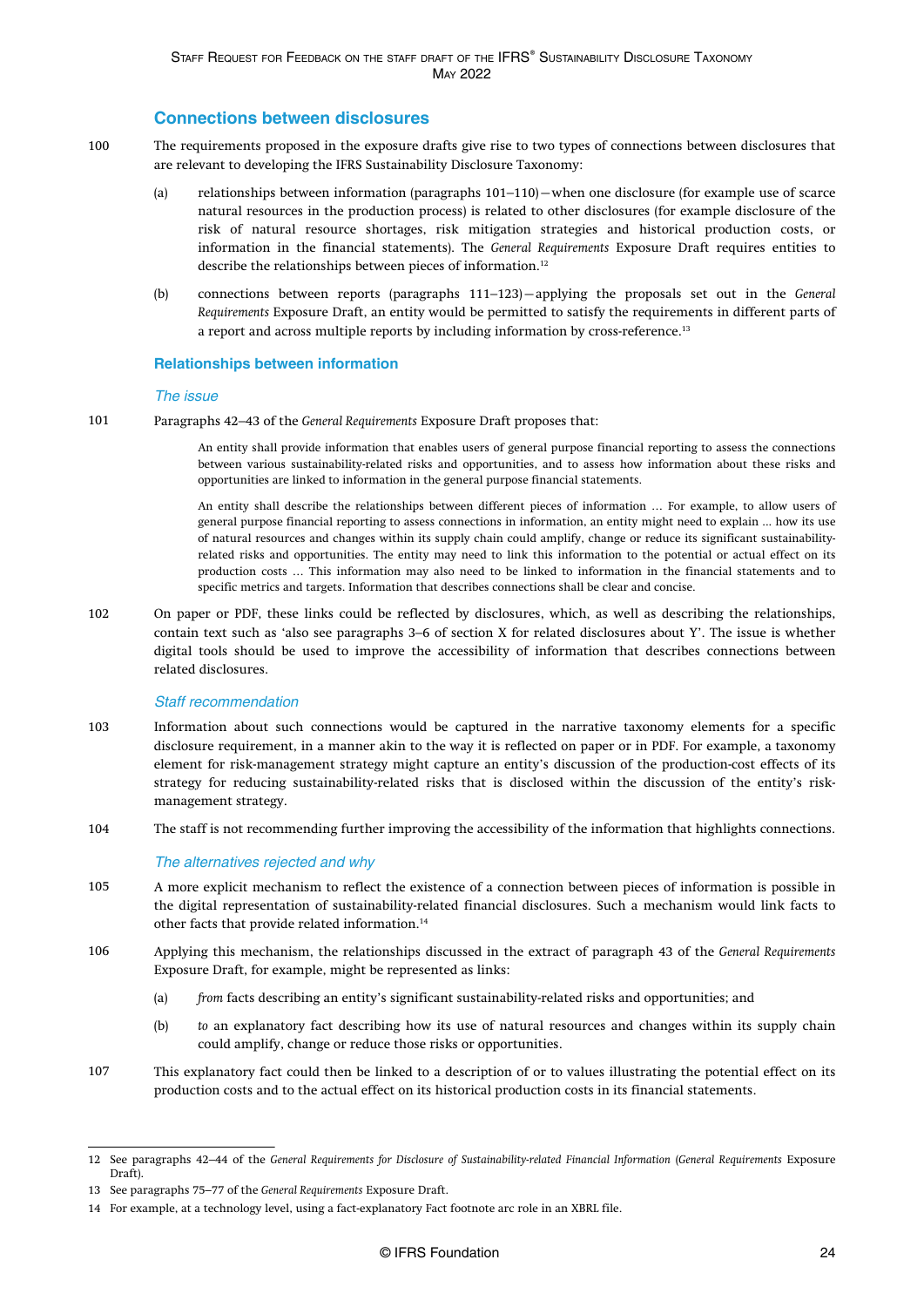- <span id="page-25-0"></span>This mechanism would enable analysis software to emphasise related information when viewing a particular disclosure. 108
- The mechanism required to enable such interlinking of related information already exists within the XBRL specifications, so no specific taxonomy design features would be needed in the IFRS Sustainability Disclosure Taxonomy to support or enable interlinking. 109
- However, this mechanism in XBRL is not widely used, so improving the accessibility of connections between related pieces of information would require the involvement of many parts of the reporting digital ecosystem, including: 110
	- (a) jurisdictional regulators to require the use of this feature;
	- (b) preparers to apply this feature; and
	- (c) analysis software providers to make available software that allows for visualisation of these connections by users of the information.

### **Question 7—Representing related information**

Should the IFRS Sustainability Disclosure Taxonomy include a specific mechanism to capture connections between related pieces of information—for example, connections between sustainability-related financial information and information in the financial statements or connections between pieces of sustainability-related financial information? If you do, are you aware of a mechanism that can be used without imposing undue costs on preparers and users of digital reporting? If so, please explain that mechanism. ([Paragraphs 101–110](#page-24-0))

Alternatively, do you think that the narrative elements in the staff draft of the IFRS Sustainability Disclosure Taxonomy would adequately capture such connections for users of the information without imposing undue costs for preparers and users of digital reporting? [\(Paragraph 103\)](#page-24-0)

### **Connections between reports**

#### The issue

- The proposals in [paragraphs 75–77](#page-20-0) of the *General Requirements* Exposure Draft would allow an entity to include information needed to satisfy a disclosure requirement by cross-referring to another report, as long as that information is available on the same terms and at the same time as other information in the general purpose financial reporting and it does not make the complete set of sustainability-related financial disclosures less understandable. Therefore, the staff considered the potential impact of such cross-referencing and any technical approaches that might be necessary to facilitate digital consumption of cross-referenced information. 111
- In digital financial statement reporting, generally, only information directly included in the paper version of a report is tagged. Information included by cross-reference rarely is tagged (because the actual information resides in a location or document outside the scope of the regulatory tagging requirement) and is not provided in digital format. 112
- Sustainability reporting practice suggests that disclosure requirements might be satisfied by cross-reference to information in other reports to a larger extent than in financial statement reporting. 113
- Consequently, if the same pattern of not tagging information included by cross-reference in another report or otherwise outside the scope of tagging were to apply to sustainability-related financial disclosures, the tagged information would be incomplete to the extent it is included by such a cross-reference. It also means that the digital representation of the report would differ depending on whether the cross-reference was used. 114

#### Staff recommendation

- The staff recommends that requirements related to cross-references should not be explicitly modelled in the IFRS Sustainability Disclosure Taxonomy, because no suitable taxonomy-level modelling approach has been identified. 115
- Further, information included by cross-reference would need to be tagged to be machine-readable. Therefore, the staff would recommend in the guides for preparers and regulators that information subject to cross-reference be tagged, regardless of which report it is included in. Such an approach would be consistent with paragraph 76 of the *General Requirements* Exposure Draft which states that 'information incorporated by cross-reference becomes part of the complete set of sustainability-related financial disclosures', and paragraph 75 which states that such information should be 'available to users of general purpose financial reporting on the same terms and at the same time as the information to which it is cross-referenced'. Therefore, information provided by cross-reference to other reports should be tagged in those reports the same way as it would be tagged if it were part of the main 116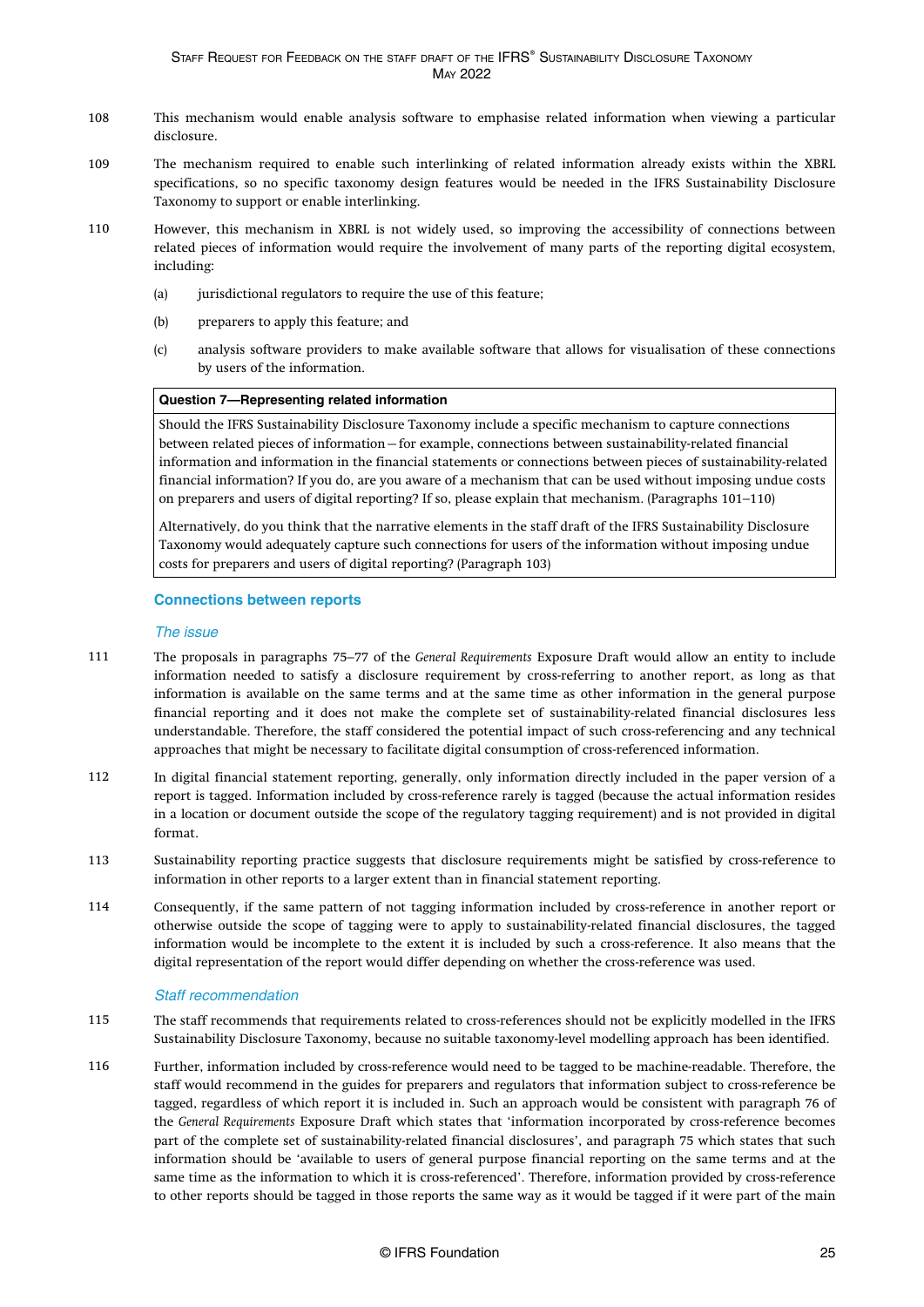report. The staff plans to provide this guidance in guides for using the taxonomy designed to help preparers and regulators.

- <span id="page-26-0"></span>Effectively implementing this approach might require changes in reporting practice, including: 117
	- (a) jurisdictional regulators would need to consider whether and how such practice would be considered in regulation, how the scope of tagging required would be defined, and how data collection would work; and
	- (b) preparers would need to consider the process of tagging additional reports, which might raise some practicality concerns.
- The staff also recognises this approach might benefit from the development or enhancement of XBRL technology if preparers and primary users are to represent and make use of connections between multiple reports. 118

### The alternatives rejected and why

- The staff considered whether it would be sufficient to create text elements to capture only narrative information related to the cross-reference in the digital format as provided in print or PDF (for example, 'see page 46 of the Green Report (2020)'). This approach would be consistent with the approach in the IFRS Accounting Taxonomy to reflect similar requirements in IFRS Accounting Standards. 119
- However, the staff rejected this approach because it would not allow digital access to the information in the crossreferenced report on a similar basis to that in the main report. It would also not be practicable because, unlike IFRS Accounting Standards where cross-referencing is only allowed for a few specific requirements, in the IFRS Sustainability Disclosure Standards the allowance is more general. As noted in paragraph 111 of this document, paragraph 75 of the *General Requirements* Exposure Draft states that any 'information required by an IFRS Sustainability Disclosure Standard can be included by cross-reference', subject to particular conditions. 120
- The staff also explored another alternative approach whereby a digital representation of the cross-referenced information is included within the digital representation of the main report. This approach would require a preparer to include 'hidden' tags<sup>15</sup> in its main report which would provide the cross-referenced information, even though that information is not directly included in the human-readable version of that report (but is instead in the human-readable form of the cross-referenced report). 121
- Whether information was directly included within the main report or incorporated by cross-reference (to another report) would, under such an approach, be irrelevant in relation to the digital representation of a report. And it would avoid any potential complexity with the need to tag, or include in a submission, a referenced report (or reports) when only a small part might be relevant for the sustainability-related financial disclosures. 122
- The staff rejected this approach because including potentially large quantities of hidden tagged data, which do not have a corresponding visual representation, within a report is a novel idea, that could require the enhancement of tools used to prepare digital reports. The expected difference between information directly presented in a visual or printed representation of the report and information in the digital representation could also reduce a major perceived benefit of inline XBRL tagging, which is that the 'paper' and 'data' representations are directly connected and essentially the same. 123

### **Question 8—Connections between reports**

Do you agree with the staff recommendation that requirements related to cross-references in the IFRS Sustainability Disclosure Taxonomy should not be modelled explicitly? ([Paragraphs 111–123](#page-25-0))

Why or why not? If not, what alternative approach would you suggest and why?

### **Similar disclosures in the IFRS Accounting Standards and in the [draft] IFRS Sustainability Disclosure Standards**

#### **The issue**

Some of the proposed requirements in the *General Requirements* Exposure Draft are similar to the requirements in IFRS Accounting Standards. For example, paragraph 91 of the *General Requirements* Exposure Draft would require an entity whose sustainability-related financial disclosures comply with all of the relevant requirements in IFRS Sustainability Disclosure Standards to include an explicit and unqualified statement of compliance. Paragraph 16 124

<sup>15</sup> Hidden tags facilitate the reporting of data which either does not exist in the preparer's presentation or which cannot be transformed into the required format using the available inline XBRL transformations. This feature allows the inclusion of XBRL tags in a report without linking them to any value in the preparer's presentation. However, the links between XBRL tags and the corresponding information in the preparer's presentation are an important feature of inline XBRL, and hidden tags could only be used when necessary.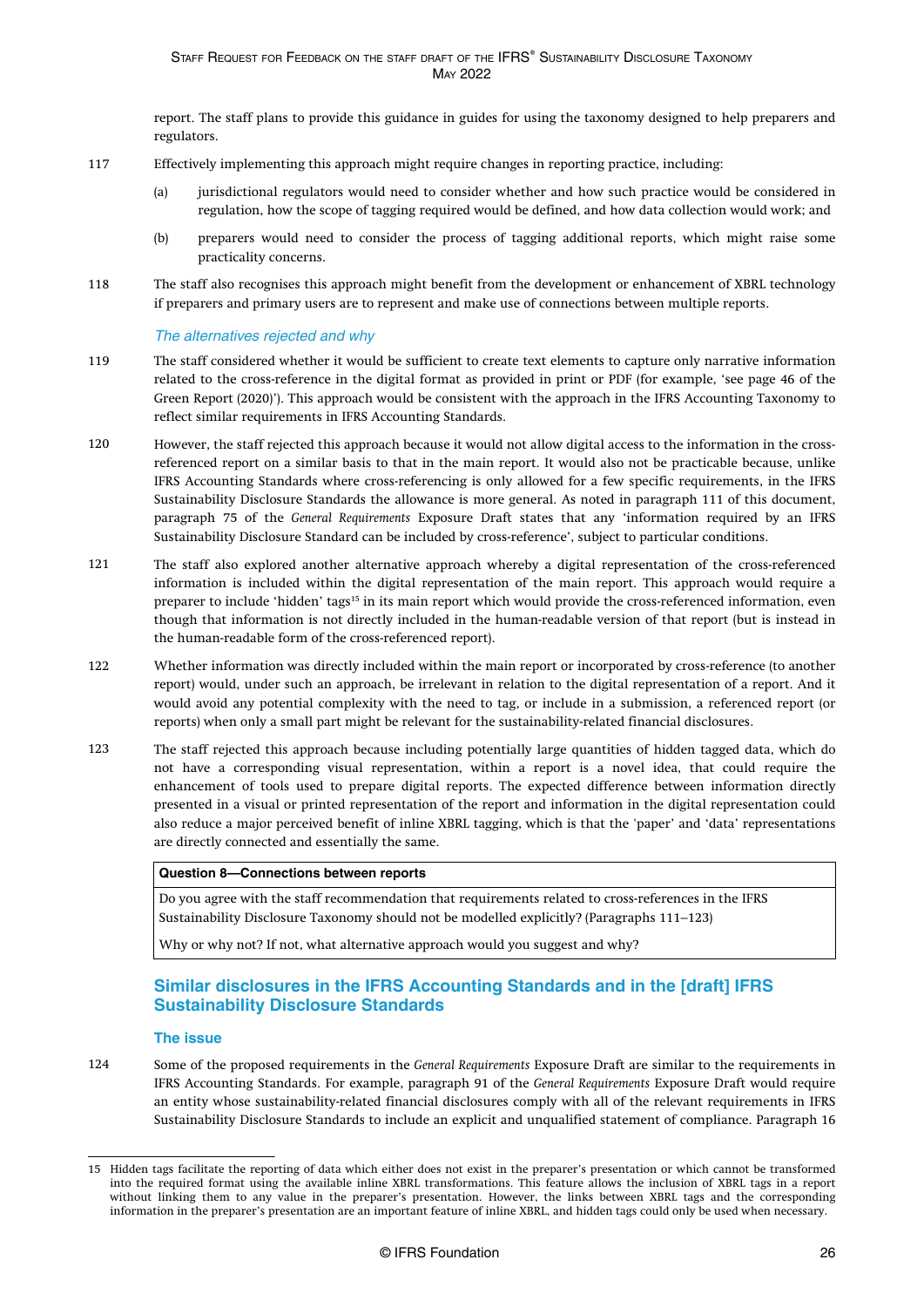of IAS 1 *Presentation of Financial Statements* includes a similar requirement to make an explicit and unreserved statement of compliance with IFRS Accounting Standards.

- <span id="page-27-0"></span>As discussed in paragraphs 83–88 of this document, the staff recommends that the modelling for industry metrics (that are largely derived from SASB Standards) be based on the SASB Taxonomy. Likewise, it is beneficial for the modelling for requirements similar to requirements in the IFRS Accounting Standards to be similar to the equivalent modelling in the IFRS Accounting Taxonomy. 125
- The IFRS Accounting Taxonomy is already used in some jurisdictions. Using similar modelling for similar disclosures would make it easier for preparers, users of sustainability-related financial information and providers of relevant software to understand disclosures and would make it easier for them to apply tagging practice by analogy. 126
- However, because the IFRS Sustainability Disclosure Taxonomy would be a new product, the staff also considered there to be an opportunity to check whether there is any scope for better taxonomy modelling of some disclosure requirements. 127

### **Staff recommendation**

- The staff recommends the use of similar modelling in both the IFRS Accounting Taxonomy and the IFRS Sustainability Disclosure Taxonomy for similar disclosure requirements in the respective Standards, unless the staff recommends categorical elements, which are not used in the IFRS Accounting Taxonomy (see [paragraphs](#page-19-0) [72–78](#page-19-0)). 128
- If followed, the proposed approach will create a new set of elements with the same element names and labels as the elements used in the IFRS Accounting Taxonomy when a disclosure requirement is analogous. This approach will facilitate the identification of these elements in the IFRS Sustainability Disclosure Taxonomy. However, the 'ownership identifier' (namespace) in the element name will be different (see Table 5 for an example and [Appendix G](#page-41-0) for the list of all elements), making them technically different elements. 129

### **Table 5—Example of analogous elements in the IFRS Accounting Taxonomy and staff draft IFRS Sustainability Disclosure Taxonomy**

|                      | <b>IFRS Accounting Taxonomy</b>                                                                                             | <b>Staff draft IFRS Sustainability Disclosure</b><br>Taxonomy                                                                                                                                                         |
|----------------------|-----------------------------------------------------------------------------------------------------------------------------|-----------------------------------------------------------------------------------------------------------------------------------------------------------------------------------------------------------------------|
| <b>Element label</b> | Explanation of reason it is impracticable to<br>determine amounts for correction related to<br>prior period errors          | Explanation of reason it is impracticable to<br>determine amounts for correction related to<br>prior period errors                                                                                                    |
| <b>Element name</b>  | ifrs-full:ExplanationOfReasonWhyItIsImpractica-<br>bleToDetermineAmountsForCorrectionRelated-<br><b>ToPriorPeriodErrors</b> | ifrs-sds:ExplanationOfReasonWhyItIsImpracti-<br>cableToDetermineAmountsForCorrectionRela-<br>tedToPriorPeriodErrors                                                                                                   |
| <b>Reference</b>     | IAS 8.49(d)                                                                                                                 | <b>IFRS S1.90(c)</b>                                                                                                                                                                                                  |
| <b>Element type</b>  | text                                                                                                                        | text block                                                                                                                                                                                                            |
| <b>Element label</b> | Statement of IFRS compliance [text block]                                                                                   | Entity provided explicit and unqualified<br>statement of compliance of sustainability-<br>related financial disclosures with all relevant<br>requirements of IFRS Sustainability Disclosure<br>Standards [true false] |
| <b>Element name</b>  | ifrs-full:StatementOfIFRSCompliance                                                                                         | ifrs-sds:EntityProvidedExplicitAndUnqualified-<br>StatementOfComplianceOfSustainabilityRela-<br>tedFinancialDisclosuresWithAllRelevantRequir-<br>ementsOfIfrsSustainabilityDisclosureStandard-<br>sTrueFalse          |
| <b>Reference</b>     | IAS 1.16                                                                                                                    | <b>IFRS S1.91</b>                                                                                                                                                                                                     |
| <b>Element type</b>  | text block                                                                                                                  | Boolean                                                                                                                                                                                                               |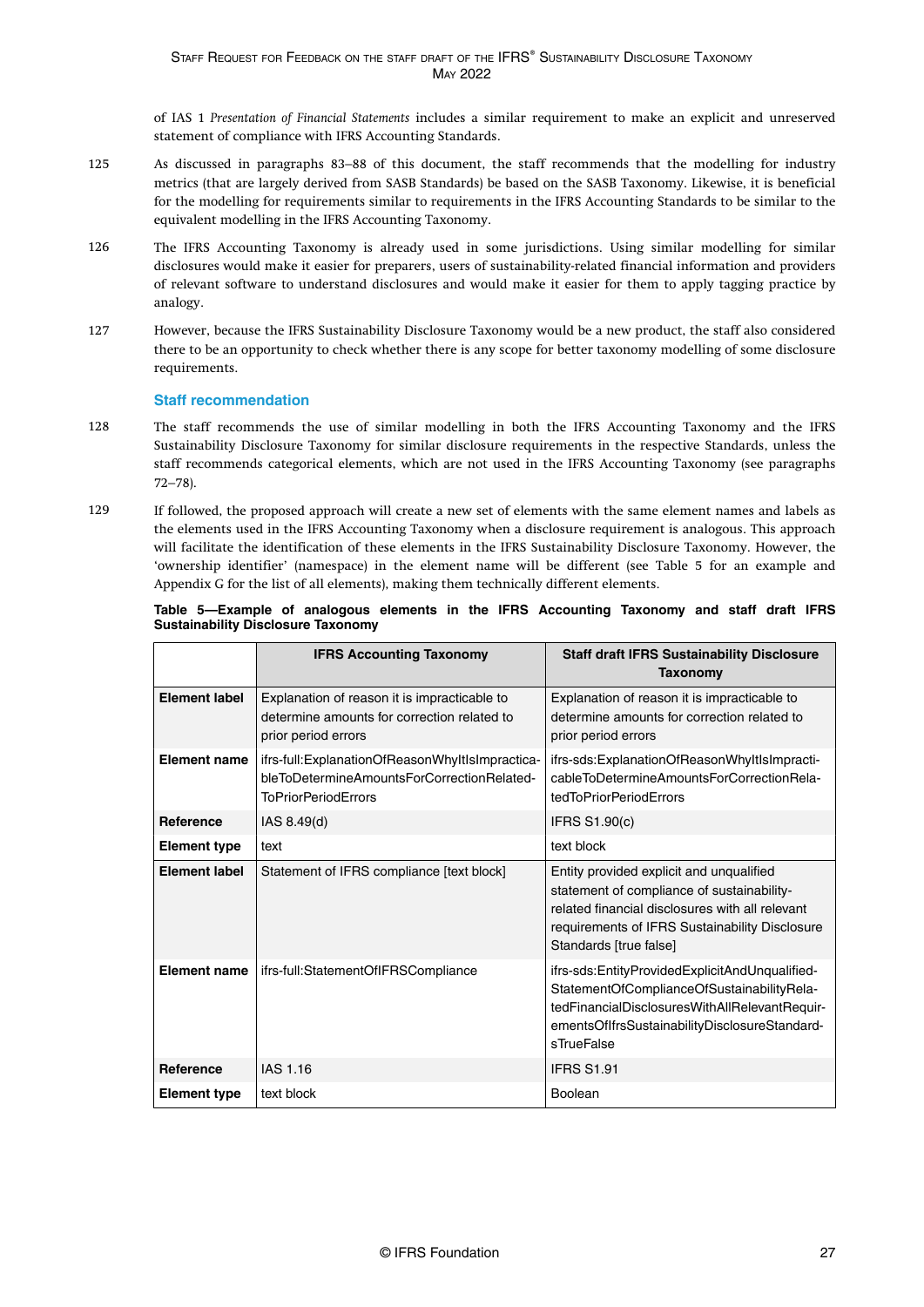### **The alternatives rejected and why**

- The staff considered reusing elements from the IFRS Accounting Taxonomy instead of creating a new set of elements, when the disclosure requirement is the same in both IFRS Accounting and IFRS Sustainability Disclosure Standards. However, because IFRS Sustainability Disclosure Standards are intended to be 'GAAPneutral', the staff recommends the IFRS Sustainability Disclosure Taxonomy be separate with no linkage to the IFRS Accounting Taxonomy (see [paragraphs 1–6](#page-8-0)). 130
- The staff also considered moving the elements representing all such equivalent requirements into a third, shared taxonomy that could be referenced independently by both the IFRS Accounting Taxonomy and the IFRS Sustainability Disclosure Taxonomy (see paragraphs 8–10), but rejected that approach. 131
- The staff considered using consistent modelling for narrative information that could be expressed in a categorical format (see [paragraphs 79–81\)](#page-20-0). The recommended approach in [paragraphs 72–78](#page-19-0) could better facilitate the use of digital information. If this recommendation is finalised, the staff plans to consider using the recommended approach in the IFRS Accounting Taxonomy. 132

### **Question 9—Similar disclosures in IFRS Accounting Standards and in the [draft] IFRS Sustainability Disclosure Standards**

Do you agree with the staff recommendation to, in principle, model disclosure requirements of the [draft] IFRS Sustainability Disclosure Standards in the staff draft of the IFRS Sustainability Disclosure Taxonomy in the same way similar disclosure requirements of the IFRS Accounting Standards are modelled in the IFRS Accounting Taxonomy, except for categorical information? ([Paragraphs 124–132](#page-26-0))

Do you agree with the modelling in the staff draft of the IFRS Sustainability Disclosure Taxonomy for disclosures that are similar to their counterparts in the IFRS Accounting Standards? [\(Appendix G](#page-41-0)) Are there any other disclosures that are sufficiently similar between those set out in the [draft] IFRS Sustainability Disclosure Standards and those in IFRS Accounting Standards, and for which consistent modelling should be considered?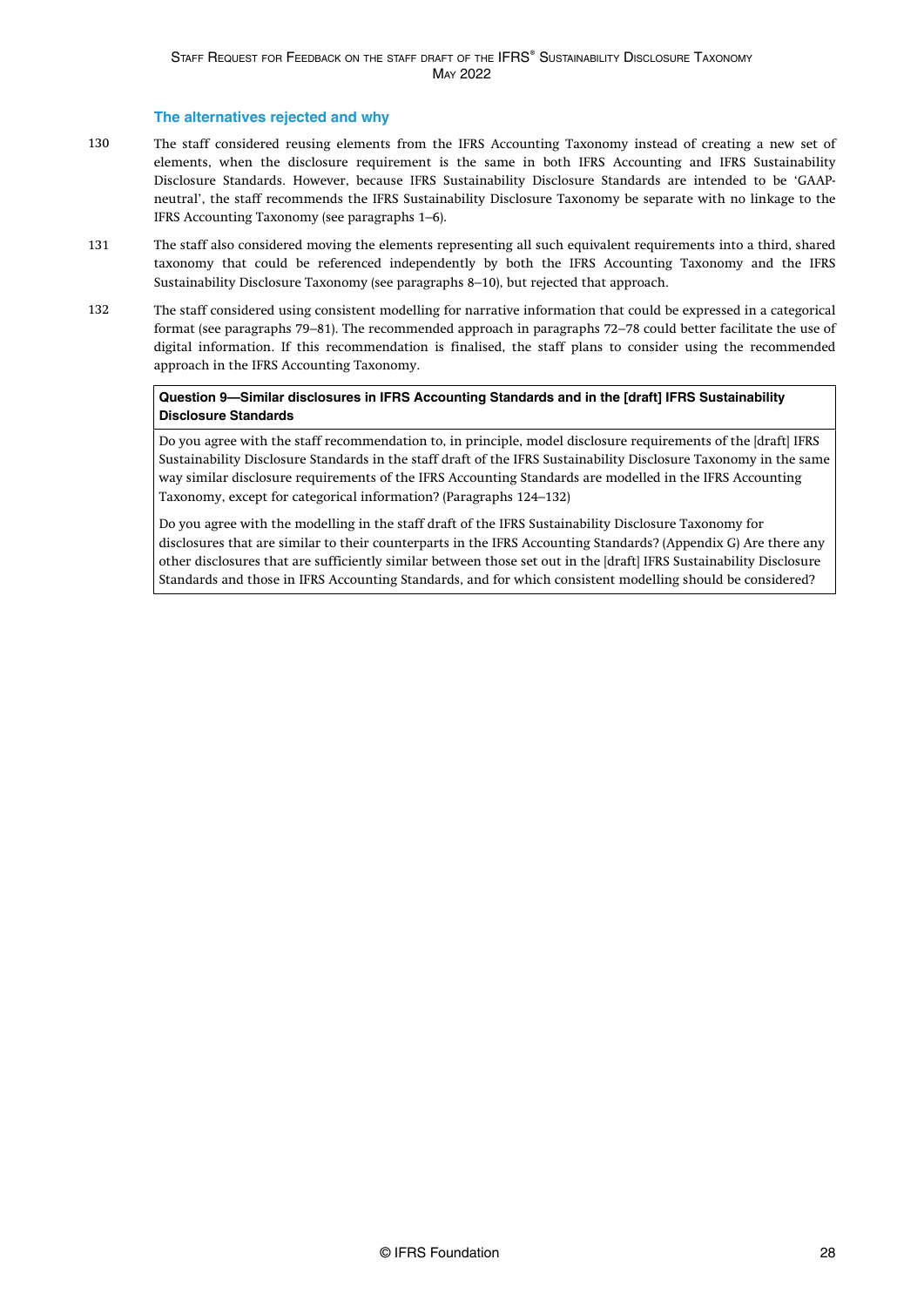# <span id="page-29-0"></span>**Appendix A—Glossary**

| categorical element                                                           | A taxonomy element representing data that can be one of a limited (typically fixed) number of<br>possible values.                                                                                                                                                                                                                                                                                                                                                                                                                                                                                                                                                                                                                         |  |  |
|-------------------------------------------------------------------------------|-------------------------------------------------------------------------------------------------------------------------------------------------------------------------------------------------------------------------------------------------------------------------------------------------------------------------------------------------------------------------------------------------------------------------------------------------------------------------------------------------------------------------------------------------------------------------------------------------------------------------------------------------------------------------------------------------------------------------------------------|--|--|
| extending a<br>taxonomy /<br>taxonomies                                       | Constructing a taxonomy using one or more other taxonomies as a starting point, typically reusing<br>many taxonomy elements defined by that other taxonomy / those other taxonomies and adding<br>new elements.                                                                                                                                                                                                                                                                                                                                                                                                                                                                                                                           |  |  |
| general purpose<br>financial reporting                                        | The provision of financial information about a reporting entity that is useful to primary users in<br>making decisions relating to providing resources to the entity. Those decisions relate to:                                                                                                                                                                                                                                                                                                                                                                                                                                                                                                                                          |  |  |
|                                                                               | buying, selling or holding equity and debt instruments;<br>(a)                                                                                                                                                                                                                                                                                                                                                                                                                                                                                                                                                                                                                                                                            |  |  |
|                                                                               | providing or selling loans and other forms of credit; or<br>(b)                                                                                                                                                                                                                                                                                                                                                                                                                                                                                                                                                                                                                                                                           |  |  |
|                                                                               | exercising rights to vote on, or otherwise influence, management's actions that affect the<br>(c)<br>use of the entity's economic resources.                                                                                                                                                                                                                                                                                                                                                                                                                                                                                                                                                                                              |  |  |
|                                                                               | General purpose financial reporting encompasses – but is not restricted to – an entity's general<br>purpose financial statements and sustainability-related financial disclosures.                                                                                                                                                                                                                                                                                                                                                                                                                                                                                                                                                        |  |  |
| preparer                                                                      | An entity that is required, or chooses, to prepare general purpose financial statements.                                                                                                                                                                                                                                                                                                                                                                                                                                                                                                                                                                                                                                                  |  |  |
| primary users of<br>general purpose<br>financial reporting<br>(primary users) | Existing and potential investors, lenders and other creditors.                                                                                                                                                                                                                                                                                                                                                                                                                                                                                                                                                                                                                                                                            |  |  |
| reporting entity                                                              | See preparer.                                                                                                                                                                                                                                                                                                                                                                                                                                                                                                                                                                                                                                                                                                                             |  |  |
| tag                                                                           | The XBRL concept, axes and other information applied to a part of a business report to create an<br>individual piece of information in an XBRL report.                                                                                                                                                                                                                                                                                                                                                                                                                                                                                                                                                                                    |  |  |
| tagging                                                                       | The process of creating an XBRL report by selecting XBRL elements (such as concepts and axes) and<br>other information and applying them to values in a business report to create pieces of information<br>in the XBRL report. Tagging is one possible approach to creating XBRL reports.                                                                                                                                                                                                                                                                                                                                                                                                                                                 |  |  |
| tagging agents                                                                | Companies that assist preparers with converting a business report to an XBRL report by tagging<br>the information within it.                                                                                                                                                                                                                                                                                                                                                                                                                                                                                                                                                                                                              |  |  |
| taxonomy                                                                      | A (digital reporting) taxonomy (termed as an 'ontology' in other contexts) links and defines a<br>number of components that provide the meaning for facts in a digital report. For example, a<br>taxonomy for an accounting standard would include definitions of concepts such as 'Profit',<br>'Turnover', and 'Assets'. Taxonomies may contain a very rich set of information, including multi-<br>language labels, references to authoritative definitions (for example, accounting standards or<br>relevant local laws) and validation rules. Physically, a taxonomy for digital disclosure is typically<br>implemented using the XBRL specification (see www.xbrl.org), and usually stored in a set of files<br>hosted on a website. |  |  |
| taxonomy element                                                              | Concepts (taxonomy elements that provide meaning for reported facts) and other structural<br>elements (such as tables, axes and members of those axes) in a taxonomy. For example, 'Profit',<br>'Turnover', and 'Assets' would be typical concepts, and 'Short', 'Medium' and 'Long' might be<br>members (options) on a 'Time horizon' axis.                                                                                                                                                                                                                                                                                                                                                                                              |  |  |
| taxonomy extension                                                            | A taxonomy constructed using one or more other taxonomies as a starting point. Typically, many<br>taxonomy elements defined by those other taxonomies will be reused, and new elements will be<br>added.                                                                                                                                                                                                                                                                                                                                                                                                                                                                                                                                  |  |  |
| users                                                                         | See primary users.                                                                                                                                                                                                                                                                                                                                                                                                                                                                                                                                                                                                                                                                                                                        |  |  |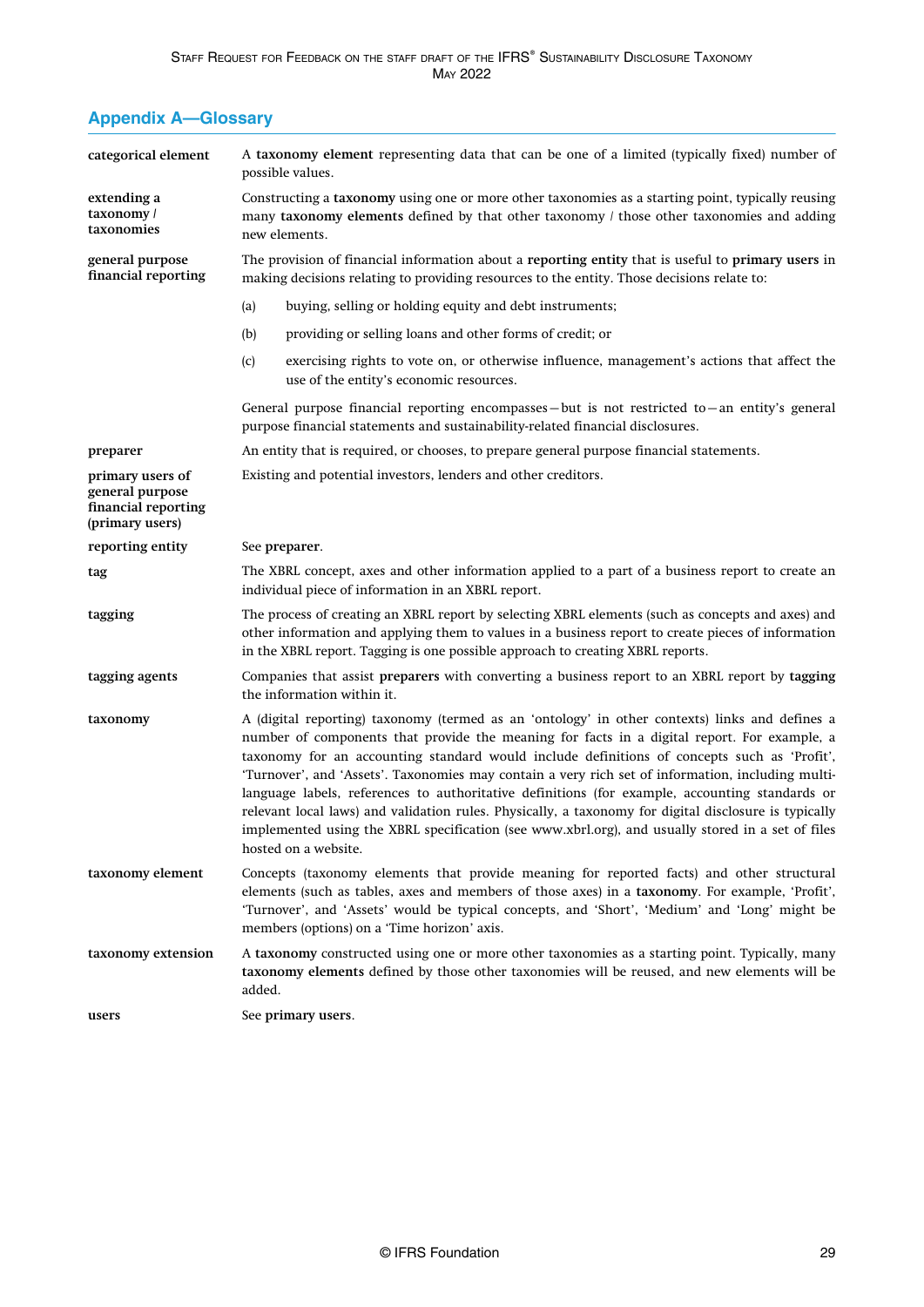## <span id="page-30-0"></span>**Appendix B—IFRS Sustainability Disclosure Taxonomy terminology**

This Appendix contains brief explanations of the IFRS Sustainability Disclosure Taxonomy terms used elsewhere in this document. B1

| Primary content-IFRS Sustainability Disclosure Taxonomy elements                                                                                                                                                                                                                                                                                                                                                                                                                                                                                                                                                                                                                                                                                                                                                                                                                                                                                                                                                                                                                                                                             |                                                                                                                                                                                                                                                                                                                                                                                                                                                                                                                                                                                                                                                                                                                                                                                                                                                                                                                                                                                                                                                                                                                                                                                 |  |
|----------------------------------------------------------------------------------------------------------------------------------------------------------------------------------------------------------------------------------------------------------------------------------------------------------------------------------------------------------------------------------------------------------------------------------------------------------------------------------------------------------------------------------------------------------------------------------------------------------------------------------------------------------------------------------------------------------------------------------------------------------------------------------------------------------------------------------------------------------------------------------------------------------------------------------------------------------------------------------------------------------------------------------------------------------------------------------------------------------------------------------------------|---------------------------------------------------------------------------------------------------------------------------------------------------------------------------------------------------------------------------------------------------------------------------------------------------------------------------------------------------------------------------------------------------------------------------------------------------------------------------------------------------------------------------------------------------------------------------------------------------------------------------------------------------------------------------------------------------------------------------------------------------------------------------------------------------------------------------------------------------------------------------------------------------------------------------------------------------------------------------------------------------------------------------------------------------------------------------------------------------------------------------------------------------------------------------------|--|
| The IFRS Sustainability Disclosure Taxonomy contains<br>elements that represent sustainability-related disclo-<br>sures in general purpose financial reporting prepared in<br>accordance with IFRS Sustainability Disclosure<br>Standards.<br>These elements are described using:<br>line items--- which represent the concepts being<br>$\bullet$<br>reported. They can be numerical or narrative, reflect-<br>ing the figures and narrative reported, for example,<br>'Identity of body or individual within body responsible<br>for oversight of sustainability-related risks and<br>opportunities' and 'Global Scope 1 Emissions'.<br>axes and members-information categories and<br>$\bullet$<br>components that concepts can be broken down into<br>or reported by, for example, 'Time horizon'. All axes<br>in the IFRS Sustainability Disclosure Taxonomy have<br>a default member that applies whenever a preparer<br>does not combine a line item with a specific member<br>to tag the value of a disclosure.<br>tables-logical groupings of IFRS Sustainability<br>$\bullet$<br>Disclosure Taxonomy axes, members and line items. | These IFRS Sustainability Disclosure Taxonomy<br>elements have:<br>$\bullet$<br>element names and element identifiers-unique<br>computer tags used to identify and mark up the data.<br>$\bullet$<br>element standard labels-human-readable names<br>reflecting the meaning of an element. Some<br>elements have additional labels that provide more<br>specific descriptions to, for example, indicate a total<br>(total label). Such additional labels do not alter the<br>financial reporting meaning of the element, but are<br>used for displaying IFRS Sustainability Disclosure<br>Taxonomy presentation relationships.<br>element types (ET)-categories of permitted data<br>$\bullet$<br>values, for example, text (T), text block (TB), Boolean<br>(B), enumeration (E), monetary (M), decimal (DEC),<br>percentage (PER), year (YYYY).<br>Text element types are used for simple narrative<br>disclosures, for example, one sentence explana-<br>tion. They are also used when IFRS Standards<br>do not specify the details of a disclosure require-<br>ment, but that disclosure requirement is<br>expected to be expressed in a free-text format by<br>a preparer. |  |
|                                                                                                                                                                                                                                                                                                                                                                                                                                                                                                                                                                                                                                                                                                                                                                                                                                                                                                                                                                                                                                                                                                                                              | Text block element types are used for a set of<br>information which may include, for example,<br>numerical disclosures, narrative explanations<br>and tables.                                                                                                                                                                                                                                                                                                                                                                                                                                                                                                                                                                                                                                                                                                                                                                                                                                                                                                                                                                                                                   |  |
|                                                                                                                                                                                                                                                                                                                                                                                                                                                                                                                                                                                                                                                                                                                                                                                                                                                                                                                                                                                                                                                                                                                                              | <b>Boolean and enumeration types are used to</b><br>indicate a choice, for example, between true or<br>false (Boolean) or from a list of options a prepar-<br>er can extend (enumeration).                                                                                                                                                                                                                                                                                                                                                                                                                                                                                                                                                                                                                                                                                                                                                                                                                                                                                                                                                                                      |  |
|                                                                                                                                                                                                                                                                                                                                                                                                                                                                                                                                                                                                                                                                                                                                                                                                                                                                                                                                                                                                                                                                                                                                              | element properties, such as:                                                                                                                                                                                                                                                                                                                                                                                                                                                                                                                                                                                                                                                                                                                                                                                                                                                                                                                                                                                                                                                                                                                                                    |  |
|                                                                                                                                                                                                                                                                                                                                                                                                                                                                                                                                                                                                                                                                                                                                                                                                                                                                                                                                                                                                                                                                                                                                              | the period-which indicates whether the<br>element is expected to be reported for a period<br>of time (duration) or at a particular point in time<br>(instant).                                                                                                                                                                                                                                                                                                                                                                                                                                                                                                                                                                                                                                                                                                                                                                                                                                                                                                                                                                                                                  |  |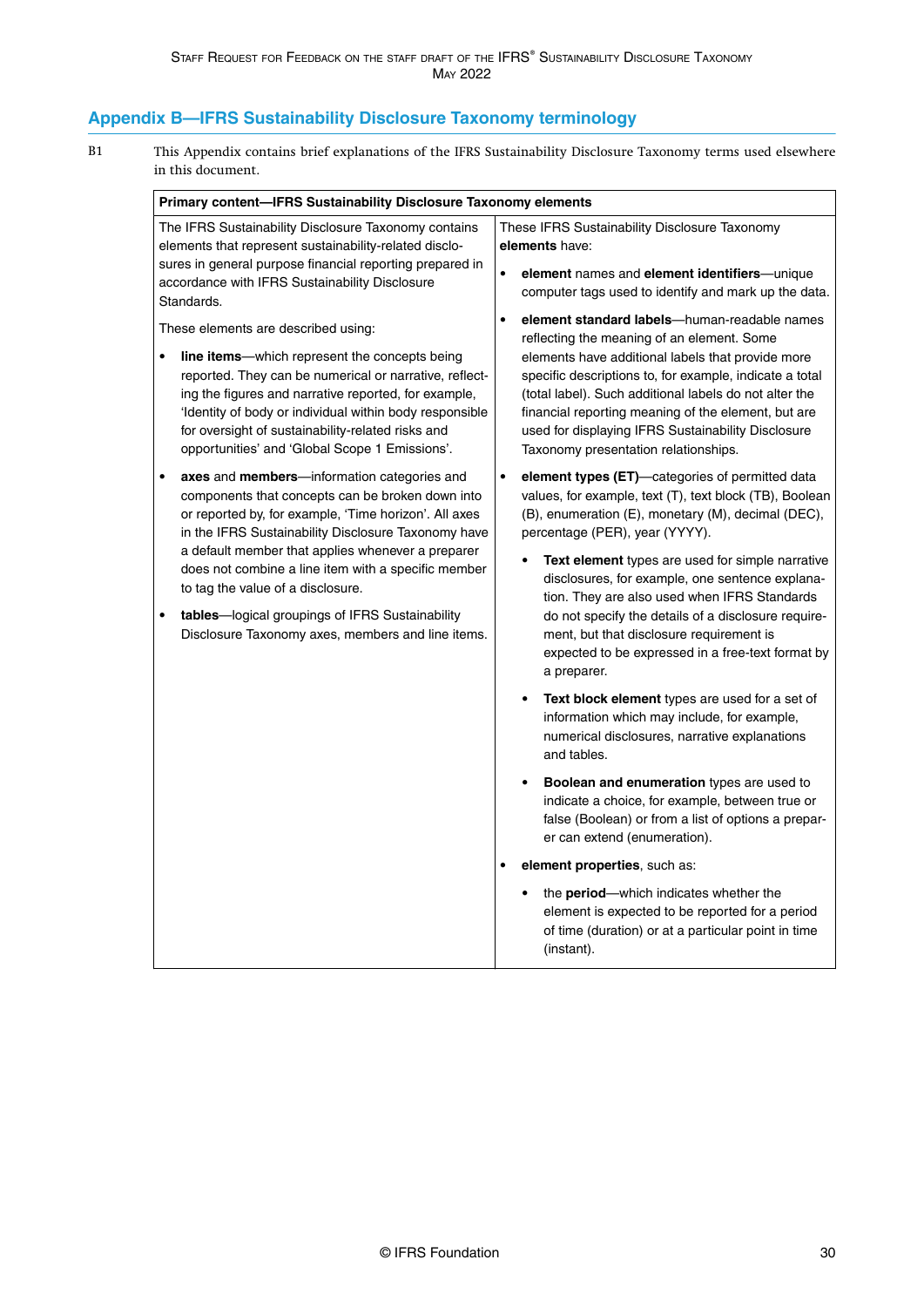| Supporting content—Documentation and references for IFRS Sustainability Disclosure Taxonomy<br>elements                    |                                                                                                                                                                                                                                                      |  |
|----------------------------------------------------------------------------------------------------------------------------|------------------------------------------------------------------------------------------------------------------------------------------------------------------------------------------------------------------------------------------------------|--|
| The IFRS Sustainability Disclosure Taxonomy provides<br>supporting content explaining the <b>meaning</b> of an<br>element. | This content includes:<br>references—which link an element to the authorita-<br>٠<br>tive literature, for example, IFRS S1.90(c).                                                                                                                    |  |
|                                                                                                                            | element reference types (ER)—which define the<br>٠<br>source of an element, for example, disclosure (D),<br>example (E) and common practice (CP). Common<br>practice elements are only developed once a<br>requirement has been applied in practice. |  |
|                                                                                                                            | <b>documentation labels</b> —which provide a textual<br>٠<br>definition of each element. The sources of these<br>definitions are the IFRS Sustainability Disclosure<br>Standards and their accompanying materials, when<br>available.                |  |

| Supporting content—Relationships between IFRS Sustainability Disclosure Taxonomy elements<br>(linkbases)                                                                                                                                                                                                                                         |                                                                                                                                                                                                                                                                                                                           |
|--------------------------------------------------------------------------------------------------------------------------------------------------------------------------------------------------------------------------------------------------------------------------------------------------------------------------------------------------|---------------------------------------------------------------------------------------------------------------------------------------------------------------------------------------------------------------------------------------------------------------------------------------------------------------------------|
| The IFRS Sustainability Disclosure Taxonomy calcula-<br>tion linkbase explains how elements may relate<br>mathematically to each other.                                                                                                                                                                                                          | For example, this content includes:<br>summations of elements to a total or subtotal.                                                                                                                                                                                                                                     |
| The IFRS Sustainability Disclosure Taxonomy uses the<br>presentation linkbase to provide presentation views<br>under which the line items, axes and members (or<br>combinations of these as tables) have been grouped.<br>Presentation views support human-readable viewing<br>and navigation of the IFRS Sustainability Disclosure<br>Taxonomy. | The IFRS Sustainability Disclosure Taxonomy has<br>specific presentation elements:<br><b>headings</b> (abstract elements); and<br>٠<br>presentation groups.<br>٠<br>These elements are not used when tagging general<br>purpose financial reports. These headings and presen-<br>tation groups also have standard labels. |
| The IFRS Sustainability Disclosure Taxonomy uses the<br>definition linkbase to provide views under which the<br>combined line items, axes and members (tables) have<br>been grouped. These views support <b>computer-</b><br><b>readable</b> use of the IFRS Sustainability Disclosure<br>Taxonomy.                                              | For example, the content includes:<br>a definition for each table; and<br>٠<br>a default member for each axis.                                                                                                                                                                                                            |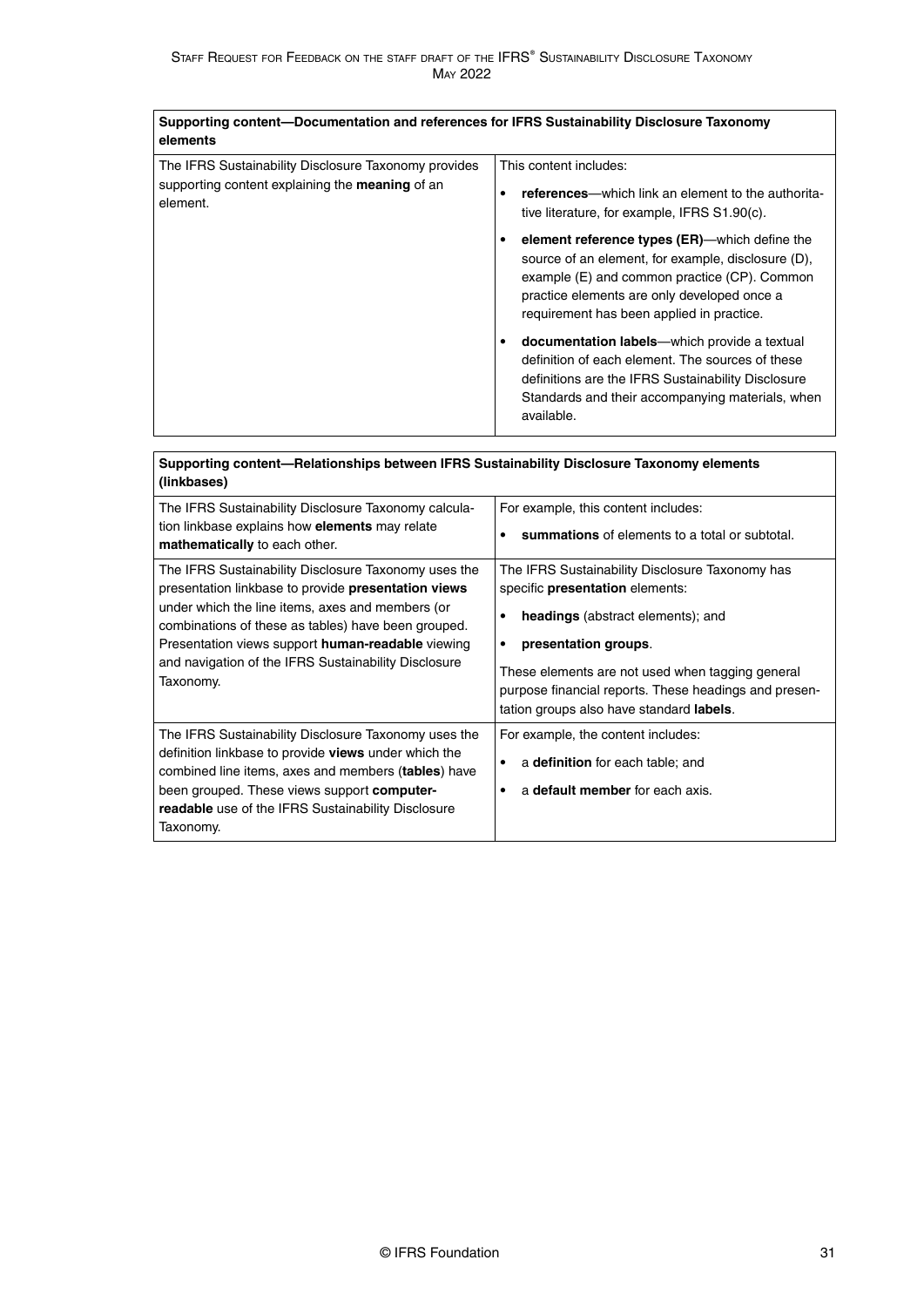### <span id="page-32-0"></span>**Appendix C—Parallel requirements in the exposure drafts**

The proposed disclosure requirements related to governance in paragraph 13 of Exposure Draft *[General](https://www.ifrs.org/content/dam/ifrs/project/general-sustainability-related-disclosures/exposure-draft-ifrs-s1-general-requirements-for-disclosure-of-sustainability-related-financial-information.pdf) [Requirements for Disclosure of Sustainability-related Financial Information](https://www.ifrs.org/content/dam/ifrs/project/general-sustainability-related-disclosures/exposure-draft-ifrs-s1-general-requirements-for-disclosure-of-sustainability-related-financial-information.pdf)* (*General Requirements* Exposure Draft) and paragraph 5 of the Exposure Draft *[Climate-related Disclosures](https://www.ifrs.org/content/dam/ifrs/project/climate-related-disclosures/issb-exposure-draft-2022-2-climate-related-disclosures.pdf)* (*Climate* Exposure Draft) are almost identical, as illustrated in Table 6.  $C<sub>1</sub>$ 

| Table 6-Parallel governance requirements in the exposure drafts |  |  |
|-----------------------------------------------------------------|--|--|
|                                                                 |  |  |

| <b>General Requirements Exposure Draft</b> |     | <b>Climate Exposure Draft</b>                                                                                                                                                                                                                                                                                                                                                         |                                                                                                                                                                                                                                                                                                                                                                                |     |                                                                                                                                                                                      |
|--------------------------------------------|-----|---------------------------------------------------------------------------------------------------------------------------------------------------------------------------------------------------------------------------------------------------------------------------------------------------------------------------------------------------------------------------------------|--------------------------------------------------------------------------------------------------------------------------------------------------------------------------------------------------------------------------------------------------------------------------------------------------------------------------------------------------------------------------------|-----|--------------------------------------------------------------------------------------------------------------------------------------------------------------------------------------|
| 13                                         |     | To achieve this objective, an entity shall<br>disclose information about the governance<br>body or bodies (which can include a board,<br>committee or equivalent body charged with<br>governance) with oversight of sustainability-<br>related risks and opportunities, and informa-<br>tion about management's role in those process-<br>es. Specifically, an entity shall disclose: | 5<br>To achieve this objective, an entity shall<br>disclose information about the governance<br>body or bodies (which can include a board,<br>committee or equivalent body charged with<br>governance) with oversight of climate-related<br>risks and opportunities, and information about<br>management's role in those processes.<br>Specifically, an entity shall disclose: |     |                                                                                                                                                                                      |
|                                            | (a) | the identity of the body or individual<br>within a body responsible for oversight<br>of sustainability-related risks and<br>opportunities;                                                                                                                                                                                                                                            |                                                                                                                                                                                                                                                                                                                                                                                | (a) | the identity of the body or individual<br>within a body responsible for oversight<br>of climate-related risks and<br>opportunities;                                                  |
|                                            | (b) | how the body's responsibilities for<br>sustainability-related risks and<br>opportunities are reflected in the<br>entity's terms of reference, board<br>mandates and other related policies;                                                                                                                                                                                           |                                                                                                                                                                                                                                                                                                                                                                                | (b) | how the body's responsibilities for<br>climate-related risks and opportunities<br>are reflected in the entity's terms of<br>reference, board mandates and other<br>related policies; |
|                                            | (c) | how the body ensures that the appropri-<br>ate skills and competencies are available<br>to oversee strategies designed to<br>respond to sustainability-related risks<br>and opportunities;                                                                                                                                                                                            |                                                                                                                                                                                                                                                                                                                                                                                | (c) | how the body ensures that the appropri-<br>ate skills and competencies are available<br>to oversee strategies designed to<br>respond to climate-related risks and<br>opportunities;  |
|                                            | (d) | how and how often the body and its<br>committees (audit, risk or other<br>committees) are informed about sustain-<br>ability-related risks and opportunities                                                                                                                                                                                                                          |                                                                                                                                                                                                                                                                                                                                                                                | (d) | how and how often the body and its<br>committees (audit, risk or other<br>committees) are informed about<br>climate-related risks and<br>opportunities                               |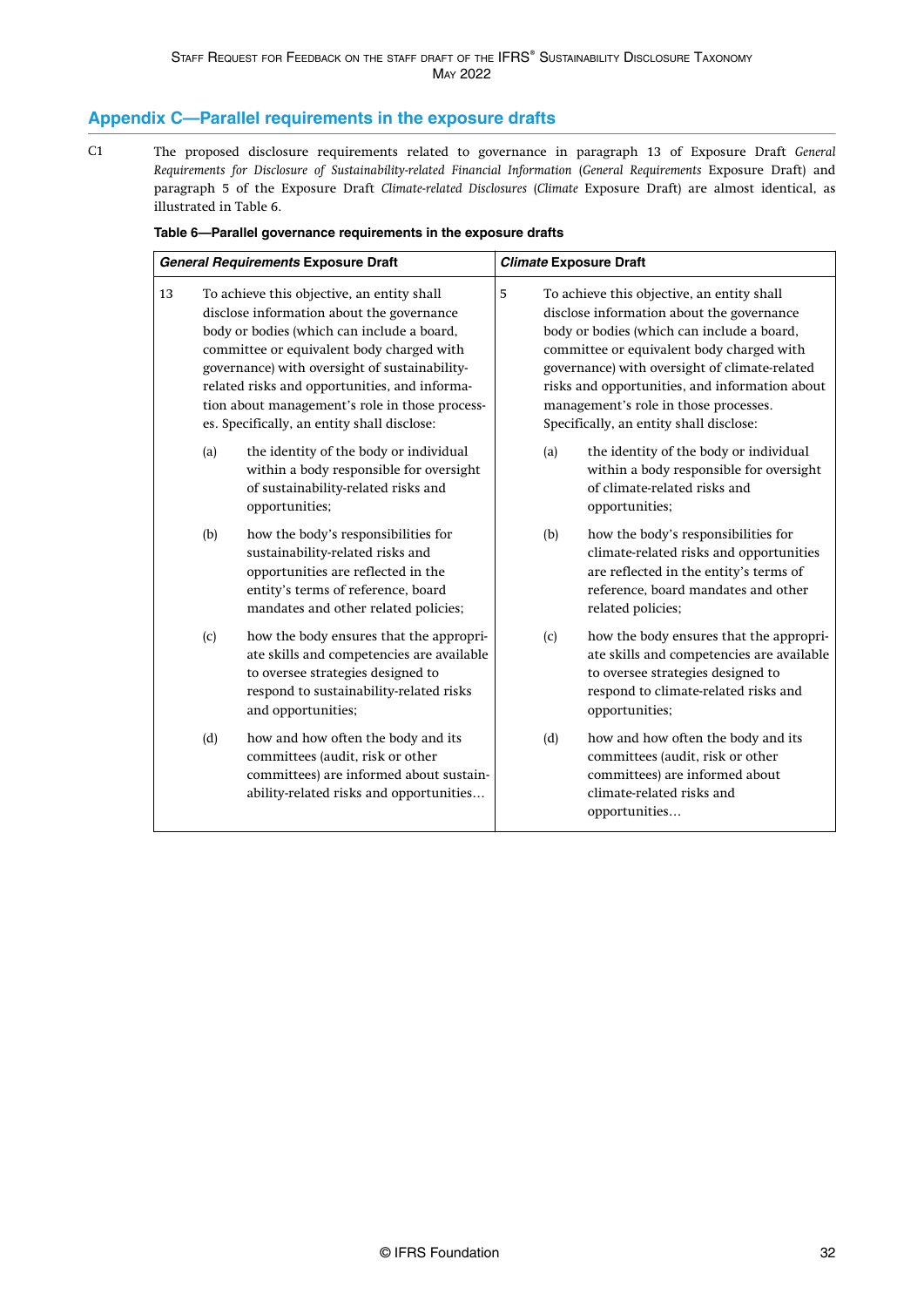The proposed modelling for disclosures related to the governance core content of the *General Requirements* Exposure Draft and the *Climate* Exposure Draft are illustrated in Table 7. C2

| <b>Element label</b>                                                                                                                                                                                          | <b>Reference</b>            |
|---------------------------------------------------------------------------------------------------------------------------------------------------------------------------------------------------------------|-----------------------------|
| Identity of body or individual within body responsible for oversight of<br>sustainability-related risks and opportunities                                                                                     | IFRS S1.13(a) <sup>16</sup> |
| Disclosure of how responsible body's responsibilities for sustainability-related<br>risks and opportunities are reflected in entity's terms of reference, board mandates<br>and other related entity policies | <b>IFRS S1.13(b)</b>        |
| Disclosure of how responsible body ensures that appropriate skills and<br>competencies are available to oversee strategies designed to respond to<br>sustainability-related risks and opportunities           | <b>IFRS S1.13(c)</b>        |
| Disclosure of how and how often responsible body and its committees are informed IFRS S1.13(d)<br>about sustainability-related risks and opportunities                                                        |                             |
| .                                                                                                                                                                                                             |                             |
| Identity of body or individual within body responsible for oversight of<br><b>climate-related risks and opportunities</b>                                                                                     | IFRS $S2.5(a)$              |
| Disclosure of how responsible body's responsibilities for <b>climate-related risks and</b><br>opportunities are reflected in entity's terms of reference, board mandates and other<br>related policies        | <b>IFRS S2.5(b)</b>         |
| Disclosure of how responsible body ensures that appropriate skills and<br>competencies are available to oversee strategies designed to respond to<br><b>climate-related risks and opportunities</b>           | IFRS $S2.5(c)$              |
| Disclosure of how and how often responsible body and its committees are informed IFRS S2.4(d)<br>about <b>climate-related</b> risks and opportunities                                                         |                             |

C3

Individual elements are provided for the proposed disclosure requirements of each exposure draft. For these similarly drafted paragraphs, providing individual elements results in two highly parallel sets of elements. However, where there are greater differences between aspects in the exposure drafts (for example, governance and strategy), this approach allows the elements provided to precisely match the proposed requirements of each exposure draft.

<sup>16</sup> In this document, references to the *General Requirements for Disclosure of Sustainability-related Financial Information* (*General Requirements* Exposure Draft) are assigned as 'IFRS S1' and those to the *[Climate-related Disclosures](https://www.ifrs.org/content/dam/ifrs/project/climate-related-disclosures/issb-exposure-draft-2022-2-climate-related-disclosures.pdf)* (*Climate* Exposure Draft) as 'IFRS S2'.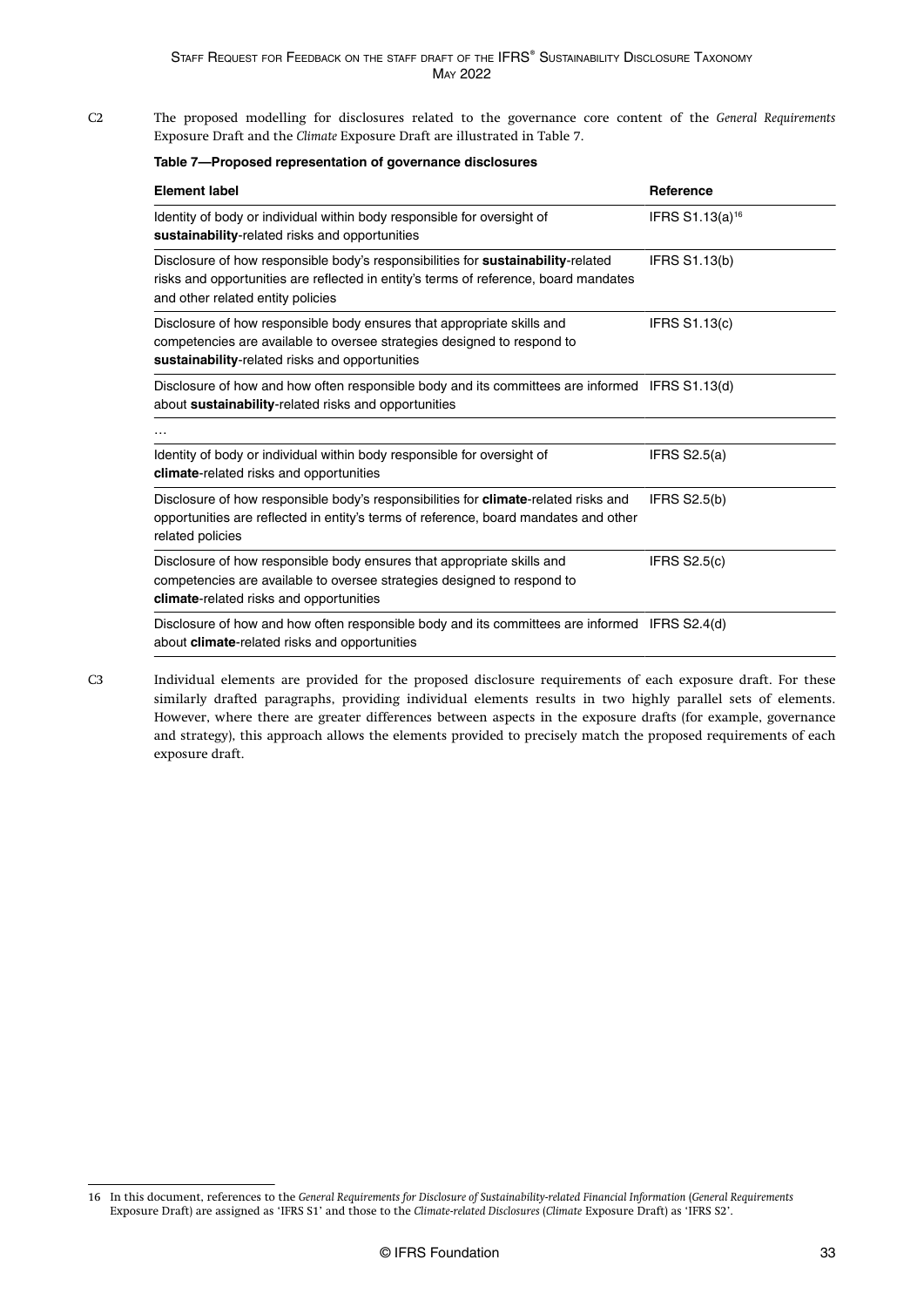### <span id="page-34-0"></span>**Appendix D—Intended use of hierarchical narrative taxonomy tags**

Consider an illustrative example of a section of a sustainability-related financial disclosure that might be produced by an entity (the text is provided for illustration only and does not reflect any specific meaning): D<sub>1</sub>

#### **Governance**

Lorem ipsum dolor sit amet, consectetur adipiscing elit, sed do eiusmod tempor incididunt ut labore et dolore magna aliqua. Ut enim ad minim veniam, quis nostrud exercitation ullamco laboris nisi ut aliquip ex ea commodo consequat.

#### **Setting targets**

Duis aute irure dolor in reprehenderit in voluptate velit esse cillum dolore eu fugiat nulla pariatur. Performance metrics are included in remuneration policies. This is achieved by setting 10% of performance bonus to be contingent on achieving targeted reductions in key sustainability impact measures. Excepteur sint occaecat cupidatat non proident, sunt in culpa qui officia deserunt mollit anim id est laborum.

#### **Lorem ipsum dolor**

Ut enim ad minim veniam, quis nostrud exercitation ullamco laboris nisi ut aliquip ex ea commodo consequat. Duis aute irure dolor in reprehenderit in voluptate velit esse cillum dolore eu fugiat nulla pariatur.

#### Consider the corresponding illustrative set of taxonomy elements in Table 8. D2

#### **Table 8—Illustrative taxonomy elements relating to governance**

| <b>Element label</b>                                                                                                                                     | ET <sup>17</sup> |
|----------------------------------------------------------------------------------------------------------------------------------------------------------|------------------|
| Disclosure about governance processes, controls and procedures used to monitor and manage<br>sustainability-related risks and opportunities (IFRS S1 12) | TB               |
| Disclosure of how responsible body and its committees oversee setting of sustainability-<br>related targets and monitor progress (IFRS S1 13(f))         | тв               |
| Sustainability-related performance metrics are included in remuneration policies<br>(IFRS S1 13(f))                                                      | в                |
| Description of how sustainability-related performance metrics are included in remunera-<br>tion policies (IFRS S1 13(f))                                 | TB               |

The intention is that a preparer would apply the elements in Table 8 to tag the report in Figure 1. D3

#### **Figure 1—Illustration of hierarchical application of narrative tags**

#### **Governance**

Lorem ipsum dolor sit amet, consectetur adipiscing elit, sed do eiusmod tempor incididunt ut labore et dolore magna aliqua. Ut enim ad minim veniam, quis nostrud exercitation ullamco laboris nisi ut aliquip ex ea commodo consequat.

#### **Setting targets**

Duis aute irure dolor in reprehenderit in voluptate velit esse cillum dolore eu fugiat nulla pariatur. Performance metrics are included in remuneration policies. This is achieved by setting 10% of performance bonus to be contingent on achieving targeted reductions in key sustainability impact measures. Excepteur sint occaecat cupidatat non proident, sunt in culpa qui officia deserunt mollit anim id est laborum.

#### **Lorem ipsum dolor**

Ut enim ad minim veniam, quis nostrud exercitation ullamco laboris nisi ut aliquip ex ea commodo consequat. Duis aute irure dolor in reprehenderit in voluptate velit esse cillum dolore eu fugiat nulla pariatur.

<sup>17 &#</sup>x27;ET' refers to element type. Element type 'TB' refers to text block, 'B' refers to Boolean (true or false).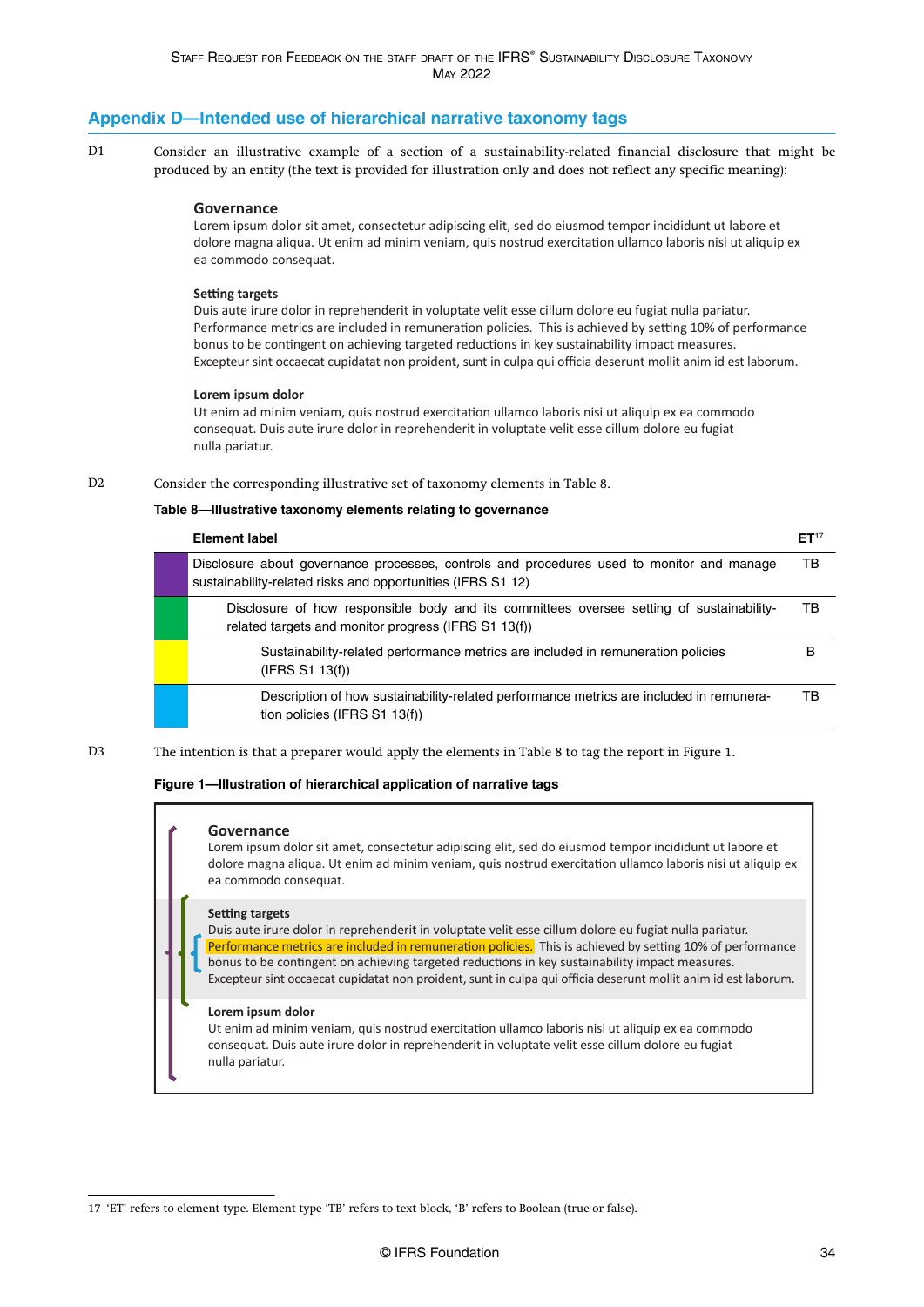Applying those elements and tagging the report, would result in the data in Table 9. D4

### **Table 9—Illustration of tagged information**

| Element                                                                                                                                                           | Value                                                                                                                                                                                                                                                                                                                                                                                                                                                                      |
|-------------------------------------------------------------------------------------------------------------------------------------------------------------------|----------------------------------------------------------------------------------------------------------------------------------------------------------------------------------------------------------------------------------------------------------------------------------------------------------------------------------------------------------------------------------------------------------------------------------------------------------------------------|
| Disclosure of governance<br>processes, controls and<br>procedures used to monitor and<br>manage sustainability-related<br>risks and opportunities<br>(IFRS S1 12) | Governance<br>Lorem ipsum dolor sit amet, consectetur adipiscing elit, sed do<br>eiusmod tempor incididunt ut labore et dolore magna aliqua.<br>Ut enim ad minim veniam, quis nostrud exercitation ullamco<br>laboris nisi ut aliquip ex ea commodo consequat.                                                                                                                                                                                                             |
|                                                                                                                                                                   | <b>Setting targets</b><br>Duis aute irure dolor in reprehenderit in voluptate velit esse<br>cillum dolore eu fugiat nulla pariatur. Performance metrics are<br>included in remuneration policies. This is achieved by setting<br>10% of performance bonus to be contingent on achieving targeted<br>reductions in key sustainability impact measures. Excepteur sint<br>occaecat cupidatat non proident, sunt in culpa qui officia deserunt<br>mollit anim id est laborum. |
|                                                                                                                                                                   | Lorem ipsum dolor<br>Ut enim ad minim veniam, quis nostrud exercitation ullamco<br>laboris nisi ut aliquip ex ea commodo consequat. Duis aute irure<br>dolor in reprehenderit in voluptate velit esse cillum dolore eu<br>fugiat nulla pariatur.                                                                                                                                                                                                                           |
| Disclosure of how responsible<br>body and its committees oversee<br>setting of sustainability-related<br>targets and monitor progress<br>(IFRS S1 13(f))          | <b>Setting targets</b><br>Duis aute irure dolor in reprehenderit in voluptate velit esse<br>cillum dolore eu fugiat nulla pariatur. Performance metrics are<br>included in remuneration policies. This is achieved by setting<br>10% of performance bonus to be contingent on achieving targeted<br>reductions in key sustainability impact measures. Excepteur sint<br>occaecat cupidatat non proident, sunt in culpa qui officia deserunt<br>mollit anim id est laborum. |
| Sustainability-related perform-<br>ance metrics are included in<br>remuneration policies<br>(IFRS S1 13(f))                                                       | True                                                                                                                                                                                                                                                                                                                                                                                                                                                                       |
| Description of how sustainability-<br>related performance metrics are<br>included in remuneration policies<br>(IFRS S1 13(f))                                     | Performance metrics are included in remuneration policies. This is achieved by<br>setting 10% of performance bonus to be contingent on achieving targeted<br>reductions in key sustainability impact measures.                                                                                                                                                                                                                                                             |
|                                                                                                                                                                   |                                                                                                                                                                                                                                                                                                                                                                                                                                                                            |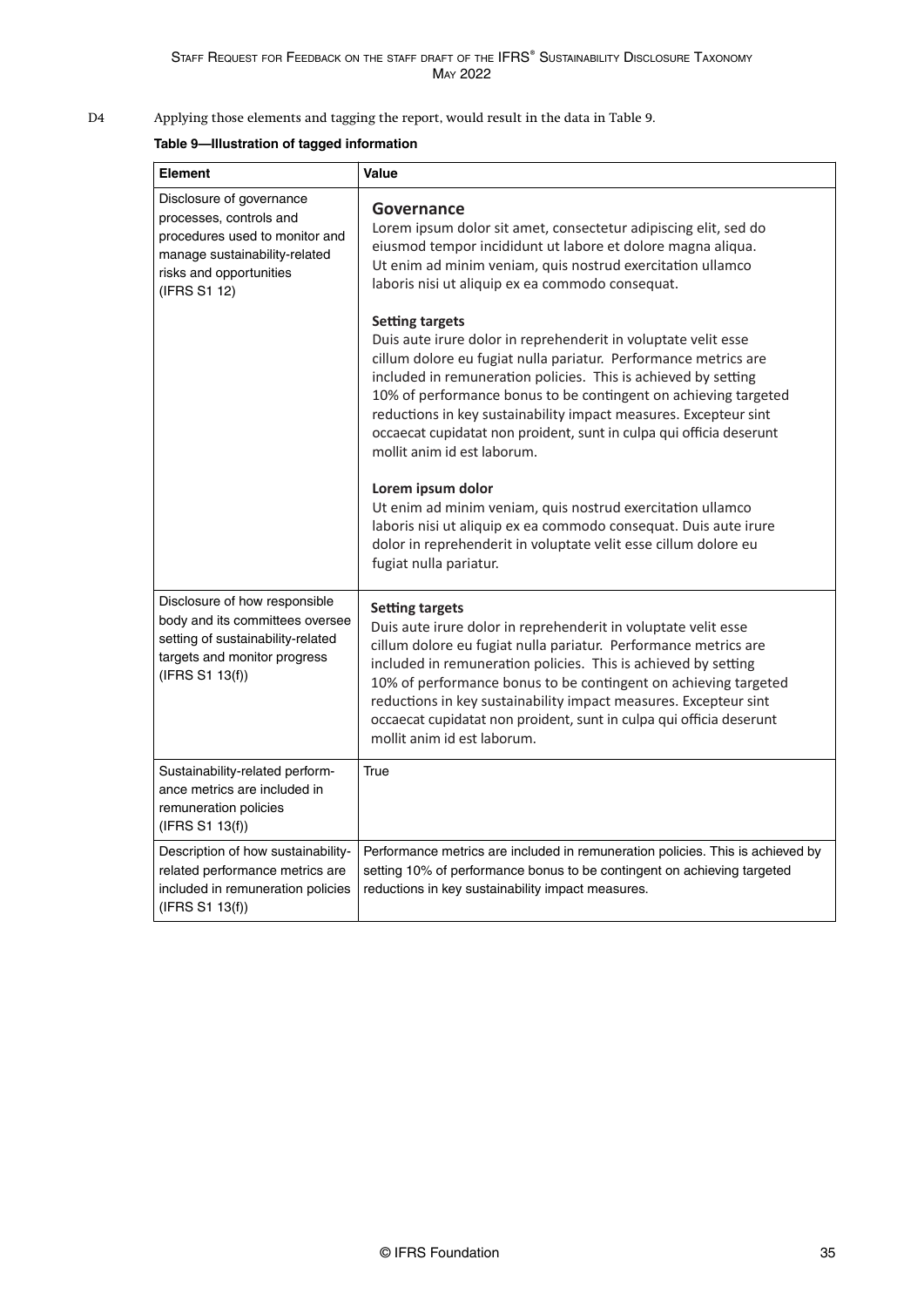### <span id="page-36-0"></span>**Appendix E—Granularity of information—Example of modelling**

- IFRS Sustainability Disclosure Standards will focus on information about governance, strategy, risk management and metrics and targets in relation to sustainability-related risks and opportunities. Disclosure requirements relating to the first three areas generally apply to narrative reporting. E1
- For example, paragraphs 12 and 13 of the *General Requirements* Exposure Draft state that:  $E2$ 
	- **12 The objective of** *sustainability-related financial disclosures* **on governance is to enable users of general purpose financial reporting to understand the governance processes, controls and procedures used to monitor and manage sustainability-related risks and opportunities.**
	- 13 To achieve this objective, an entity shall disclose information about the governance body or bodies (which can include a board, committee or equivalent body charged with governance) with oversight of sustainability-related risks and opportunities, and information about management's role in those processes. Specifically, an entity shall disclose:
		- (a) the identity of the body or individual within a body responsible for oversight of sustainability-related risks and opportunities;
		- (b) how the body's responsibilities for sustainability-related risks and opportunities are reflected in the entity's terms of reference, board mandates and other related policies;
		- …
		- (f) how the body and its committees oversee the setting of targets related to significant sustainabilityrelated risks and opportunities, and monitor progress towards them … including whether and how related performance metrics are included in remuneration policies …
- As discussed in [paragraphs 61–67 o](#page-17-0)f this document, the staff recommends creating taxonomy elements to reflect the proposed requirements included in each of the first-level subparagraphs (that is, subparagraphs (a)–(g)) of paragraph 13 of the Exposure Draft; and one element to capture, as a whole, disclosures to meet the overall objective of governance, represented by paragraph 12.  $E<sub>3</sub>$
- The staff would also (applying our proposed principles) create an element for each paragraph within an aspect of core content that proposes disclosure requirements, where those paragraphs represent a coherent disclosure subject. In the example in paragraph E2, that would be an additional element to reflect the disclosure of 'information about the governance body or bodies (which can include a board, committee or equivalent body charged with governance) with oversight of sustainability-related risks and opportunities, and information about management's role in those processes' required by paragraph 13.  $FA$
- However, governance core content only consists of paragraphs 12 and 13—an overall objective for governance disclosure, consisting of a single paragraph-level requirement. In this case (and others like it) the staff does not recommend creating a distinct element for the paragraph-level disclosure of paragraph 13. This is because, given paragraph 13 is the only explicit requirement under the governance disclosure, an element for it would in most cases be used to tag the same disclosures as represented by the aspect-level element for paragraph 12, and so would be redundant. See the illustrative example of tagging in [Appendix D,](#page-34-0) where no meaningfully distinct chunk of disclosure sits within the overall governance disclosure and yet outside the disclosure related to paragraph 13(f). E5
- The staff suggests taking this approach because the staff expects that some users of sustainability-related financial information might simply want to identify all information about governance that paragraph 12 of the Exposure Draft proposes to require an entity to disclose. Other users might be interested specifically in some of the information that a single subparagraph of paragraph 13 of the Exposure Draft proposes to require an entity to disclose, for example, the proposed requirement to disclose how an entity's governance body oversees the setting of sustainability targets set out in paragraph 13(f). E6
- The staff also anticipates that the proposed requirements in the subparagraphs would typically be disclosed distinctly in the general purpose financial report (for example, in separate sentences or tables), so tagging this information separately should not be complex. E7
- In our view, users can understand the proposed disclosure of the information about 'whether and how related performance metrics are included in remuneration policies' required by paragraph 13(f) on its own, without reference to additional information. In particular the staff identified that 'whether performance metrics are included in remuneration policies' is essentially a clear, highly understandable, 'yes' or 'no' disclosure and recommend representing that as a simple true or false response using a 'Boolean' element; see [paragraphs 69–81](#page-19-0) and [Appendix F](#page-38-0) for more details on categorical elements. E8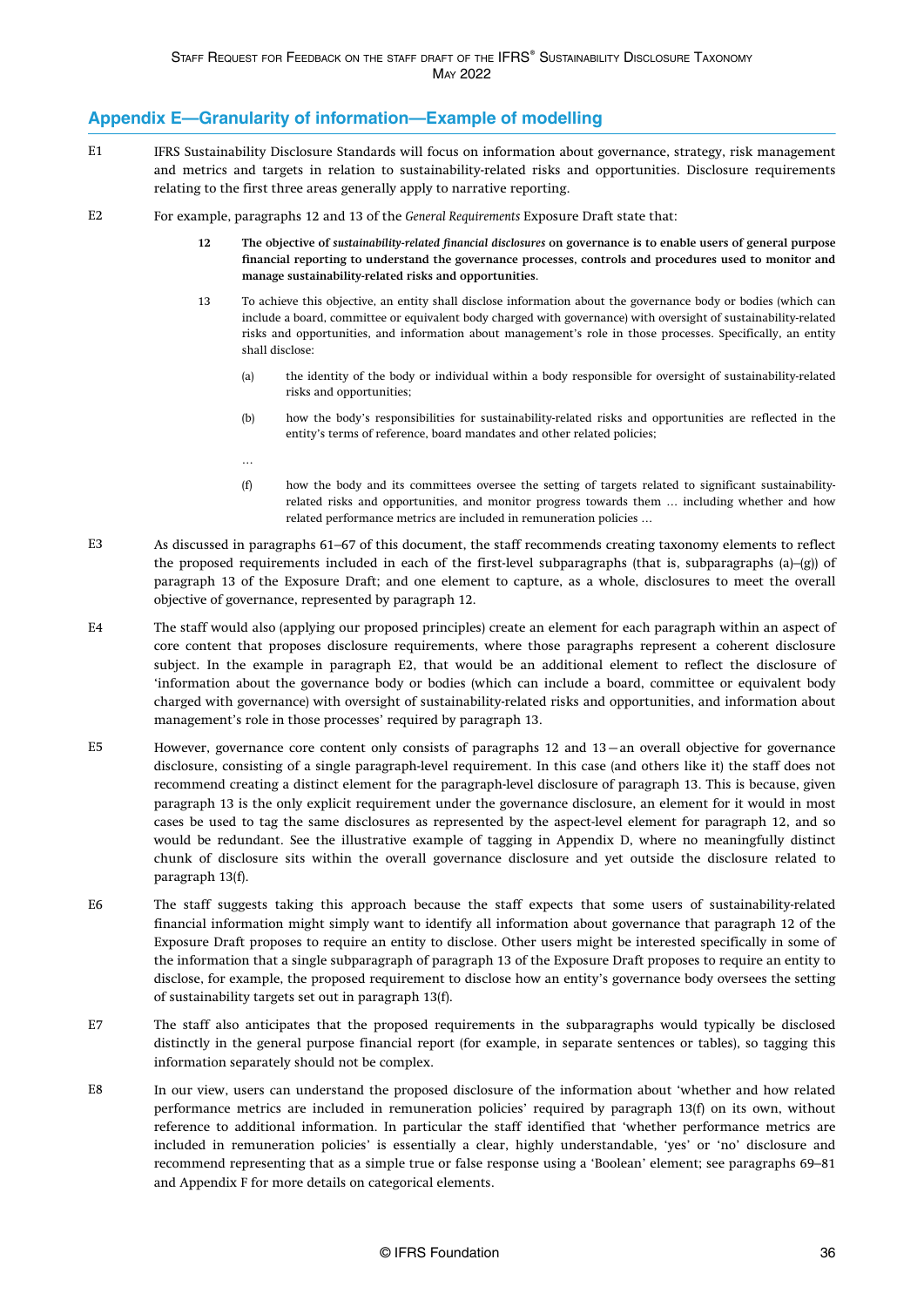#### The staff, therefore, recommends the elements in Table 10 for capturing the disclosures required in the extract. E9

### **Table 10—Illustration of proposed granularity of narrative elements**

| <b>Element label</b>                                                                                                                                                                                   | ET <sup>18</sup> | Reference <sup>19</sup> |
|--------------------------------------------------------------------------------------------------------------------------------------------------------------------------------------------------------|------------------|-------------------------|
| Disclosure of governance processes, controls and procedures used to<br>monitor and manage sustainability-related risks and opportunities                                                               | TB               | <b>IFRS S1.12</b>       |
| Identity of body or individual within body responsible for oversight of<br>sustainability-related risks and opportunities                                                                              | TB               | <b>IFRS S1.13(a)</b>    |
| Disclosure of how responsible body's responsibilities for<br>sustainability-related risks and opportunities are reflected in entity's<br>terms of reference, board mandates and other related policies | TВ               | <b>IFRS S1.13(b)</b>    |
| $\cdots$                                                                                                                                                                                               |                  |                         |
| Disclosure of how responsible body and its committees oversee<br>setting of sustainability-related targets and monitors progress                                                                       | TВ               | <b>IFRS S1.13(f)</b>    |
| Sustainability-related performance metrics are included in<br>remuneration policies [true false]                                                                                                       | B                | <b>IFRS S1.13(f)</b>    |
| Description of how sustainability-related performance metrics<br>are included in remuneration policies                                                                                                 | TB               | <b>IFRS S1.13(f)</b>    |
| .                                                                                                                                                                                                      |                  |                         |

<sup>18 &#</sup>x27;ET' refers to element type. Element type 'TB' refers to text block and 'B' refers to Boolean.

<sup>19</sup> In this document, references to the *General Requirements* Exposure Draft are assigned as 'IFRS S1' and those to the *Climate* Exposure Draft as 'IFRS S2'.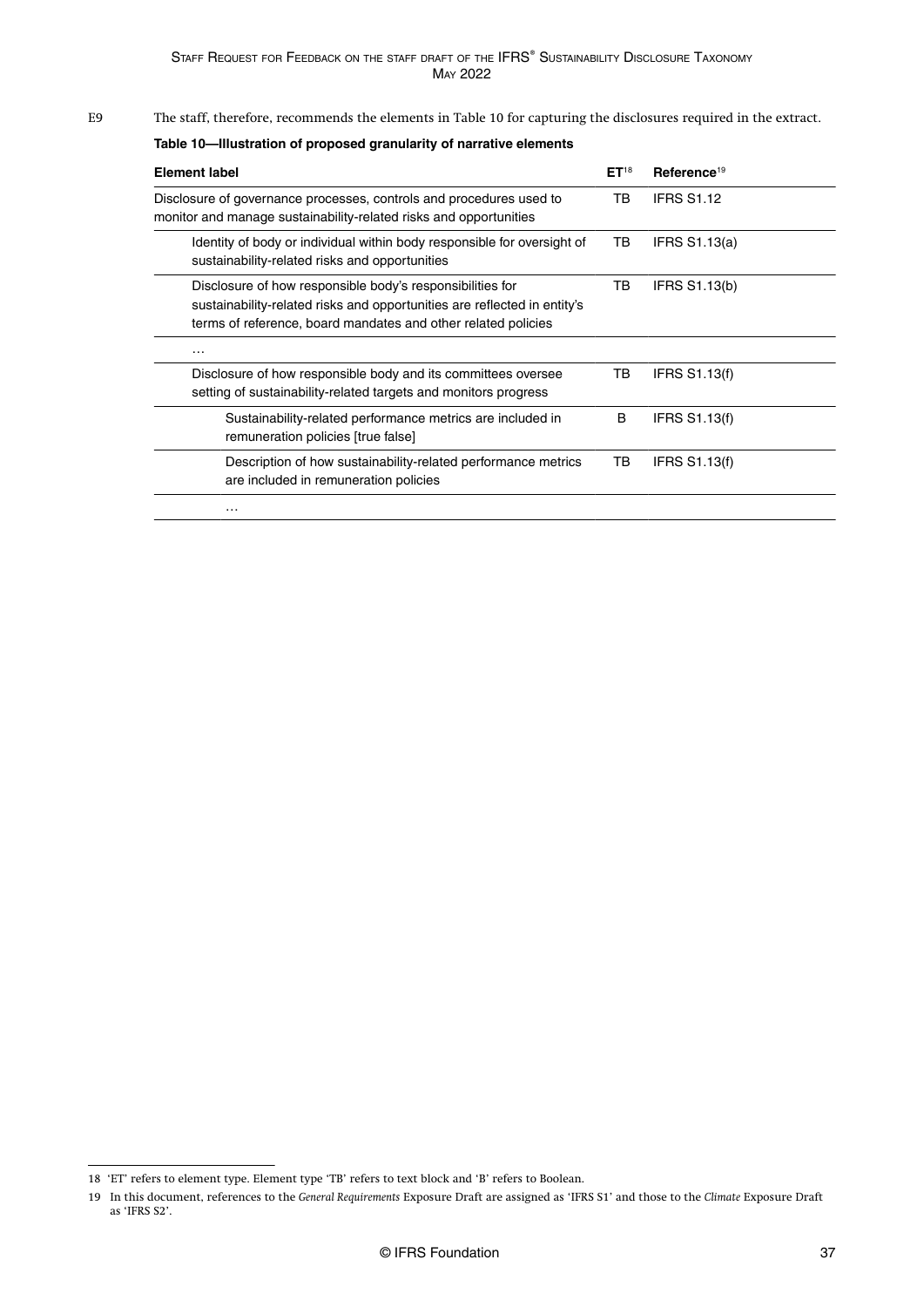### <span id="page-38-0"></span>**Appendix F—Categorical elements recommended**

- As discussed in [paragraphs 72–78](#page-19-0) of this document, the staff recommends creating the Boolean elements in Table 11 that represent 'true or false' answers. F1
- Several elements in the table have associated textual elements to tag relevant explanation or further details reflecting the requirements proposed by the exposure drafts (see [paragraph 76\)](#page-20-0). Furthermore, several elements might be expected to be used to tag multiple items of information in a report, where similar disclosures are required to be made for each of a class of things—for example, per target, or per risk or opportunity. These features are identified in footnotes to the relevant element labels. F2
- [Appendix D](#page-34-0) contains an example of how such elements would be used in practice for tagging, and how they would fit within the hierarchy of tagging for narrative disclosures. The staff suggests reviewing either the staff draft of the IFRS Sustainability Disclosure Taxonomy, or the accompanying staff draft of the IFRS Taxonomy Illustrated document to understand how the proposed categorical elements fit within the wider Taxonomy structure. F3

| <b>Element label</b>                                                                                                                                                                              | List         | Reference <sup>20</sup> |
|---------------------------------------------------------------------------------------------------------------------------------------------------------------------------------------------------|--------------|-------------------------|
| Sustainability-related performance metrics are included in<br>remuneration policies <sup>21</sup>                                                                                                 | True / False | <b>IFRS S1.13(f)</b>    |
| Entity changed process(es) used to identify, assess and priori-<br>tise sustainability-related risks compared to prior reporting<br>period                                                        | True / False | IFRS S1.26(b)(iv)       |
| Measurement of sustainability-related metric is validated by<br>external body <sup>22</sup>                                                                                                       | True / False | IFRS S1.31(b)           |
| Amounts disclosed in sustainability-related financial disclosures<br>are not entirely comparable due to change in length of reporting<br>period                                                   | True / False | <b>IFRS S1.67(c)</b>    |
| Entity provided explicit and unqualified statement of compliance<br>of sustainability-related financial disclosures with all relevant<br>requirements of IFRS Sustainability Disclosure Standards | True / False | <b>IFRS S1.91</b>       |
| Entity applied new or amended Standard earlier than its<br>mandatory effective date                                                                                                               | True / False | IFRS S1.B1, IFRS S2.C1  |
| Climate-related performance metrics are included in remunera-<br>tion policies <sup>23</sup>                                                                                                      | True / False | <b>IFRS S2.5(f)</b>     |
| Carbon offset will be subject to third-party offset verification or<br>certification scheme <sup>24</sup>                                                                                         | True / False | IFRS S2.13(b)(iii)(2)   |
| Entity is unable to disclose quantitative information on current<br>and anticipated financial effects of significant climate-related<br>risks and opportunities <sup>25</sup>                     | True / False | IFRS S2.14(e)           |
| Analysis of resilience of strategy to climate-related changes,<br>developments or uncertainties has been conducted by compar-<br>ing diverse range of climate-related scenarios                   | True / False | IFRS $S2.15(b)(i)(2)$   |

#### **Table 11—Proposed Boolean elements**

*continued...*

<sup>20</sup> In this document, references to the *General Requirements* Exposure Draft are assigned as 'IFRS S1' and those to the *Climate* Exposure Draft as 'IFRS S2'.

<sup>21</sup> Accompanied by text block element 'Description of how sustainability-related performance metrics are included in remuneration policies'.

<sup>22</sup> Disclosed per sustainability-related metric developed by the preparer, accompanied by text block element 'Description of external body which validated sustainability-related metric'.

<sup>23</sup> Accompanied by text block element 'Description of how climate-related performance metrics are included in remuneration policies'.

<sup>24</sup> Disclosed per carbon offset (where applicable), accompanied by text block element 'Description of verification or certification scheme(s) to which carbon offset will be subject'.

<sup>25</sup> Disclosed per climate-related risk or opportunity (where appropriate), accompanied by text block element 'Explanation of why entity is unable to disclose quantitative information on current and anticipated financial effects of significant climate-related risks and opportunities'.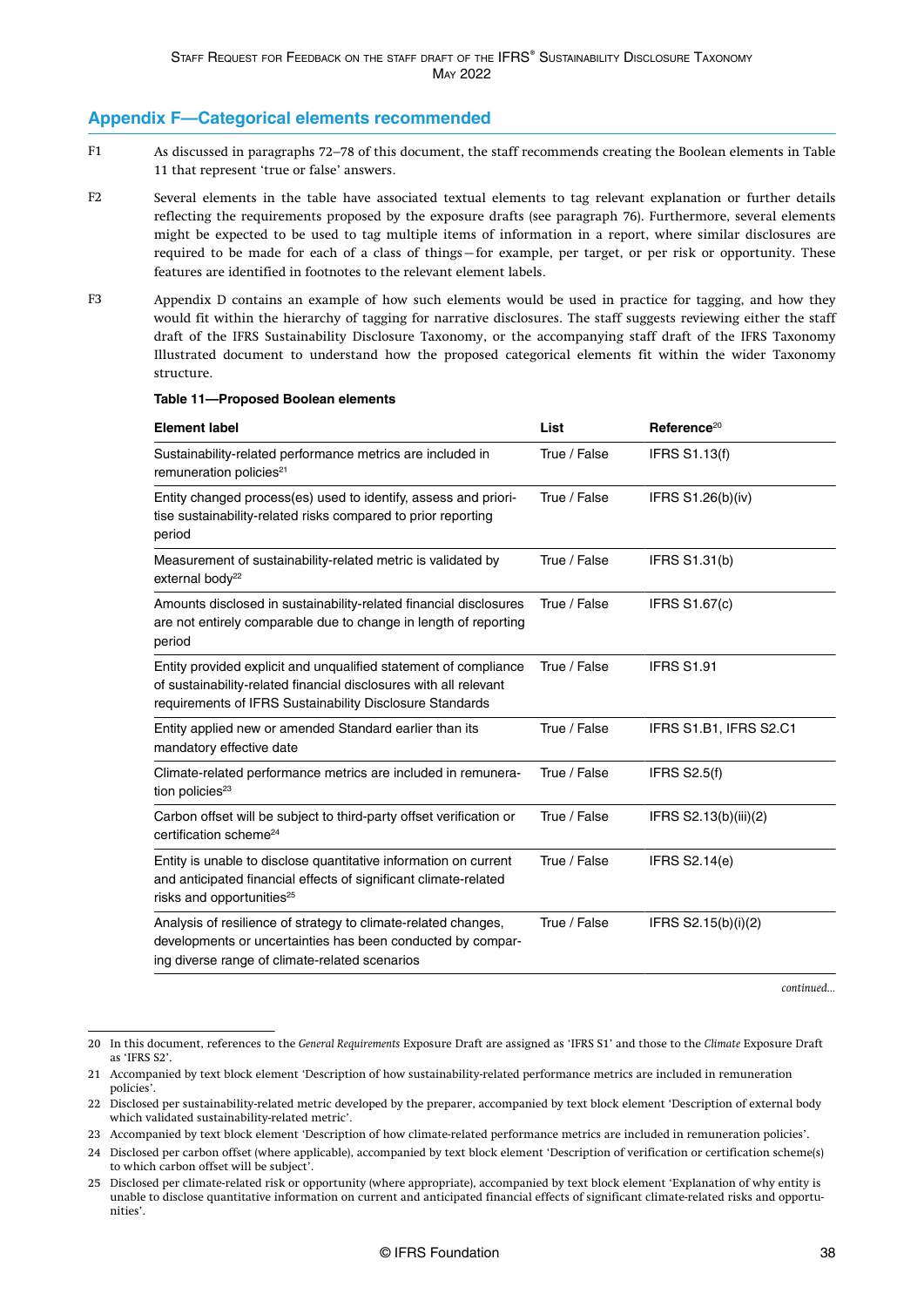#### *...continued*

F4

| <b>Element label</b>                                                                                                             | List         | Reference <sup>20</sup> |
|----------------------------------------------------------------------------------------------------------------------------------|--------------|-------------------------|
| Entity used climate-related scenario aligned with latest<br>international agreement on climate change                            | True / False | IFRS $S2.15(b)(i)(4)$   |
| Entity used climate-related scenario analysis to assess climate<br>resilience of its strategy <sup>26</sup>                      | True / False | IFRS $S2.15(b)(ii)(7)$  |
| Entity changed process(es) used to identify, assess and priori-<br>tise climate-related risks compared to prior reporting period | True / False | IFRS $S2.17(b)(iv)$     |
| Climate-related target has been validated by third party <sup>27</sup>                                                           | True / False | <b>IFRS S2.23(e)</b>    |
| Climate-related target was derived using sectoral decarbonisa-<br>tion approach <sup>25</sup>                                    | True / False | <b>IFRS S2.23(f)</b>    |

The staff also recommends creating the enumeration elements in Table 12 that represent lists with defined answers.

#### **Table 12—Recommended extensible enumeration elements**

| <b>Element label</b>                                                                                                 | List                                                                                                                                                         | Reference <sup>28</sup> |
|----------------------------------------------------------------------------------------------------------------------|--------------------------------------------------------------------------------------------------------------------------------------------------------------|-------------------------|
| Sustainability-related metric is absolute measure or<br>expressed in relation to another metric                      | Absolute measure /<br>Measure expressed in<br>relation to another metric                                                                                     | IFRS S1.31(a)           |
| Industry(ies) used when identifying disclosures<br>about sustainability-related risks or opportunities <sup>29</sup> | Industries listed in the<br>Sustainable Industry Classi-<br>fication System <sup>®</sup> (SICS <sup>®</sup> )                                                | <b>IFRS S1.55</b>       |
| Climate-related risk or opportunity <sup>30</sup>                                                                    | Climate-related risk /<br>Climate-related opportunity                                                                                                        | IFRS $S2.9(a)$          |
| Type of climate-related risk <sup>31</sup>                                                                           | Physical risk<br>Acute physical risk<br>Chronic physical risk<br><b>Transition risk</b><br>Regulatory transition<br>risk<br>Technological transition<br>risk | IFRS $S2.9(c)$          |
|                                                                                                                      | Market transition risk<br>Legal transition risk                                                                                                              |                         |
|                                                                                                                      | Reputational transition<br>risk                                                                                                                              |                         |
| Carbon offsets will be nature-based or based on<br>technological carbon removals <sup>32</sup>                       | Nature-based / Technologi-<br>cal carbon removals                                                                                                            | IFRS $S2.13(b)(iii)(3)$ |

*continued...*

<sup>20</sup> In this document, references to the *General Requirements* Exposure Draft are assigned as 'IFRS S1' and those to the *Climate* Exposure Draft as 'IFRS S2'.

<sup>26</sup> Accompanied by text block element 'Explanation of why entity was unable to use climate-related scenario analysis to assess climate resilience of its strategy'.

<sup>27</sup> Disclosed per climate-related target.

<sup>28</sup> In this document, references to the *General Requirements* Exposure Draft are assigned as 'IFRS S1' and those to the *Climate* Exposure Draft as 'IFRS S2'.

<sup>29</sup> Multiple values (more than one industry) can be reported as one response.

<sup>30</sup> Disclosed per climate-related risk or opportunity, multiple values (both climate-related risk and climate-related opportunity) can be reported as one response.

<sup>31</sup> Disclosed per climate-related risk.

<sup>32</sup> Disclosed per carbon offset (where applicable).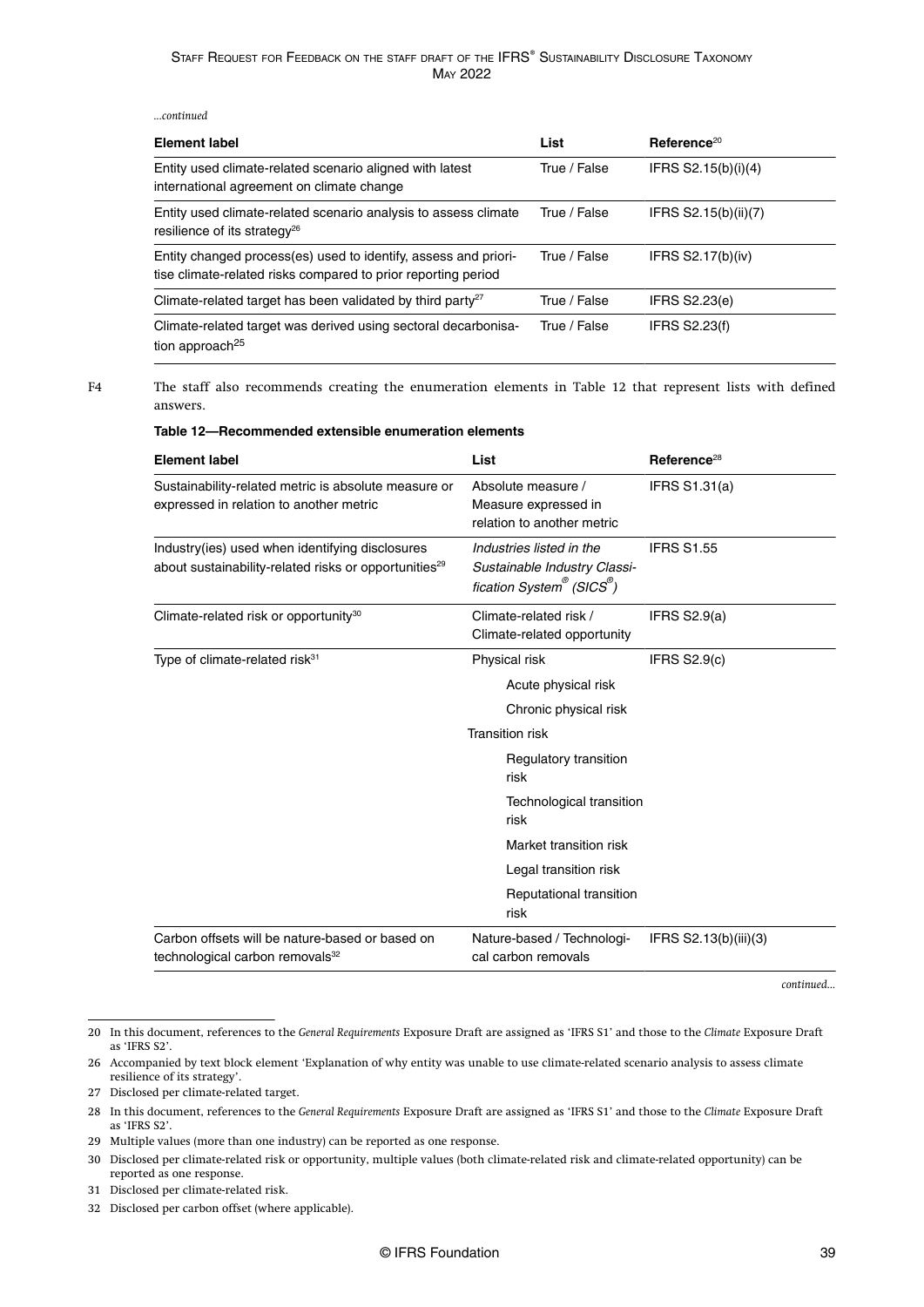*...continued*

| Element label                                                                                   | List                                                                                                               | Reference <sup>28</sup> |
|-------------------------------------------------------------------------------------------------|--------------------------------------------------------------------------------------------------------------------|-------------------------|
| Amount intended to be achieved is through carbon<br>removal or emission avoidance <sup>33</sup> | Carbon removal / Emission<br>avoidance                                                                             | IFRS S2.13(b)(iii)(3)   |
| Type of risk associated with climate-related<br>scenarios used <sup>34</sup>                    | Transition risk / Physical risk IFRS S2.15(b)(i)(3)                                                                |                         |
| Categories included within measure of Scope 3<br>greenhouse gas emissions <sup>35</sup>         | Scope 3 emissions catego-<br>ries listed in definition of the<br>term 'Scope 3 emissions' in<br>IFRS S2 Appendix A | IFRS $S2.21(a)(vi)(2)$  |
| Climate-related target is absolute target or intensity-<br>based target <sup>36</sup>           | Absolute / Intensity-based                                                                                         | <b>IFRS S2.23(c)</b>    |

<sup>28</sup> In this document, references to the *General Requirements* Exposure Draft are assigned as 'IFRS S1' and those to the *Climate* Exposure Draft as 'IFRS S2'.

<sup>33</sup> Disclosed per carbon offset (where applicable).

<sup>34</sup> Multiple values (both transition risk and physical risk) can be reported as one response.

<sup>35</sup> Multiple values (more than one emissions category) can be reported as one response.

<sup>36</sup> Disclosed per climate-related target.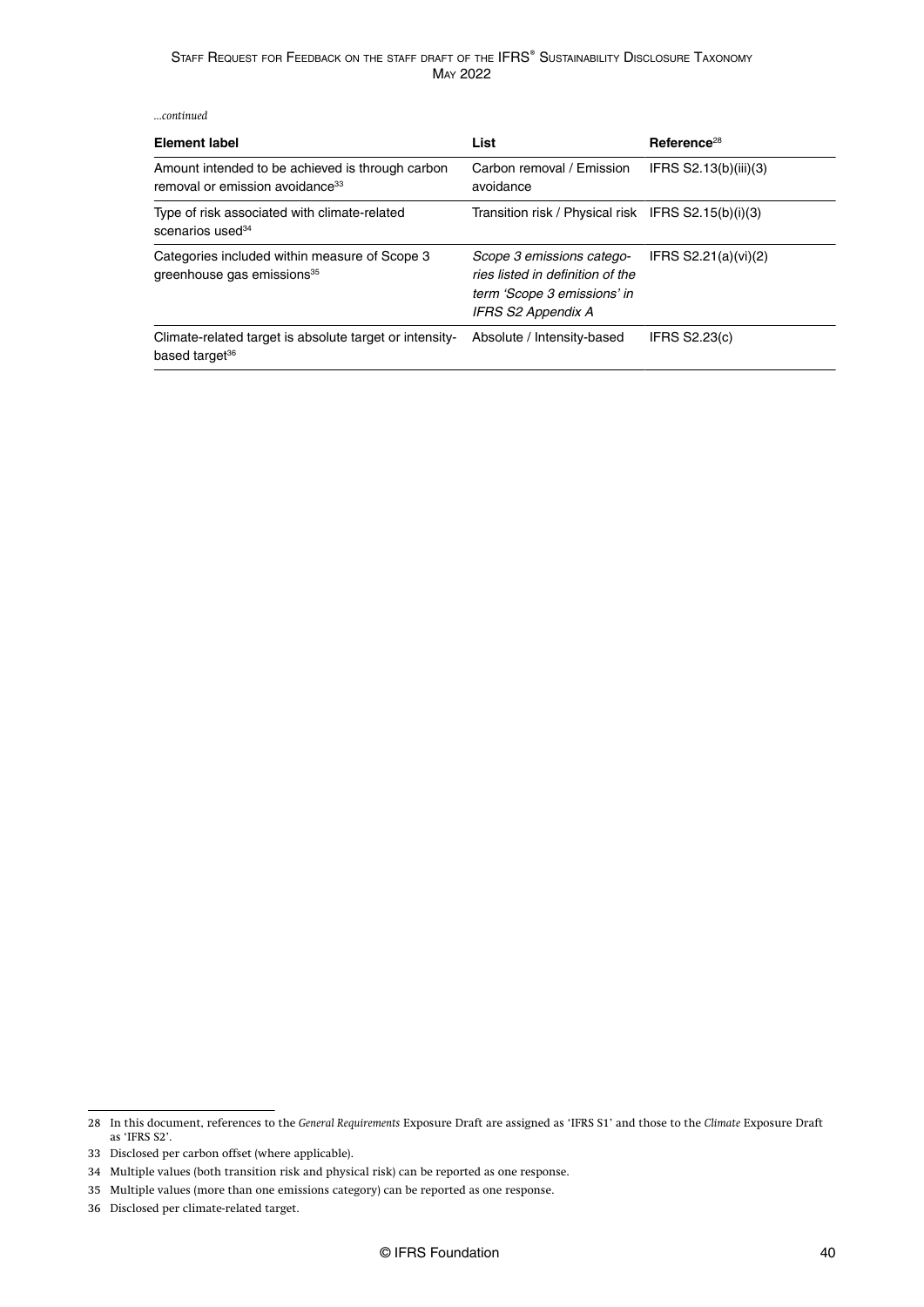### <span id="page-41-0"></span>**Appendix G—List of elements that reflect similar disclosures in the IFRS Accounting Standards and in the [draft] IFRS Sustainability Disclosure Standards**

As discussed in [paragraph 128](#page-27-0) of this document, the staff recommends the use of similar modelling in both the IFRS Accounting Taxonomy and the staff draft IFRS Sustainability Disclosure Taxonomy for similar disclosure requirements in the respective Standards, unless the staff recommends categorical elements (such as Boolean and enumeration elements), which are not used in the IFRS Accounting Taxonomy. G1

**Table 13—Elements that reflect similar disclosures in the IFRS Accounting Standards and in the [draft] IFRS Sustainability Disclosure Standards**

|                      | <b>IFRS Accounting Taxonomy</b>                                                                                             | <b>Staff draft IFRS Sustainability Disclosure</b><br>Taxonomy                                                                                                     |
|----------------------|-----------------------------------------------------------------------------------------------------------------------------|-------------------------------------------------------------------------------------------------------------------------------------------------------------------|
| <b>Element label</b> | Description of reason for using longer or shorter<br>reporting period                                                       | Description of reason for using reporting period<br>longer or shorter than 12 months                                                                              |
| <b>Element name</b>  | ifrs-full:DescriptionOfReasonForUsingLonger-<br>OrShorterReportingPeriod                                                    | ifrs-sds:DescriptionOfReasonForUsingRepor-<br>tingPeriodLongerOrShorterThan12MonthsEx-<br>planatory                                                               |
| Reference            | IAS 1.36(a)                                                                                                                 | <b>IFRS S1.67(b)</b>                                                                                                                                              |
| <b>Element type</b>  | text                                                                                                                        | text block                                                                                                                                                        |
| <b>Element label</b> | Description of fact that amounts presented in<br>financial statements are not entirely comparable                           | Amounts disclosed in sustainability-related<br>financial disclosures are not entirely compara-<br>ble due to change in length of reporting period<br>[true false] |
| <b>Element name</b>  | ifrs-full:DescriptionOfReasonWhyFinancialSta-<br>tementsAreNotEntirelyComparable                                            | ifrs-sds:AmountsDisclosedInSustainabilityRela-<br>tedFinancialDisclosuresAreNotEntirelyCompar-<br>ableDueToChangeInLengthOfReportingPeriod-<br>TrueFalse          |
| Reference            | IAS 1.36(b)                                                                                                                 | <b>IFRS S1.67(c)</b>                                                                                                                                              |
| <b>Element type</b>  | text                                                                                                                        | Boolean                                                                                                                                                           |
| <b>Element label</b> | Description of nature of accounting errors in<br>prior periods [text block]                                                 | Description of nature of errors in prior periods                                                                                                                  |
| <b>Element name</b>  | ifrs-full:DescriptionOfNatureAmountAndCorrec-<br>tionOfAccountingErrorsInPriorPeriodsEstimate                               | ifrs-sds:DescriptionOfNatureOfErrorsInPriorPer-<br>iodsExplanatory                                                                                                |
| Reference            | IAS $8.49(a)$                                                                                                               | <b>IFRS S1.90(a)</b>                                                                                                                                              |
| <b>Element type</b>  | text block                                                                                                                  | text block                                                                                                                                                        |
| <b>Element label</b> | Explanation of reason it is impracticable to<br>determine amounts for correction related to<br>prior period errors          | Explanation of reason it is impracticable to<br>determine amounts for correction related to<br>prior period errors                                                |
| <b>Element name</b>  | ifrs-full:ExplanationOfReasonWhyItIsImpractica-<br>bleToDetermineAmountsForCorrectionRelated-<br><b>ToPriorPeriodErrors</b> | ifrs-sds:ExplanationOfReasonWhyItIsImpracti-<br>cableToDetermineAmountsForCorrectionRela-<br>tedToPriorPeriodErrors                                               |
| Reference            | IAS 8.49(d)                                                                                                                 | <b>IFRS S1.90(c)</b>                                                                                                                                              |
| <b>Element type</b>  | text                                                                                                                        | text block                                                                                                                                                        |

*continued...*